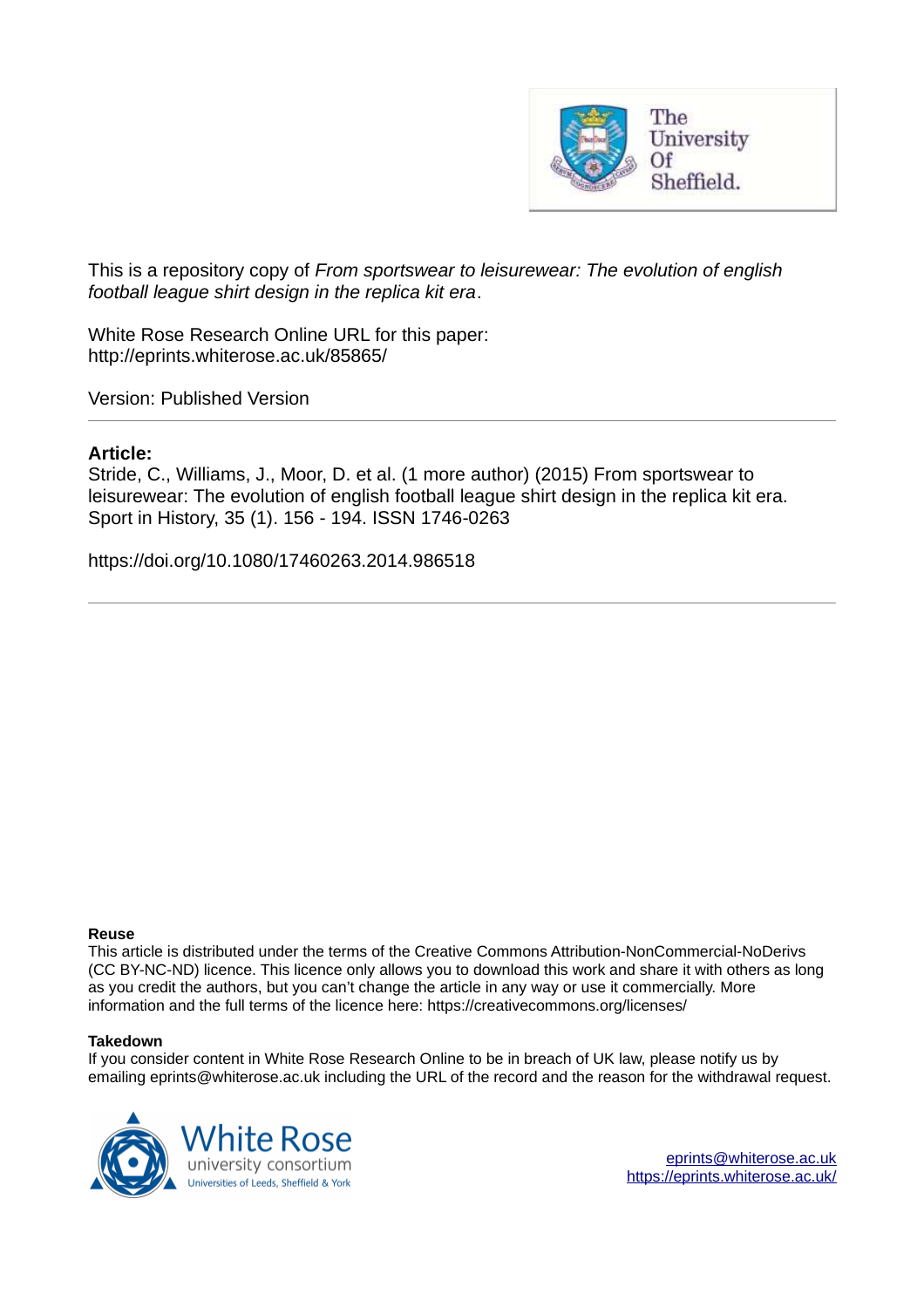

**Sport in History**



**ISSN: 1746-0263 (Print) 1746-0271 (Online) Journal homepage:<https://www.tandfonline.com/loi/rsih20>**

## **From Sportswear to Leisurewear: The Evolution of English Football League Shirt Design in the Replica Kit Era**

**Christopher Stride, Jean Williams, David Moor & Nick Catley**

**To cite this article:** Christopher Stride, Jean Williams, David Moor & Nick Catley (2015) From Sportswear to Leisurewear: The Evolution of English Football League Shirt Design in the Replica Kit Era, Sport in History, 35:1, 156-194, DOI: [10.1080/17460263.2014.986518](https://www.tandfonline.com/action/showCitFormats?doi=10.1080/17460263.2014.986518)

**To link to this article:** <https://doi.org/10.1080/17460263.2014.986518>

<u>ය</u> © 2014 The Author(s). Published by Informa UK Limited, trading as Taylor & Francis Group



Published online: 12 Dec 2015.

|--|

[Submit your article to this journal](https://www.tandfonline.com/action/authorSubmission?journalCode=rsih20&show=instructions)  $\mathbb{Z}$ 

**III** Article views: 874



[View Crossmark data](http://crossmark.crossref.org/dialog/?doi=10.1080/17460263.2014.986518&domain=pdf&date_stamp=2015-12-12)<sup>C</sup>

 $\Box$  [Citing articles: 2 View citing articles](https://www.tandfonline.com/doi/citedby/10.1080/17460263.2014.986518#tabModule)  $\Box$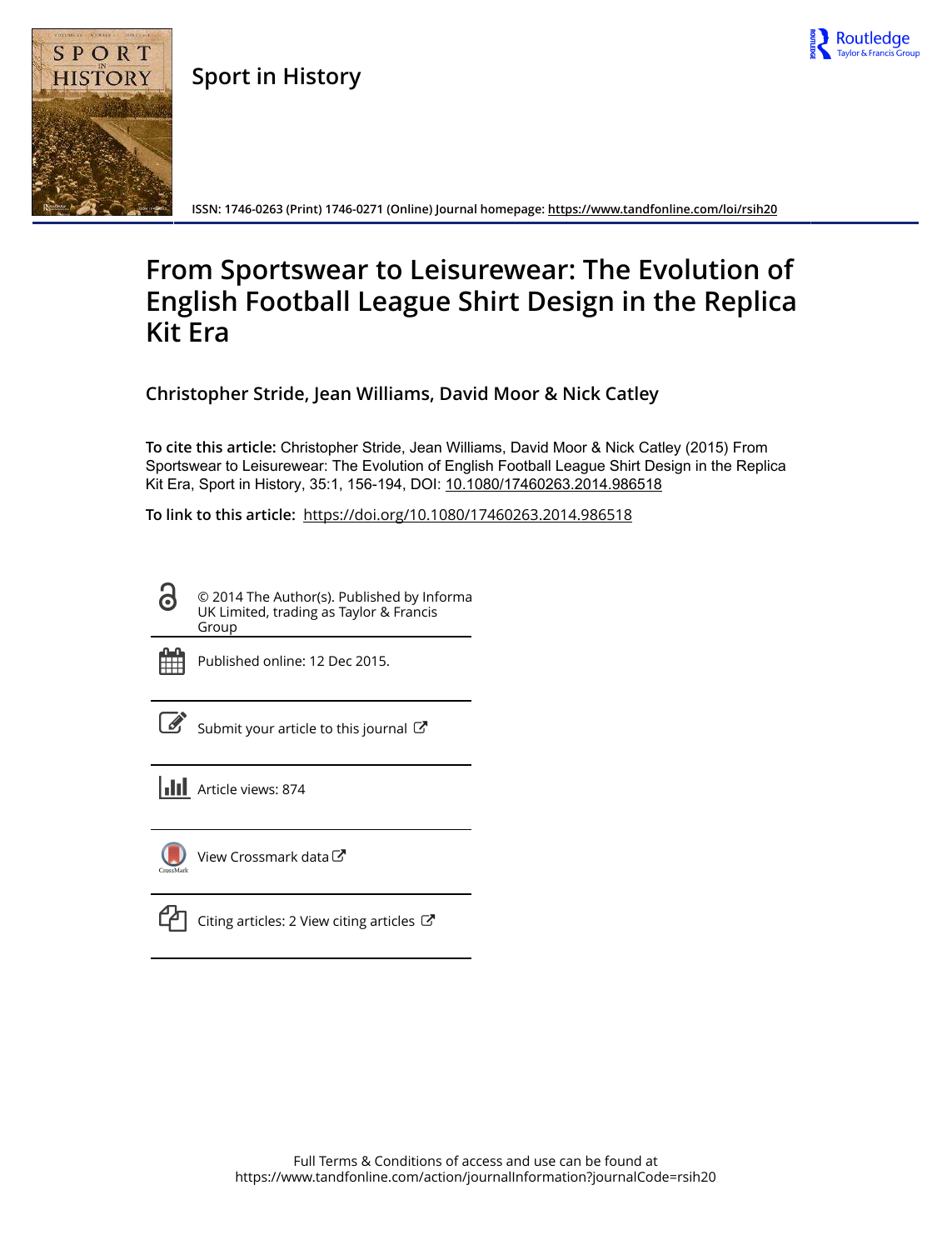# From Sportswear to Leisurewear: The Evolution of English Football League Shirt Design in the Replica Kit Era

Christopher Stride, Jean Williams, David Moor and Nick Catley

The football shirt is of iconic significance, defining a club's visual identity through its role as sporting uniform and fan identifier, providing a canvas for commercial interactions and increasingly acting as the focus of nostalgia and collector culture. In this article we focus on the football shirt's extension from sportswear to a replica product worn as cross-generational leisurewear. We first consider how a replica's authenticity, its principal attribute, exists in objective, constructive and existential contexts. We then demonstrate how the subsequent focus of kit manufacturers and clubs on satisfying these differing interpretations of authenticity has influenced football shirt design. For two decades, replica kits were marketed as sportswear to children, with attempts to enhance the football shirt's authenticity through distinctiveness and exclusivity leading to copyrighted designs, manufacturer's logos and increased patterning. However, as the replica football shirt became adult leisurewear, the changing customer base led to retrospective and recycled shirt designs proclaiming a club's distinct identity through its heritage, fulfilling fans' nostalgic interpretations of a club's authentic kit, and reflecting fans' use of replica shirts to display their authenticity as a genuine fan. These ideals have also inspired a parallel retro-replica industry and, we argue, caused stagnation in the development of the aesthetic elements of contemporary kit design, which had previously demonstrated innovation interspersed with periods of consolidation, but

Christopher Stride, Institute of Work Psychology, University of Sheffield; Jean Williams, International Centre for Sports History and Culture, De Montfort University; David Moor, Independent Scholar; Nick Catley, Independent Scholar. Correspondence to: c.b.stride@sheffield.ac.uk

<sup>©</sup> 2014 The Author(s). Published by Informa UK Limited, trading as Taylor & Francis Group This is an Open Access article distributed under the terms of the Creative Commons Attribution-NonCommercial-NoDerivatives License (http://creativecommons.org/licenses/by-nc-nd/4.0/), which permits non-commercial re-use, distribution, and reproduction in any medium, provided the original work is properly cited, and is not altered, transformed, or built upon in any way.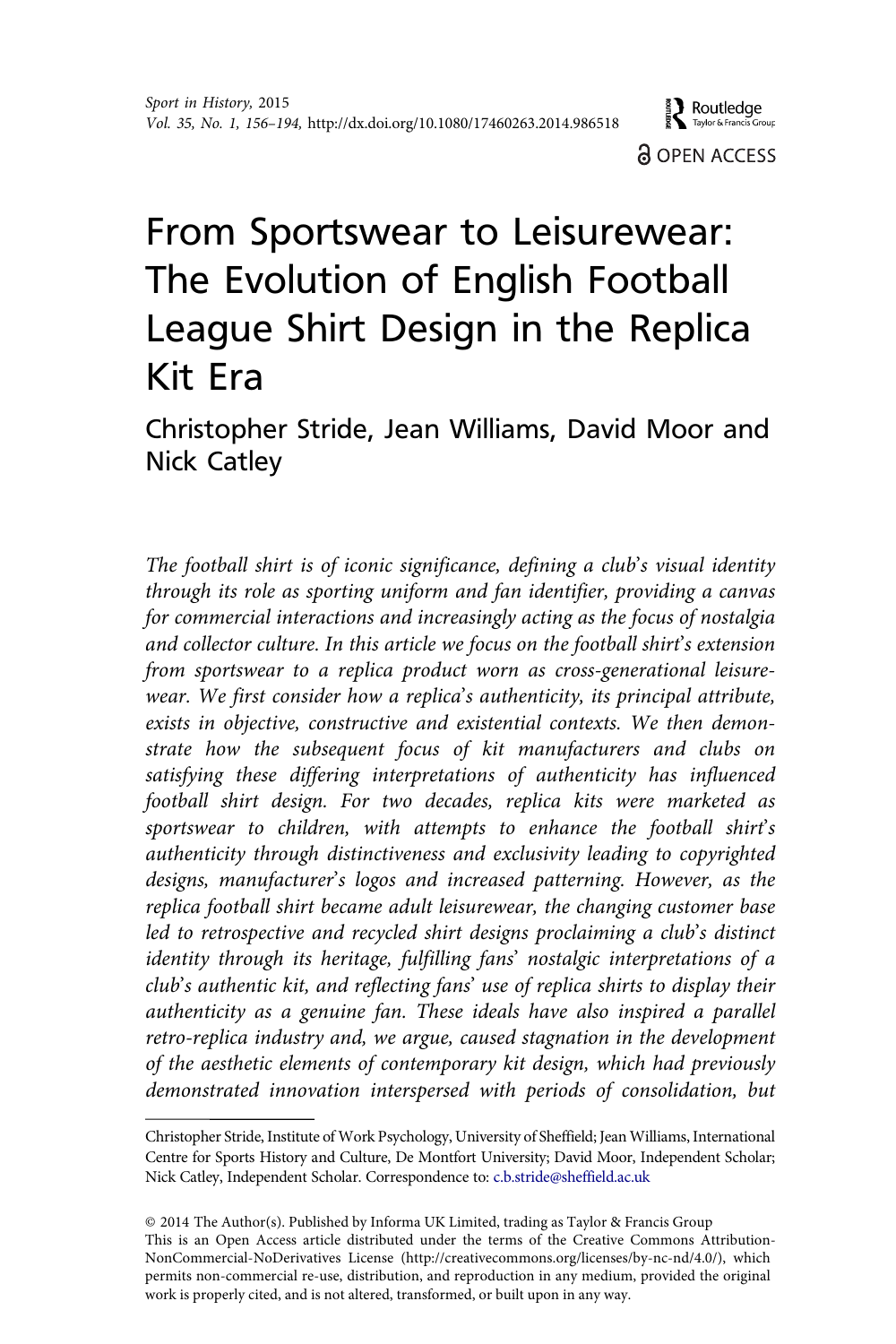had taken few retrospective turns. Genuine innovation in football shirt design has increasingly become restricted to technological advances and marketing strategies.

#### Introduction

As the most visible totem of a football club's colours, the design of the football kit, in particular the shirt colour and pattern, has historically been a primary means of representing corporate visual identity. The earliest teams, drawn from the lower aristocracy and developed out of public schools, considered uniforms unnecessary, but after the introduction of inter-club competition in the 1870s, football players relied less on their cricket kit and more on specialized lightweight garments designed to enhance their performance.[1](#page-32-0) Distinctive colours and designs became emblematic of both amateur and professional football clubs. The visual impact of the football shirt has a long-established legacy, evoking enduring team nicknames such as 'Reds', 'Blues' or, more exotically, 'Tangerines', and providing a palette for merchandise such as scarves and rosettes.

In the first 100 years of codified association football, the football shirt evolved slowly. Innovations in colour, styling and fabrication emerged, influenced by professionalism, the development of a sportswear production and retailing industry, technological advances in fabric production and colouration, the greater weight placed upon the spectator experience, and the increased exposure to playing strip designs from abroad. Such developments were intrinsically linked to the shirt's role as a functional item of sportswear with twin requirements: identifying opposing teams for the benefit of players and spectators, and providing an appropriate garment for playing football in. These fundamental roles still, of course, influence the design of the football shirt today. Indeed, the growth of a global televisual audience places further obligations on the football shirt as a means of recognition where the spectator experience is mediated by technology. The degree of technical specialization that has been achieved to enhance performance is exemplified by Tottenham Hotspur FC's fiveyear kit deal with American sports clothing manufacturer Under Armour, established in [2](#page-32-0)011.<sup>2</sup> These shirts send signals about the players' biometrics (heart rate and temperature, for example) to coaching staff, and Under Armour would also like to share this data with broadcasters and fans.

However, from the mid-1970s the football shirt assumed two further commercial functions, each with multiple stakeholders: a canvas for sponsorship, and as replica merchandise. Shirt sponsorship, pioneered by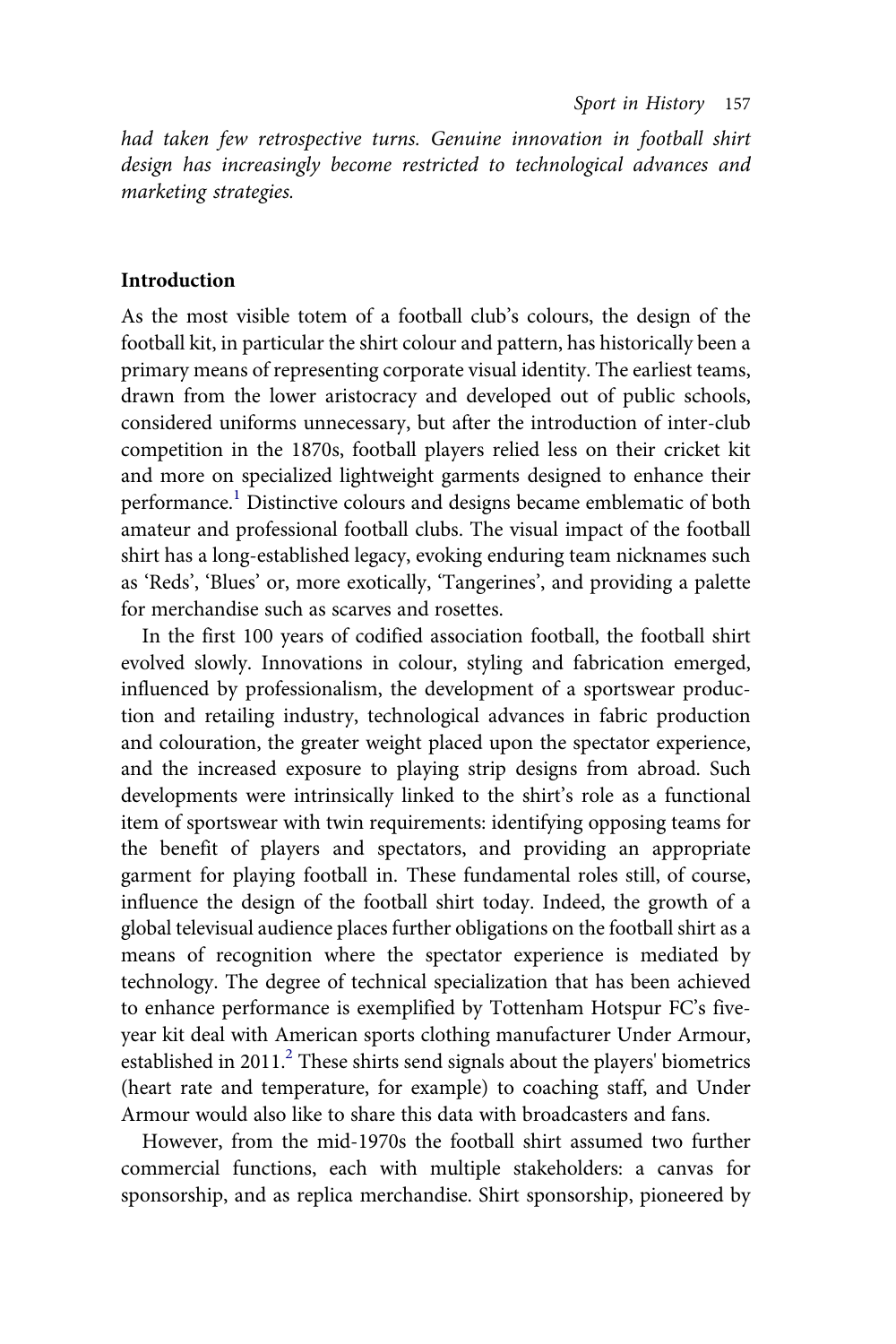non-league Kettering Town FC in 1976 and rapidly adopted by the fulltime professional game, has had an obvious imprint upon the appearance of the club shirt.<sup>[3](#page-32-0)</sup> Yet an even greater influence - indeed, the predominant one upon contemporary football shirt design – has been the development of a replica kit industry. This industry began by producing replica sportswear for children, but within two decades had transformed the football shirt into an adult leisurewear garment. Whether fans are casual followers of a team or committed supporters, wearing the latest club shirt has become widely used to express support.<sup>[4](#page-32-0)</sup>

The economic importance of sponsorship and merchandising has accelerated since the wider 'hypercommodification' of English football that occurred following the formation of the Premier League in  $1992$ <sup>[5](#page-32-0)</sup> Using geographer John Bale's concept of the 'tradium' rather than football stadium, historian Dil Porter demonstrated how retail has converged with sport and leisure as sectors of the economy, making it difficult to categorize each as distinct activities.<sup>[6](#page-32-0)</sup> Shopping has become an aspect of fan leisure within the stadium and one of many consumer activities encouraged by clubs, alongside eating, drinking, using social media and betting. Deloitte's 2013 Annual Review of Football Finance identified a 'step-change' in these trends as new sponsorship deals, including shirt-fronts and kit supply, combined with technological advancements and global popularity for English Premier League football, will see revenues exceed £3 billion combined for the 20 member clubs.[7](#page-32-0) Deloitte estimated the combined revenue for Premier League clubs in the 2011/12 season as reliant on broadcast media deals for half of the overall income, with commercial activities, such as replica shirt sales and sponsorship, accounting for 27% and just 23% from match-day takings.<sup>[8](#page-32-0)</sup> Even away from the elite, the sale of replica shirts has become a significant income stream critical to the core brand, and to the extension of related merchandising and accessories into the leisurewear market.<sup>[9](#page-32-0)</sup> Hence the football shirt has not only gained new roles, but through these roles has become an increasingly important asset to football clubs.

The replica shirt's popularity casts both clubs and kit manufacturers as contemporary leisurewear brands, and professional footballers somewhere between mannequins and models, their exact place determined by personal celebrity and team success: a few have even used this new-found status to create personal leisurewear brands. $^{10}$  $^{10}$  $^{10}$  However, despite the football shirt's current pivotal position in cultural and economic terms, its long-term iconic significance to club and country, its visible advance in the high street and its potential to act as a multi-coloured litmus test for wider football-specific and societal change, little academic attention has been paid to its historical development or multiple roles as sporting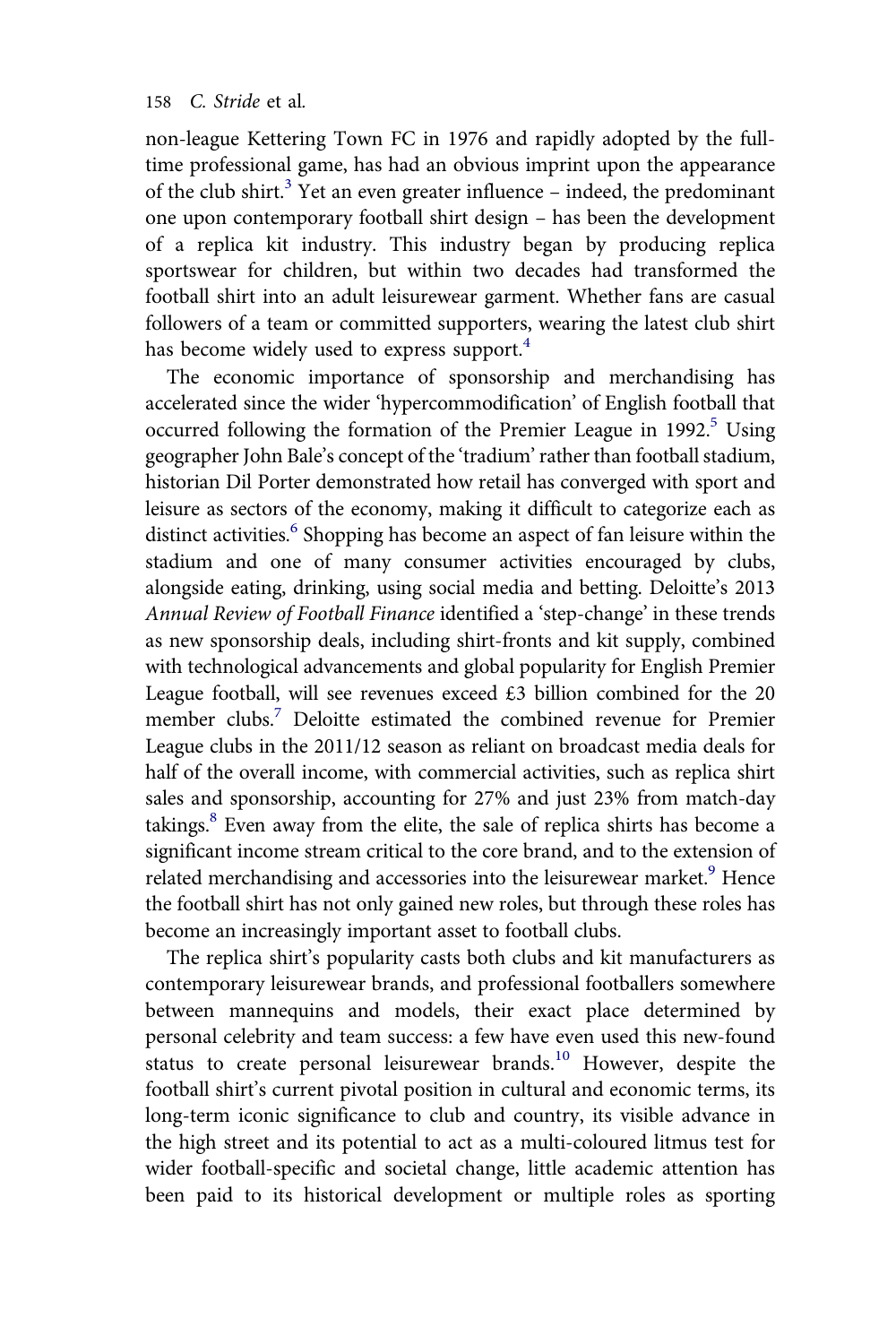uniform, means of club representation and fan identification, and as the focus of nostalgia and collector culture. This lacuna is surprising, particularly given the recent attention that historians of sport have paid to other material artefacts and aspects of visual and design culture including stadiums and sport sculpture, and the opportunities offered by athletic wear producers' increasing interest in their company history, indicated by recent developments at Adidas.<sup>[11](#page-33-0)</sup>

An exception is the work of sociologists Gavin Kendall and Nick Osbaldiston, who note the shirt's potential as a medium through which to explore football's rituals and performances, given how it has become 'embedded in narratives of authenticity, sacredness and profaneness'.<sup>[12](#page-33-0)</sup> Similarly, Claudio Benzecry considers how Argentina's CA Boca Juniors shirt is invested with meanings by players, fans and multinational corporations, and the tensions between these potentially competing stakeholders.<sup>[13](#page-33-0)</sup> The relative paucity of scholarly enquiry is even more pronounced when focusing on football shirt design or the development of the associated replica industry. References to either topic within academic literature are restricted to passing comments within wider investigations into merchandising or fan cultures. From a sociological perspective, articles by Giulianotti, Debaix and King discuss shirt design in relation to national identity, or use the wearing of replica football shirts as an indicator when defining fan types according to attitudes around brand loyalty and consumption.[14](#page-33-0) Other studies consider the economic aspects of replica merchandise such as football shirts, be it the contemporary distribution of contracts between different manufacturers and suppliers, supporters' reactions to shirt sponsorship or claims that clubs exploit fans through high pricing and uncompetitive practices.<sup>[15](#page-33-0)</sup> However, the history of football shirt design has remained the preserve of popular books, nostalgic blogs, official brand websites, magazine articles and the re-creations of football 'annuals'.<sup>[16](#page-33-0)</sup> The links between contemporary design, past design, and commercial and cultural antecedents remain largely unexplored.

It would take a much larger study to examine such an extensive and interdisciplinary history involving aspects of innovation, adaptation, adoption and consolidation in its entirety. With this article we hope to contribute to the documenting and explanation of the football shirt's stylistic evolution, and to stimulate further debate into its wider history and spheres of influence. We limit our focus to the relationship between the replica kit industry's development in English professional football, and what we henceforth refer to as the aesthetic aspects of football shirt design – the colours, patterns and styling of the shirt – with two specific aims.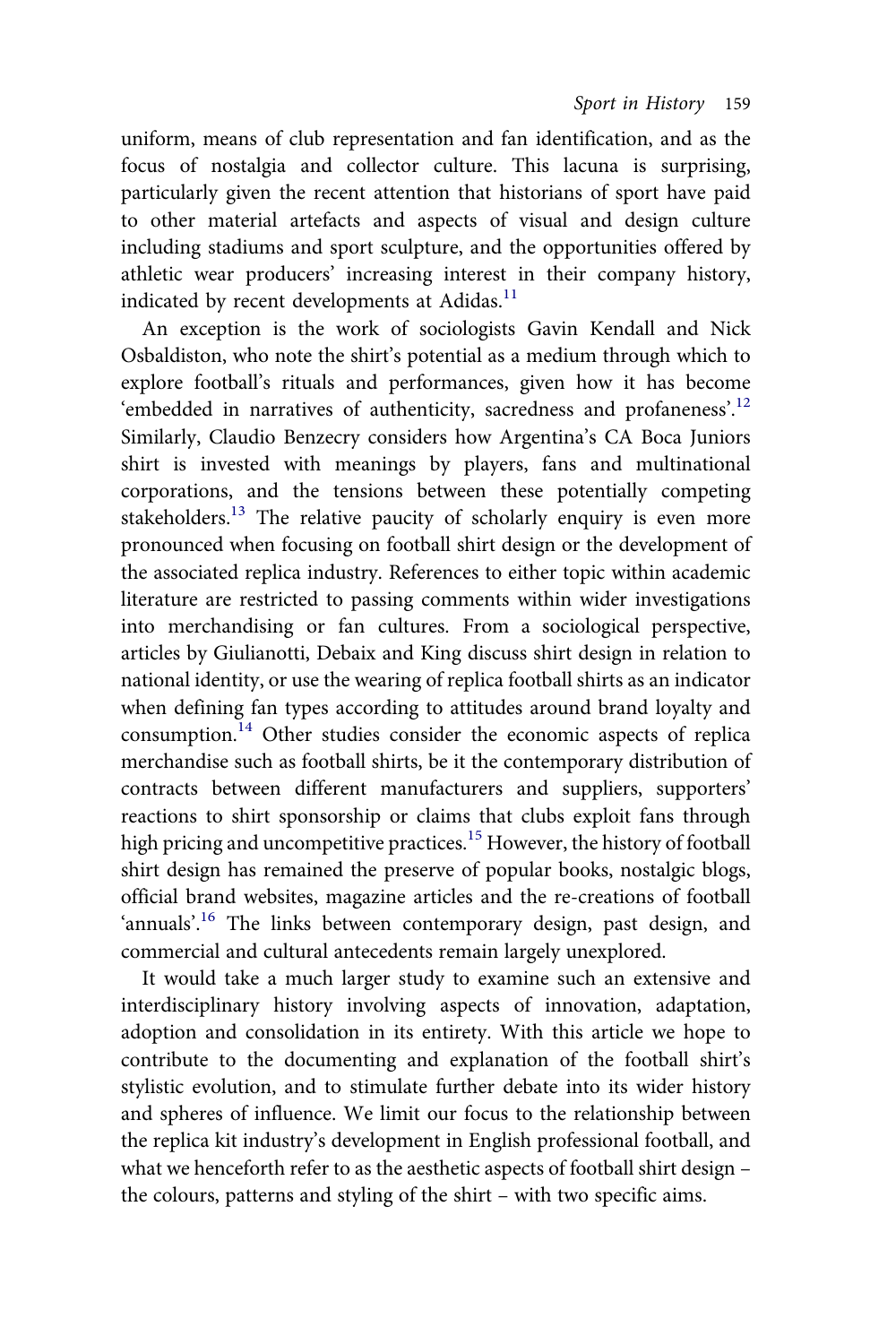Initially we consider the replica football shirt's perceived authenticity, outlining how the interpretation of what is authentic (and the desire to encapsulate it) varies across time and between consumer types, and can be considered both in terms of objective accuracy and the degree to which authenticity is subjectively conferred, sensed and projected by the wearer. We then demonstrate how the subsequent focus of kit manufacturers and clubs on satisfying consumer desire for authenticity has influenced shirt design. Acknowledging Benzecry's claim that the interpretation of what makes the football shirt authentic is fluid, we investigate two periods in detail.<sup>[17](#page-33-0)</sup>

First we focus on the replica kit industry's formalization in the 1970s; and second, the modern 'Premier League' era from 1992 to 2013. In the first of these timespans, following the copyrighting (and hence manufacturer ownership) of specific kit designs, the nascent industry's focus on providing authentic replica sportswear for children is reflected in increased detailing, patterning and distinctiveness. By the latter period, the football shirt has become an adult leisurewear product, marketed through an unlikely and sometimes jarring combination of new technology and nostalgia, the latter strategy intertwined with attempting to satisfy multiple consumer interpretations of authenticity related to their status as a fan, a proclamation of their club's distinct identity through its heritage, and a countervailing push against the commercialization of football. These latter ideals have also inspired a parallel retro-replica industry and, we argue, simultaneously caused stagnation in the development of the aesthetic elements of contemporary kit design, which had previously demonstrated innovation interspersed with periods of consolidation, but had taken few retrospective turns. The superficial appearance of the contemporary football shirt now casts it as a 'heritage' product. Genuine innovation has become restricted to technological advances, e.g. the fabric, and to marketing strategies.

When examining change in the football shirt's aesthetic elements we eschewed potentially unrepresentative single-club or small-sample casestudy approaches in favour of a wider empirical study. Working from a detailed pictorial database (compiled by the article's third named author) of the home kits of every past and present Football League and English Premier League member club dating back to their foundation, we converted home shirt design into a numerically coded format suitable for data analysis.[18](#page-33-0) We focused on the following elements: presence or absence of, and type of, patterning and trim; neck and collar styling; maker's name; club badge and sponsorship – and change in kit from season to season. We restricted our analysis sample to the 92 member clubs of the English Football League and Premier League as of the 2012/13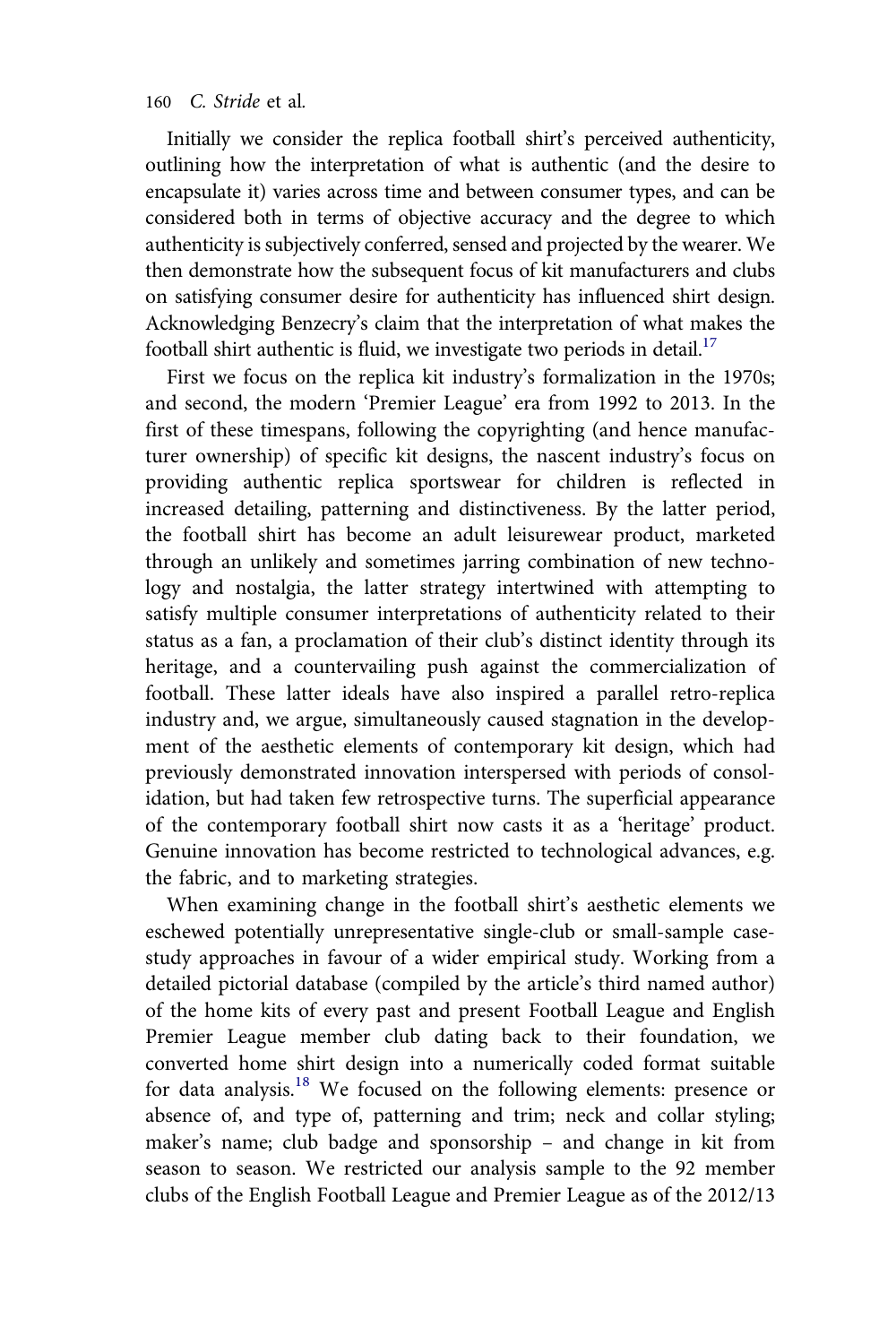season, to minimize both the number of clubs with data for just a small number of seasons, and the confounding effect on change in colours and patterns that comparing different clubs across different eras would cause, while retaining a representative sample. Through taking a quantitative analytical approach we hope to open avenues and suggest themes for further research into as yet unexplored periods of shirt design.

#### Replica football shirts and the search for authenticity

A replica object is formally defined as 'an exact copy or reproduction, [especially on a smaller scale]'.<sup>[19](#page-34-0)</sup> A replica football shirt is designed to be a reproduction of the shirt worn by a club's players in competitive action. However, under the strictest application of this formal definition, that is, an 'exact copy', the replica football shirt is rarely if ever obtainable. Does the shirt's material have to be identical? Do elements that would not be visible (such as the manufacturer's label on the inside of the neck) need perfect replication? Does the shirt itself have to have been worn in a professional match? Practically establishing what constitutes a replica football shirt clearly involves considering replication in terms of an acceptable degree of accuracy, as opposed to an 'exact or not exact' dichotomy.

Yet, once we determine replica status through the achievement of such an 'acceptable degree', we are moving beyond objective accuracy into the realm of the subjective. Quality of reproduction exists in the eye of the beholder. The purchaser knows that he is buying a replica shirt as opposed to one that has actually been, or will be, worn by his heroes. The extent to which different consumers will diagnose or care about degrees of precision will vary, and has varied over time – as will the importance they place upon the reaction of fellow supporters, who themselves may or may not be able to identify differences between a replica and the real thing.

The relative prioritization of accurate replication is determined by the utility that a consumer places upon different elements of authenticity, a construct which, as an unqualified definition, has become ambiguous given its varied interpretations and targets.<sup>[20](#page-34-0)</sup> Sociologist Ning Wang considers it tripartite, with the three different approaches labelled as objective, constructive and existential.<sup>[21](#page-34-0)</sup> Objective and constructive authenticity are object-related notions. The former, as the name implies, considers authenticity in the sense of absolute and objective criteria regarding an object's claim to be considered as genuine, real or unique.<sup>[22](#page-34-0)</sup> Constructive authenticity considers an object's authenticity from the standards of the viewer, and as such is unfixed, negotiable, and subject to variation according to context, ideology and expectation.<sup>[23](#page-34-0)</sup> As Wang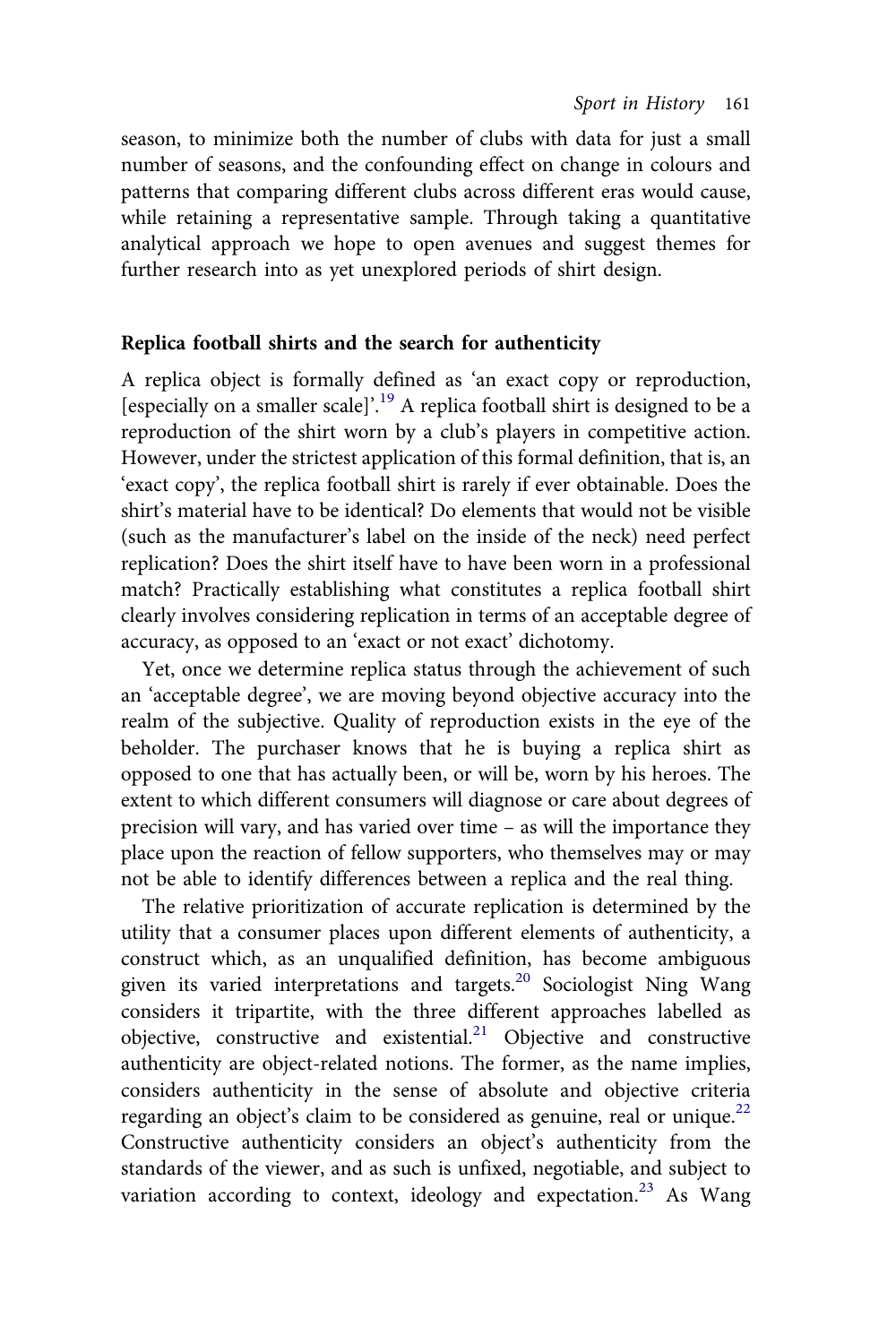notes, 'what is judged as inauthentic by experts … may be experienced as authentic and real from an emic perspective'.<sup>[24](#page-34-0)</sup> On the other hand, existential authenticity refers to the authenticity of the self, and can be subdivided into the intra-personal (the creation of self-identity), and inter-personal authenticity or 'communitas' (experiencing a sense of being part of an authentic community).<sup>[25](#page-34-0)</sup>

Kendall and Osbaldiston claim that 'authenticity in the football jersey is a social/cultural construct, but one that should be considered as real and with deep meaning for the lives into which it is embedded'.<sup>[26](#page-34-0)</sup> Each of the three types of authenticity defined above may be at play when considering a fan's assessment of a replica football shirt: first, objective authenticity in the sense of whether the shirt is the genuine reproduction that it claims to be; second, constructive authenticity in how the fan rates the shirt's authenticity; and third, existential authenticity in the personal sense of being an authentic fan and part of a distinct fan community that the purchaser experiences and wishes to project to others through wearing the shirt. As sociologist Keith Dixon notes, 'football fans inhabit a culture where authenticity is constantly scrutinised by themselves and others'.<sup>[27](#page-34-0)</sup>

The replica football shirt purchased in the club shop or sports retailer cannot be truly authentic in the sense of actually being what it aims to replicate. However, it will achieve different degrees of objective authenticity according to its progeny and accuracy of replication. In turn, the fan assessing the shirt will confer their own level of constructive authenticity upon it, dependent on their knowledge and tastes. Third, the purchaser's pride in being an authentic supporter of their club, i.e. their existential authenticity as a fan, which is experienced through purchasing and wearing a replica shirt, and the extent to which they wish to project this pride and share it with others, will also depend on their tastes, values and beliefs, and those of the culture they operate in. A fan may hold great personal value in their commitment to a club, and see clothing themselves in the most recent team shirt as affirming their loyalty. Furthermore, both the constructive authenticity applied to the replica shirt and the sense of existential authenticity subsequently experienced when wearing a replica shirt will vary between supporter cultures. To some fellow fans and non-fans, replica merchandise may be unnecessary, irrelevant or even interpreted as signifying a fan who is 'faking it'.

Defining the replica football shirt and its boundaries also requires consideration of the interaction between manufacturer and purchaser intentions. Specifically, the manufacturer is unlikely to be motivated to seek perfect replication for purely aesthetic reasons. Rather, their aim is to provide a level of replication that will attract the consumer. However, the chosen degree of accuracy will be influenced by production costs, retail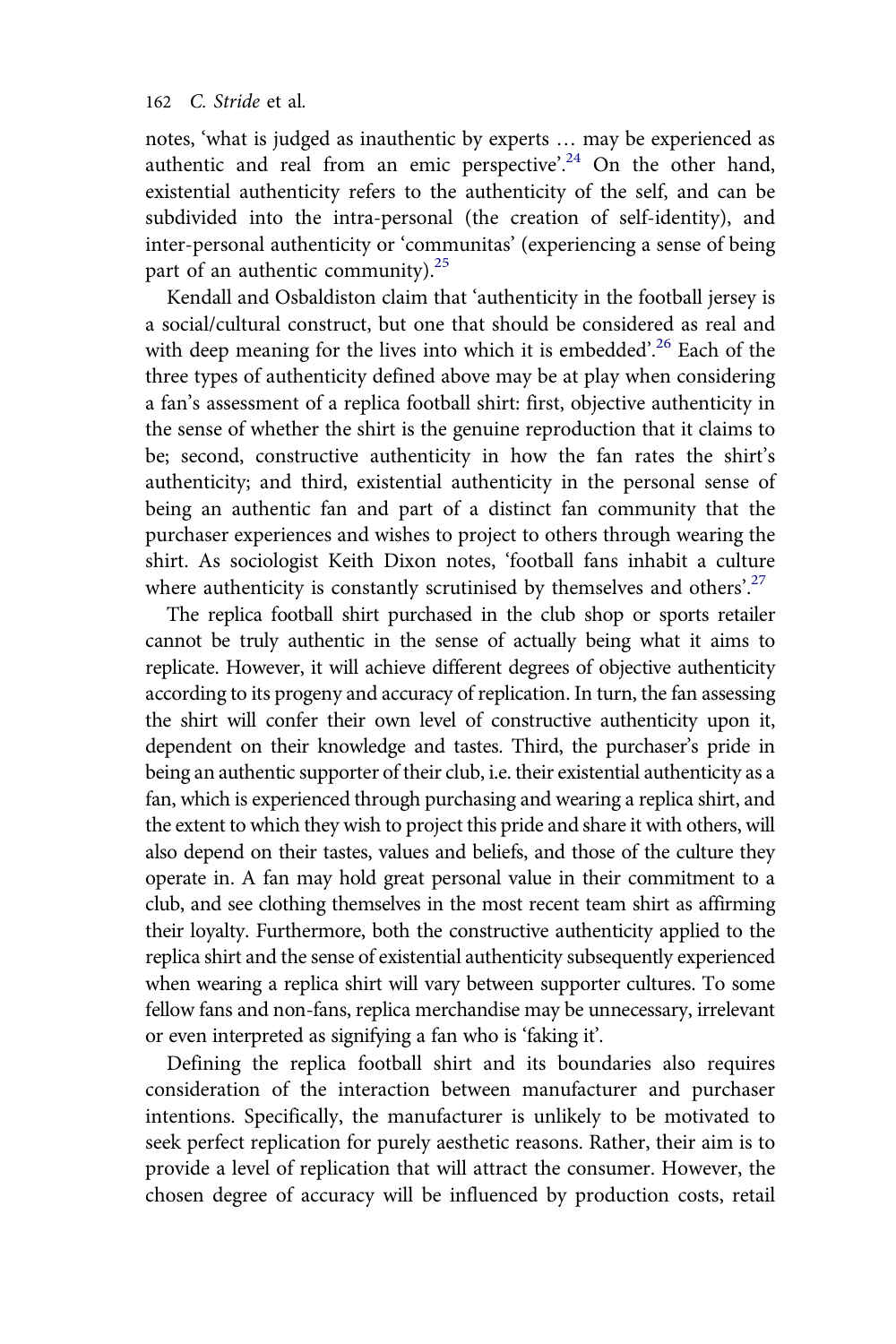<span id="page-9-0"></span>margins, technological capabilities and, in some cases, licensing restrictions. In more recent years, when some clubs have opted to produce players' shirts in figure-hugging Lycra, it may even be that the stature of the typical consumer makes exact replication of fabrics worn by professional footballers less desirable.

In this article we shall take an inclusive standpoint, defining the replica football shirt as one that has been created, operating within copyright laws, with the intent to appear to be a past or present design worn by the team whose match-day clothing it is attempting to replicate, and is available for members of the public to purchase. The breadth and lack of specificity of this definition motivates a further outlining of specific subtypes of replica shirt that correspond to different consumer ideals, degrees of accuracy, and target markets, and are associated with different eras of football shirt design. We term these the 'child-replica', the 'official replica' and the 'retro-replica' respectively.

We define child-replica shirts as the replica versions of a team's current shirt at the time of manufacture, that were created for the primary purpose of selling to children, prior to the manufacture of replica shirts designed for adult customers. The development of child-replica shirts, which were typically sold as part of a full replica kit, launched the replica football shirt industry, and preceded increased commodification in the mid-1970s through the copyrighting of designs and the licensing of production. Once established, this industry extended production of contemporary team kits, especially shirts, into adult sizes, becoming the official 'all-ages' replica shirt industry that exists today. Thus the child-replica is eraspecific, superseded by the (all-ages) official replica shirt, though this succession was less a sudden, formal process, and more a gradual coalescence of customer demand, market and supplier extension and greater attention to detail regarding the accuracy of replication. Parallel to the establishment of the replica shirt as a product for adults, a new replica kit industry emerged, creating and selling football shirts designed to replicate previous, as opposed to current, shirt designs. These 'retroreplica' shirts form a second arm to the contemporary replica kit industry.

Under the definitions and criteria outlined above, with particular reference to the intent to create a replica product, identifying the roots of the replica shirt and the industry based around it becomes feasible. We now consider the birth and subsequent development of this industry, focusing on the importance of offering authenticity when marketing the product, the changing reference points for proclaiming authenticity, and the way that kit design was subsequently influenced.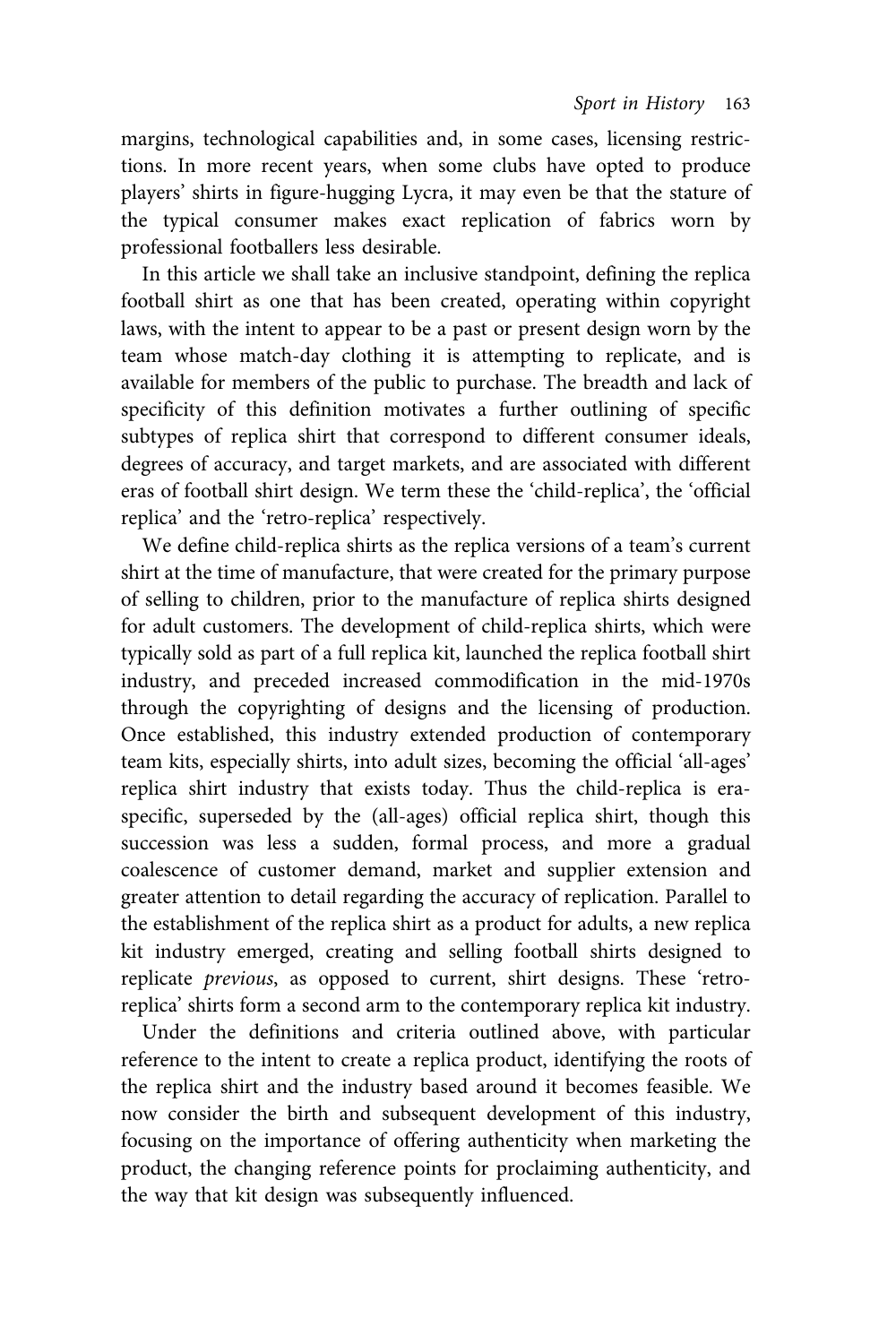#### <span id="page-10-0"></span>The child-replica football kit

It can only be claimed that replica football shirts existed prior to the late 1950s if you ignore the lack of evident manufacturer intent to produce the shirt to be sold as a replica. The sports outfitting industry, which, for the purposes of the supply of football kit to English professional clubs, was dominated by Bukta (established in 1879, and supplying its first elite football client, Nottingham Forest FC, in 1884) and Umbro (established in 1924 by the Humphrey brothers, Harold and Wallace), with a small number of competitors, would produce and sell a limited number of designs with basic colour schemes and patterns.<sup>[28](#page-34-0)</sup> For example, [Figure 1](#page-9-0) shows London manufacturer Jacques's advert from the early twentieth century for its range of football jerseys in three styles. Professional, amateur and youth football clubs either purchased kit direct from manufacturers via catalogues, from a specialist sports equipment distributor or from a more conventional retail outlet catering for the general public's demand for sports equipment. Badges and numbers were then sewn on to the garment if required. An amateur or junior team who wished to wear the same kit as their professional heroes could do so by purchasing football shirts of the same design and colour.

The same possibility theoretically existed for individuals, but no such formalized market existed prior to 1959. Manufacturers and secondary



Figure 1 Jacques' Football Jerseys catalogue advert, 1905 Source: Image courtesy of the National Football Museum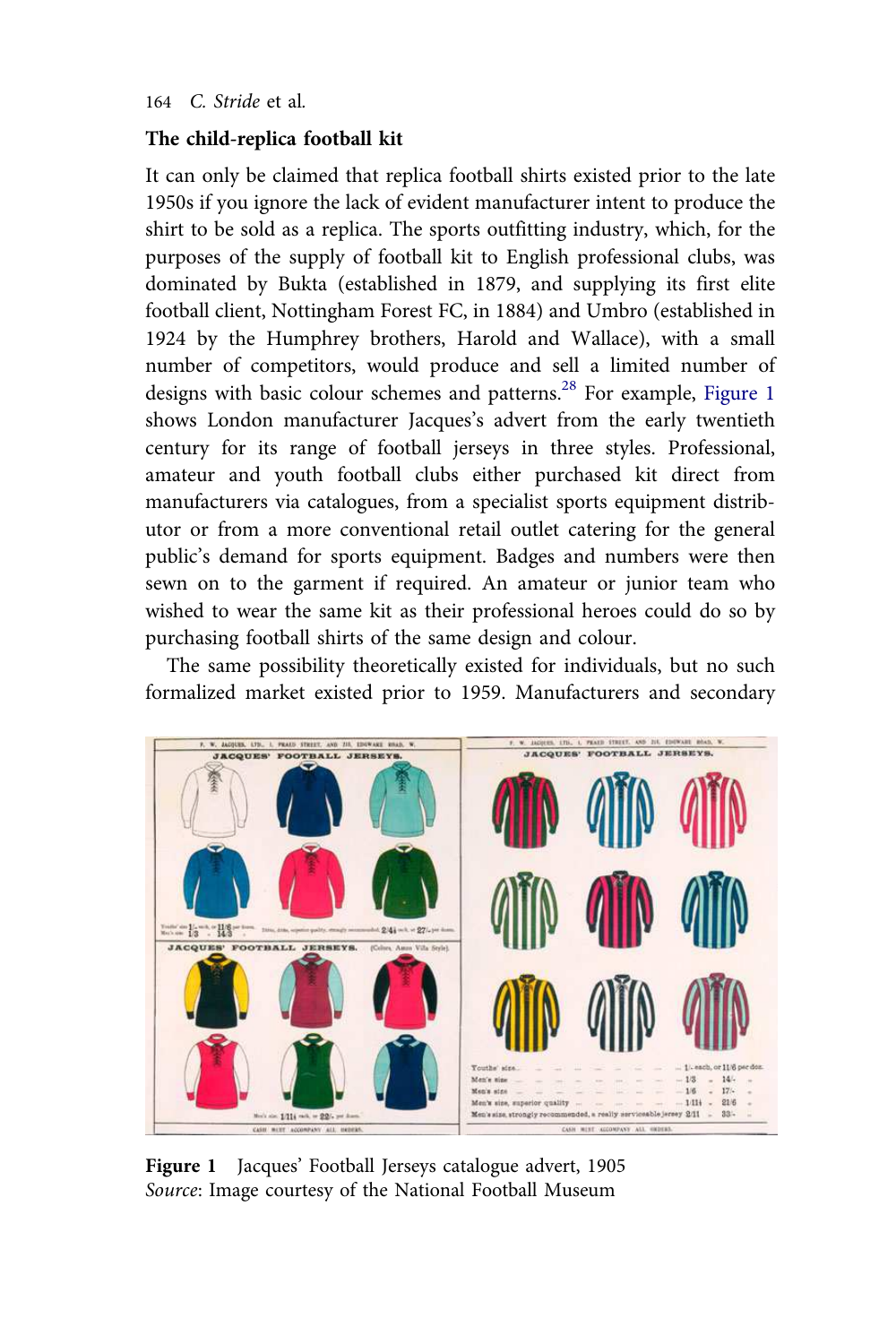<span id="page-11-0"></span>retailers considered a football shirt as a constituent of a complete kit, i.e. the apparel worn for playing the sport, which would be assumed to be a team activity. Manufacturers sometimes referred to their design templates as resembling those of major teams (in [Figure 1](#page-9-0) above, Jacques labels one design 'Aston Villa style') but the customers were assumed to be team managers buying a full set of shirts. Likewise, though manufacturers advertised supplying major clubs, they were using brand association to boost the sale of their range of sporting goods as opposed to the specific football club's kit depicted: for instance an Umbro advert ([Figure 2\)](#page-10-0) that



Figure 2 Umbro advert, 1935 Source: Image courtesy of Umbro, ©Umbro Ltd.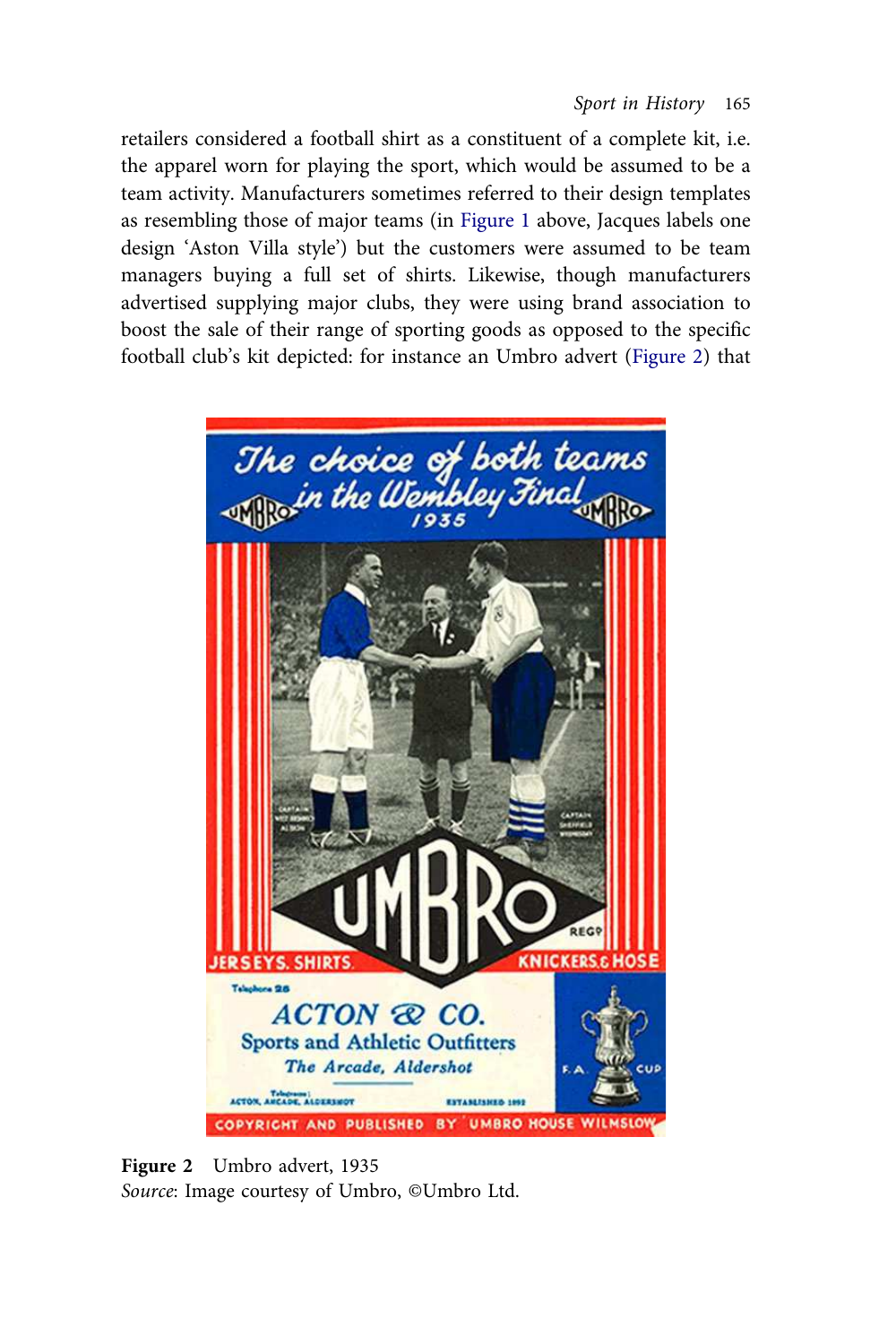promoted its kitting out of both finalists in the 1935 FA Cup Final.<sup>[29](#page-34-0)</sup> The list of stakeholders with any potential influence on kit design related to purchasing intention was limited to consumers for sports purposes: that is football clubs, be they professional, amateur or junior or schools.

The child-replica industry was a manufacturer-led innovation. In 1959 Umbro began to market child-sized kits specifically to individual customers (as opposed to youth teams). The kits were sold in an illustrated presentation box, later branded as an Umbroset. Football clubs themselves were not a primary, nor even an especially proactive part of the marketing process of these kits, though some, such as Manchester City FC, did stock replicas in their club shops and promote sales through their match programme.<sup>[30](#page-34-0)</sup> The best claim of objective authenticity available to manufacturers and consumers at the time was to link child-replica kits to a prominent manager or footballer.

Accordingly, early Umbrosets were endorsed by Manchester United FC manager Matt Busby, but by 1964 he had been replaced on the packaging by his young striker Denis Law [\(Figures 3a](#page-11-0) and 3b).<sup>[31](#page-34-0)</sup> This rapid



Figure 3a Umbroset endorsed by Matt Busby, 1959 Source: Image courtesy of Umbro, ©Umbro Ltd.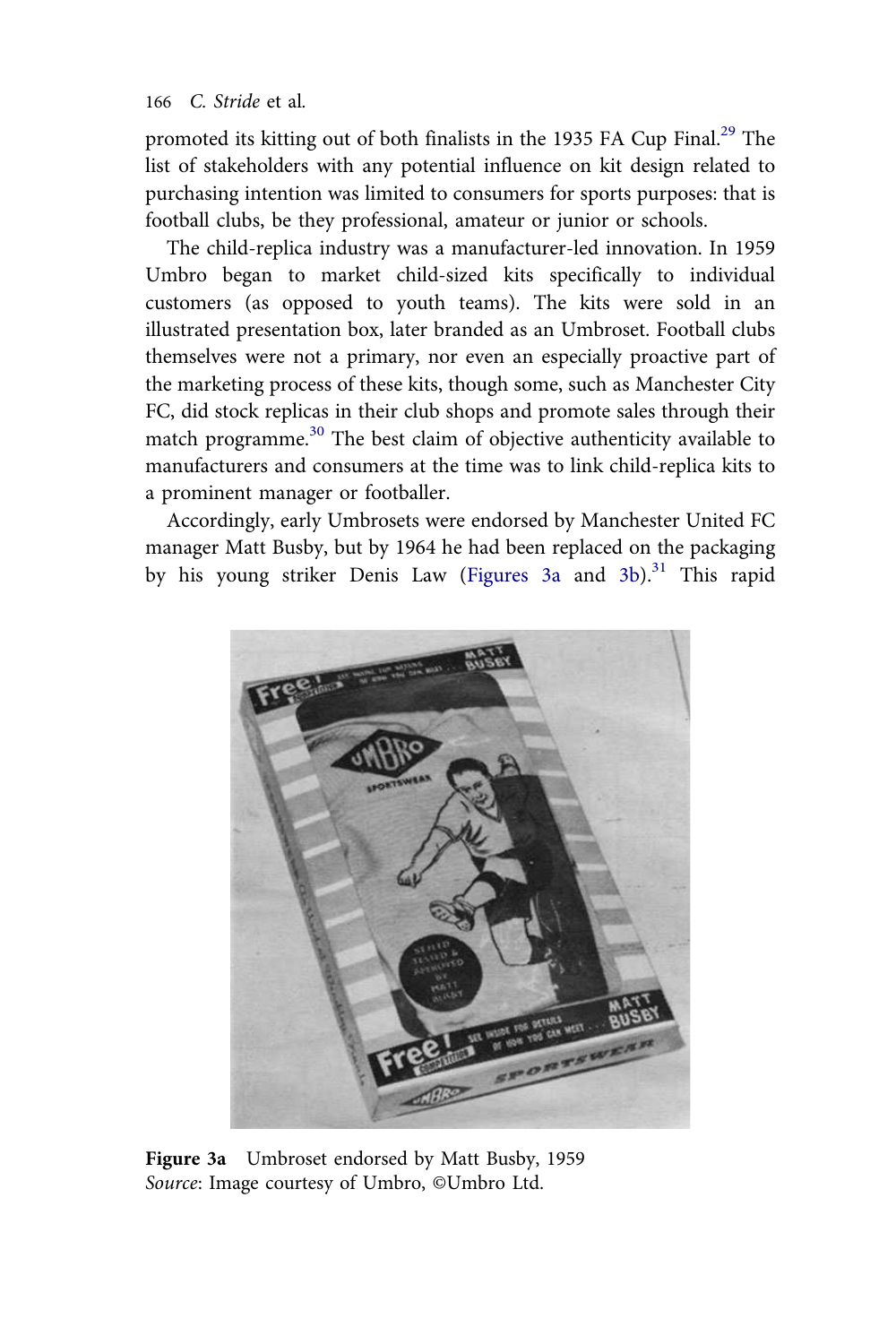

Figure 3b Umbroset endorsed by Denis Law, 1964 Source: Image courtesy of Umbro, ©Umbro Ltd.

transition in brand endorsement strategy mirrored wider societal changes of the period, encapsulating the teenage rejection of or loss of respect for authority figures, and a corresponding idolization of glamorous young stars of popular music and sport (though it should be noted that Umbro subsequently used England manager Alf Ramsey to promote its apparel, and that famous footballers had endorsed products as diverse as football boots and cigarettes in the 1950s).<sup>[32](#page-34-0)</sup> By wearing the kit, the young tyro was encouraged to believe that he – images and text within adverts were limited to boys – could imitate the appearance of his footballing heroes while attempting to copy their tricks, flicks and goal celebrations in the fantasy stadia of the back garden, park and playing field.

The development of this 'wear the shirt, play like your hero' marketing strategy can be seen in a 1968/69 season 'Umbrochure' catalogue advert for their Denis Law Umbrosets. Law endorses the full range of child replica kits, which included not only those of Law's Manchester United and Scotland, but also eight other leading English clubs, three Scottish clubs and the international kit of England. The advert featured an image of Law performing his trademark acrobatic overhead kick while fellow Manchester United FC star George Best looked on, with the text beneath promising that: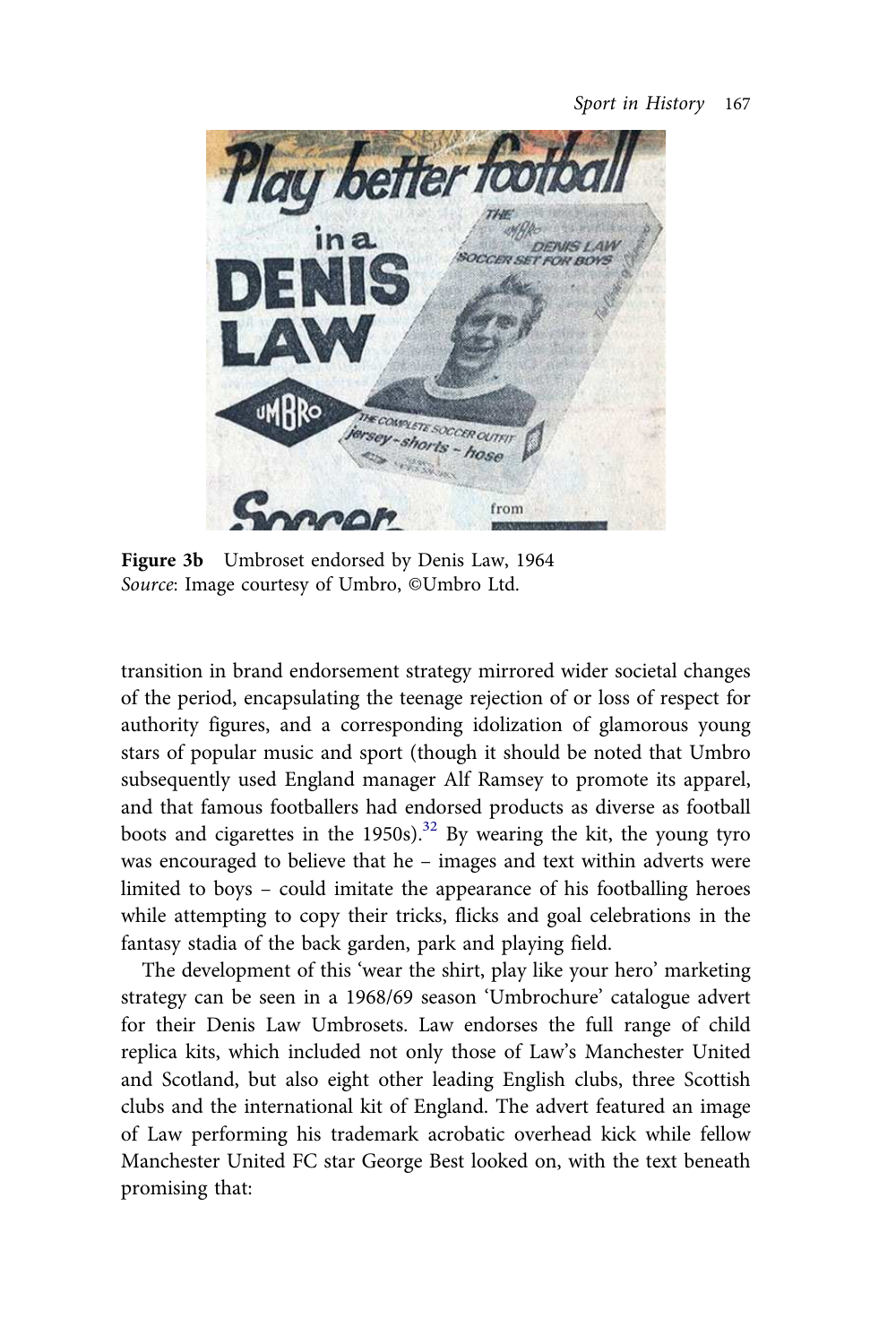<span id="page-14-0"></span>Any young boy keen on soccer will be thrilled to receive the wonderful Denis Law Umbroset. A complete soccer outfit consisting of matching jersey, shorts and hose, available in the more popular League club colours.

Packed in a completely new, eye-catching pack, Denis Law Umbrosets make a wonderful gift for any youngster aged around 5 to 12. And they'll find the coaching tips from the famous Manchester United and Scotland international in helping them to improve their game.

This advert text is notable for describing the kit solely as an item of sportswear, and the absence of any claim of club identity – the offer is of kits in the 'club colours of', rather than an official replica. So while the ability to claim objective authenticity is marketed, this is through the association with an admired professional player (i.e. the type of kit worn by Denis Law), not a club. Kit manufacturers were hampered by this inability to claim that their products possessed uniqueness or exclusivity. Neither manufacturers nor football clubs had yet copyrighted kit designs or club badges; hence there was nothing to stop multiple companies producing and selling the same club's kit. For example, at the start of the 1973/74 season both Umbro, and Admiral Sportswear of Leicester (who in 1972 had begun to manufacture similar child-size replicas) produced child-size replica kits that matched the Manchester United FC strip (in reality, simply an unbadged red shirt with a white infill collar and cuffs, matched with white shorts and black socks).

A further impediment to the replica kit industry was that multiple clubs shared the same kit design. This reduced the appeal of the kit to the consumer as an identifier of allegiance with a particular club. For example, in Admiral's 1973 advert for their replica range, a kit comprised of white shirts and navy shorts is referred to as representing 'Spurs/Derby/ England'.<sup>[33](#page-34-0)</sup> This homogeneity was in part due to the minimalist aesthetic that had come to dominate kit design in the late 1960s. Distinguishing club-specific features were removed, with a widespread absence of trim and badges enhancing the similarity of many shirt, short and sock combinations. By the end of the 1968/69 season, over three-quarters of English Football League clubs played in plain shirts, a historical low for patterning (see Figure 4). Traditional multi-coloured arrangements were not sacrosanct: Arsenal and Huddersfield Town, both of whom had (and have) an established custom of dual-colour shirts, adopted plain shirts during this period.<sup>[34](#page-34-0)</sup> The lack of detail meant that there was not only little or no difference between different clubs' shirts, but also little potential for distinction between a genuine kit and an inaccurate replica (though, given the relative lack of media images of players, the accuracy of a child-replica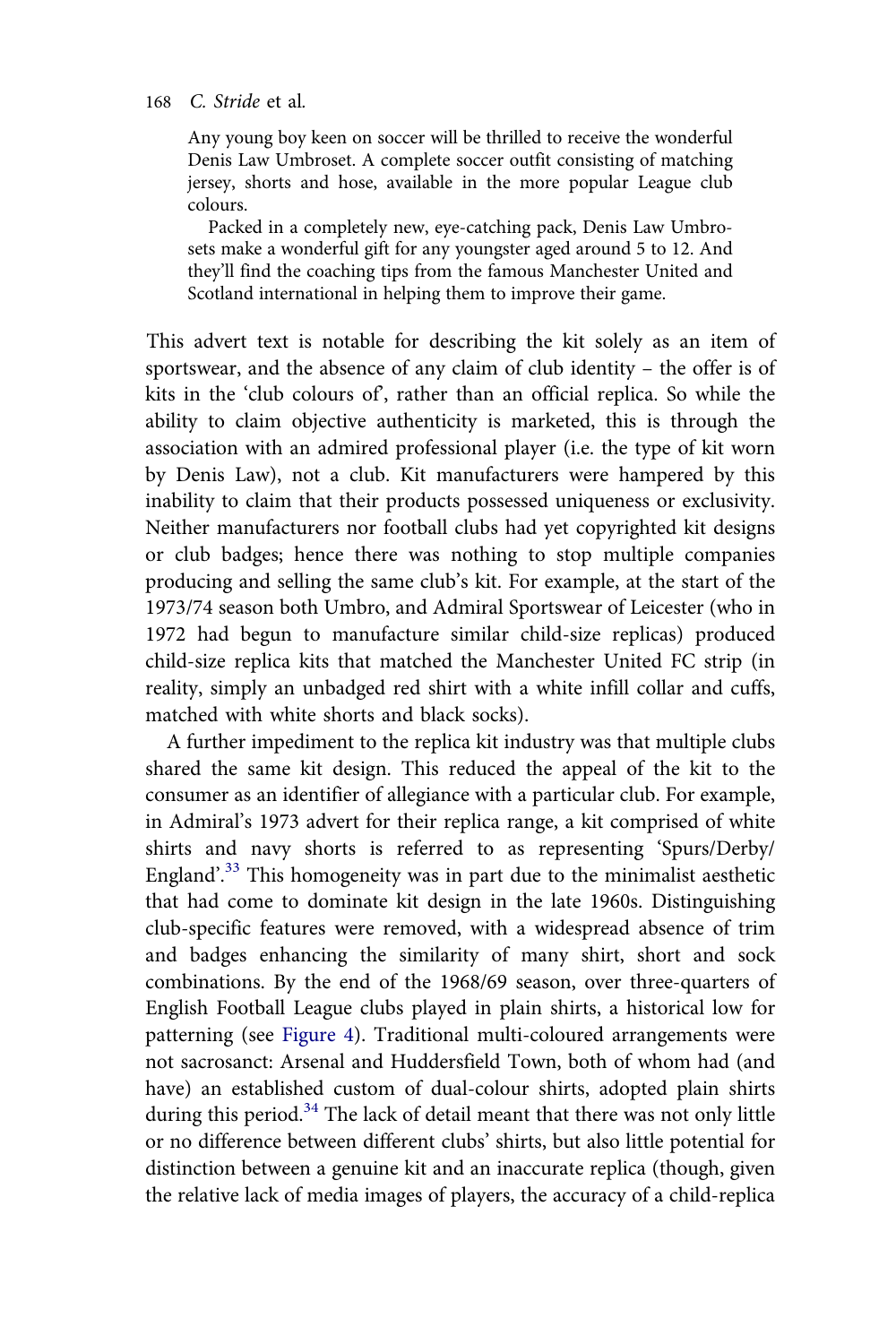



Note: Graph excludes wartime 'seasons' in which Football League was not contested: 1914/15 to 1918/19 and 1939/40 to 1945/46 inclusive

kit of the mid-to-late-1960s is less likely to have been subject to detailed expert scrutiny).

Recognizing the potential for growing the replica kit market if the product could also claim a greater degree of objective authenticity through official club endorsement and uniqueness of design and manufacturer, and the resulting profitability of being the exclusive supplier of a major club's replica kit, Admiral was the first company to link up with a football club to become the sole producer of a copyrighted kit. Utilizing the 1968 Copyright Act, it established a licensing arrangement with Leeds United FC, then one of the dominant forces in English football, in 1973.<sup>[35](#page-35-0)</sup> The specifics of the deal were that Admiral redesigned the kit and copyrighted that design, becoming the sole legal supplier to retail outlets. In return it paid the club a fee for this exclusivity: Bert Patrick, Admiral's owner, recalls that his company paid Leeds an initial fee of £10,000, offset against a 5% royalty on sales of the club's Admiral clothing and leisurewear.<sup>[36](#page-35-0)</sup> The immediate success of this partnership was reflected by almost all English Football League clubs signing similar contracts within the following half-decade, and other kit manufacturers joining Admiral in the scramble for contracts. These included not just established kit suppliers such as Bukta and Umbro, who had previously enjoyed a near monopoly, but also overseas entrants to the market (such as Germany's Adidas and France's Le Coq Sportif), and new UK-based manufacturers, for example HOBOTT (House of Barrington Official Teamster Top) at Sheffield United FC.<sup>[37](#page-35-0)</sup>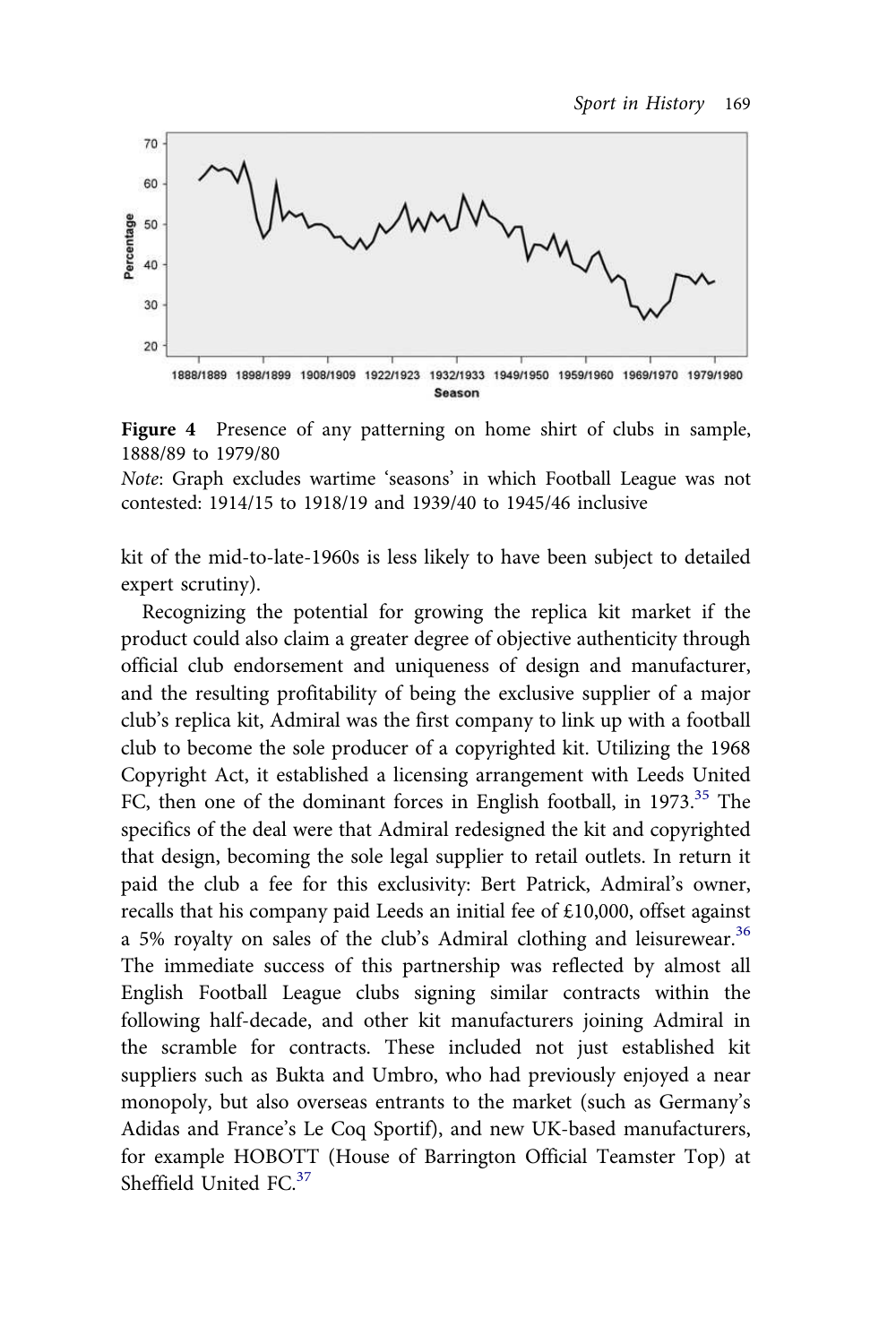<span id="page-16-0"></span>Promoting these replicas among children was aided by developments within both televisual and print media. In the late 1960s football coverage emerged from grainy monochrome into a world of colour and clarity. Though daily newspaper images remained as black and white newsprint, in 1969 both BBC1 and ITV began colour television broadcasts, including their flagship weekly football highlights packages Match of the Day and The Big Match.<sup>[38](#page-35-0)</sup> Admiral actively targeted clubs involved in televised big matches to launch its revolutionary designs. For example, Southampton unveiled a new away kit in the 1976 FA Cup Final, and West Ham United first wore their claret and blue chevron home shirt in the 1976 European Cup-Winners' Cup Final.[39](#page-35-0)

Nonetheless, it took until 1976 for colour television licences to even outnumber black-and-white ones.<sup>[40](#page-35-0)</sup> The launches of Shoot! magazine (1969) and Goal magazine (1968, merged with Shoot! in 1974) are likely to have played an equally important role in developing a customer base for replica football kits.<sup>[41](#page-35-0)</sup> Both included large glossy colour photos and pullout centrefolds of match action shots and team groups, enabling young fans to affix images of their team's latest kit to their bedroom walls, displaying its visual attractiveness and link to specific footballing heroes. The long-established Charles Buchan's Football Monthly, later just Football Monthly, had featured a colour cover since its inception in 1951, and had been used by Umbro to advertise its sports apparel.<sup>[42](#page-35-0)</sup> However, Shoot! and to a lesser extent Goal, provided news, articles and interviews in a more informal style that appealed to a younger readership. At its launch Shoot! billed itself as the 'Terrific new football paper for boys'; the portfolio of advertisers suggests an age range stretching to the mid-teens.[43](#page-35-0) The content, style and readership profile offered manufacturers the perfect forum to advertise their replica kits adjacent to photos of the real thing, an opportunity that was regularly utilized.<sup>[44](#page-35-0)</sup> Admiral even produced its own book in the style of these popular magazines' annuals, unsurprisingly containing multiple colour photos of Admiralkitted teams in action. $45$ 

Copyrighting kit designs had substantial implications for the aesthetic elements of shirt design. In the short to medium term, three principal changes occurred. First, to be copyrighted and provide the authenticity that their young customers sought, shirts had to be clearly identifiable as being from a specific club. This requirement drove design innovations. Examples include the addition of club badges (presence up from 60% to 82% between the 1974/75 and 1979/80 seasons – see Figure 5a), and the addition of trim (Figure 5b). Collars became ubiquitous, and the presence of shirt collar and cuff trim was almost universal. There was a minor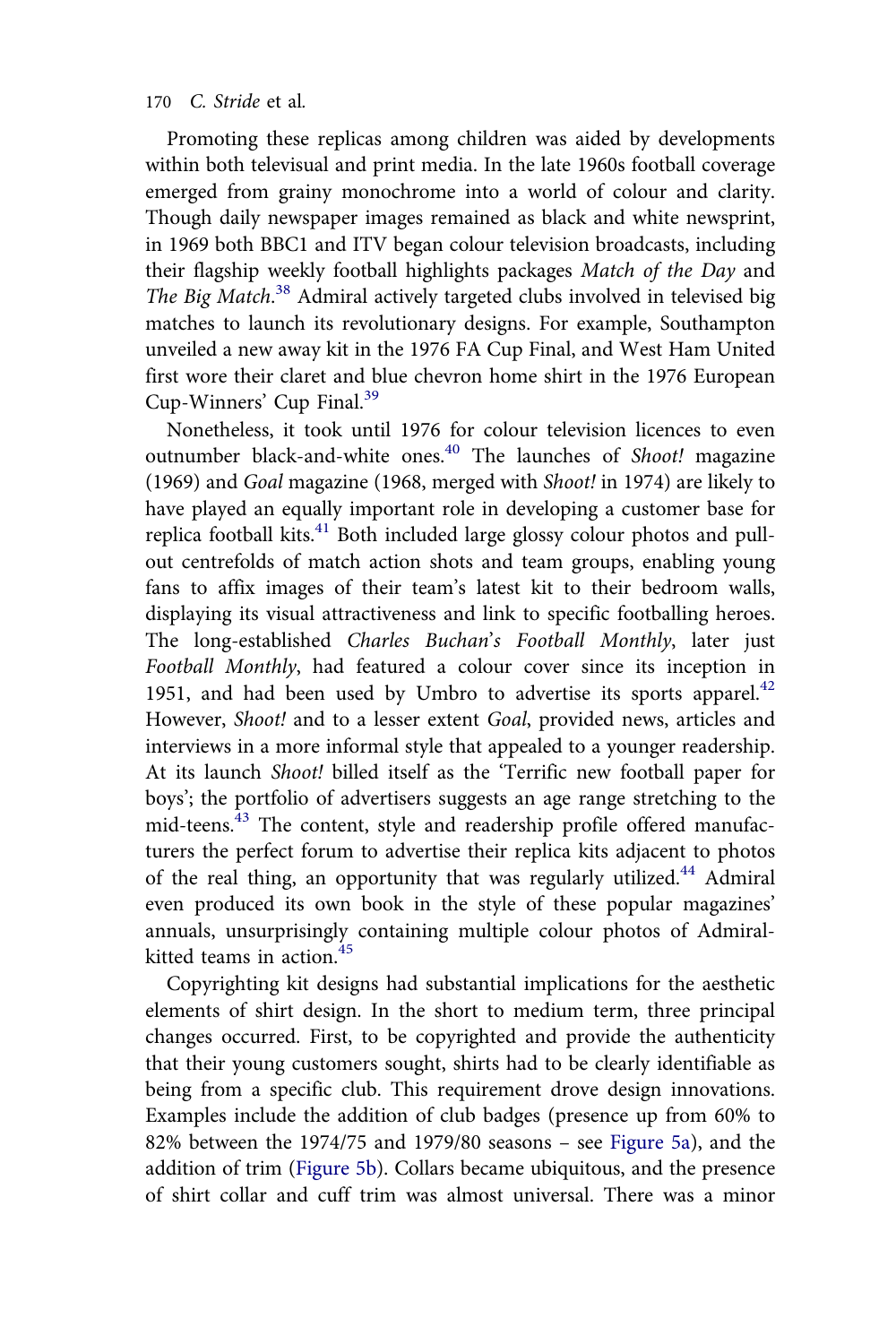

Figure 5a Presence of club badge, sponsor's logo and kit maker/supplier logo on home shirt of clubs in sample, 1888/89 to 2012/13 Note: Graph excludes wartime 'seasons' in which Football League was not contested: 1914/15 to 1918/19 and 1939/40 to 1945/46 inclusive

revival of macro patterning in place of single colour shirts (see [Figure 4\)](#page-14-0). The latter included returning traditions, such as Huddersfield Town FC's stripes, and new forms of patterning (e.g. Leicester City FC's shirts with



Figure 5b Presence of trim on neck and cuffs, and presence of collar on home shirt of clubs in sample, 1888/89 to 2012/13 Note: Graph excludes wartime 'seasons' in which Football League was not contested: 1914/15 to 1918/19 and 1939/40 to 1945/46 inclusive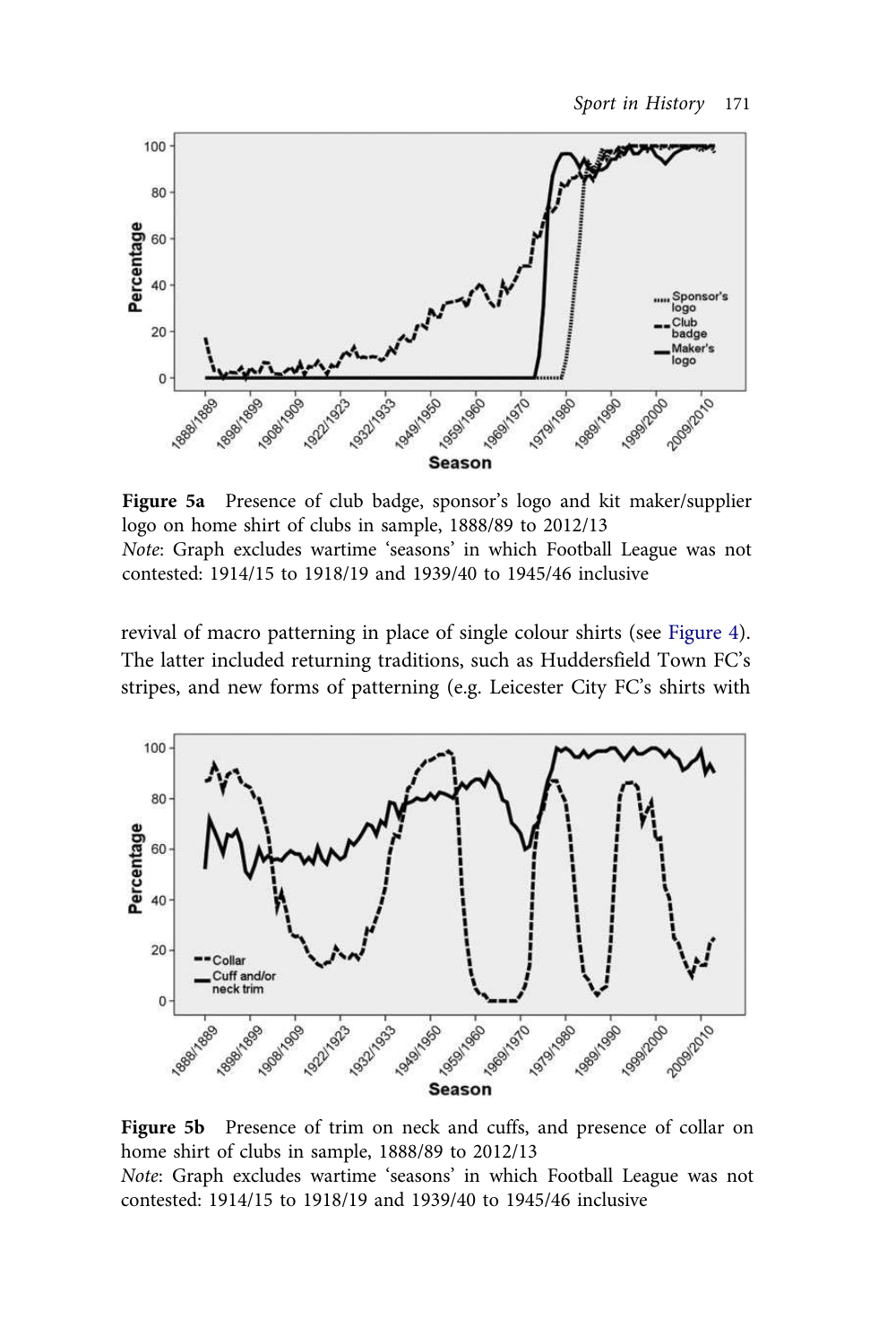<span id="page-18-0"></span>shoulder 'epaulettes' featuring Admiral logos).<sup>[46](#page-35-0)</sup> With substantial income now being derived from the child-replica kit market, kit styling also began to be influenced by the perceived tastes of that market as opposed to simply catering for football teams. Designers incorporated bright colours that appealed to a youthful demographic and also offered space for further conspicuous supplier-brand incorporation.

Second, a club's kit rapidly became intrinsically connected to its supplier's as well as its own brand identity. Prior to the 1973/74 season the shirt-front had been the preserve of the club badge or left without logo or insignia. In August 1973 Umbro introduced its logo onto the front of Leeds United FC's and Liverpool FC's shirts.<sup>[47](#page-35-0)</sup> Upon agreeing their ground-breaking deal with Leeds and hence superseding Umbro, Admiral immediately introduced its logo onto Leeds's  $kit$ .<sup>[48](#page-35-0)</sup> The success of this enterprise is reflected in the speed of its diffusion: as illustrated in [Figure 5a](#page-16-0), between the 1974/75 and 1977/78 seasons, manufacturers' or suppliers' logos made their debut on over 90% of English Football League club home shirts (the adoption of shirt sponsorship in the late 1970s and early 1980s was similarly rapid and universal). Change strips and tracksuits were similarly adorned, with the former becoming an 'away' strip, i.e. being worn even when home and away team colours did not clash, in order to promote and popularize it among potential replica consumers. The maker's logo appeared on the opposite breast to the club badge, and at the same height – a prominent placement that conferred equal importance to the supplier's and club's identities. Additional sleeve trim featuring the maker's logo, an embellishment introduced by Admiral in 1976, was rapidly copied by Bukta and Umbro. Thus the maker's brand became an integral part of the overall design and not merely a visible trademark.

Third and finally, the frequency of change in kit design increased (Figure 6). In the preceding century, the rate of kit design change had shown a very gentle increase with peaks after the world wars. Between the 1964/65 and 1973/74 seasons, an average of 50% of the 92 league clubs changed their kit in any one season; for the period 1974/75 to 1979/80, the equivalent figure rose to over 60%, and continued to rise thereafter. This increase was mostly due to changes in styling, trim and minor patterning, as opposed to major patterning or primary colours. Clubs and manufacturers exploited the customer's desire to own an authentic replica by changing what constituted the accurate reproduction of the current strip, thereby creating a new market.

As a result, the aesthetic elements of kit designs morphed in an attempt to enhance the customer's perception of the authenticity of the shirt with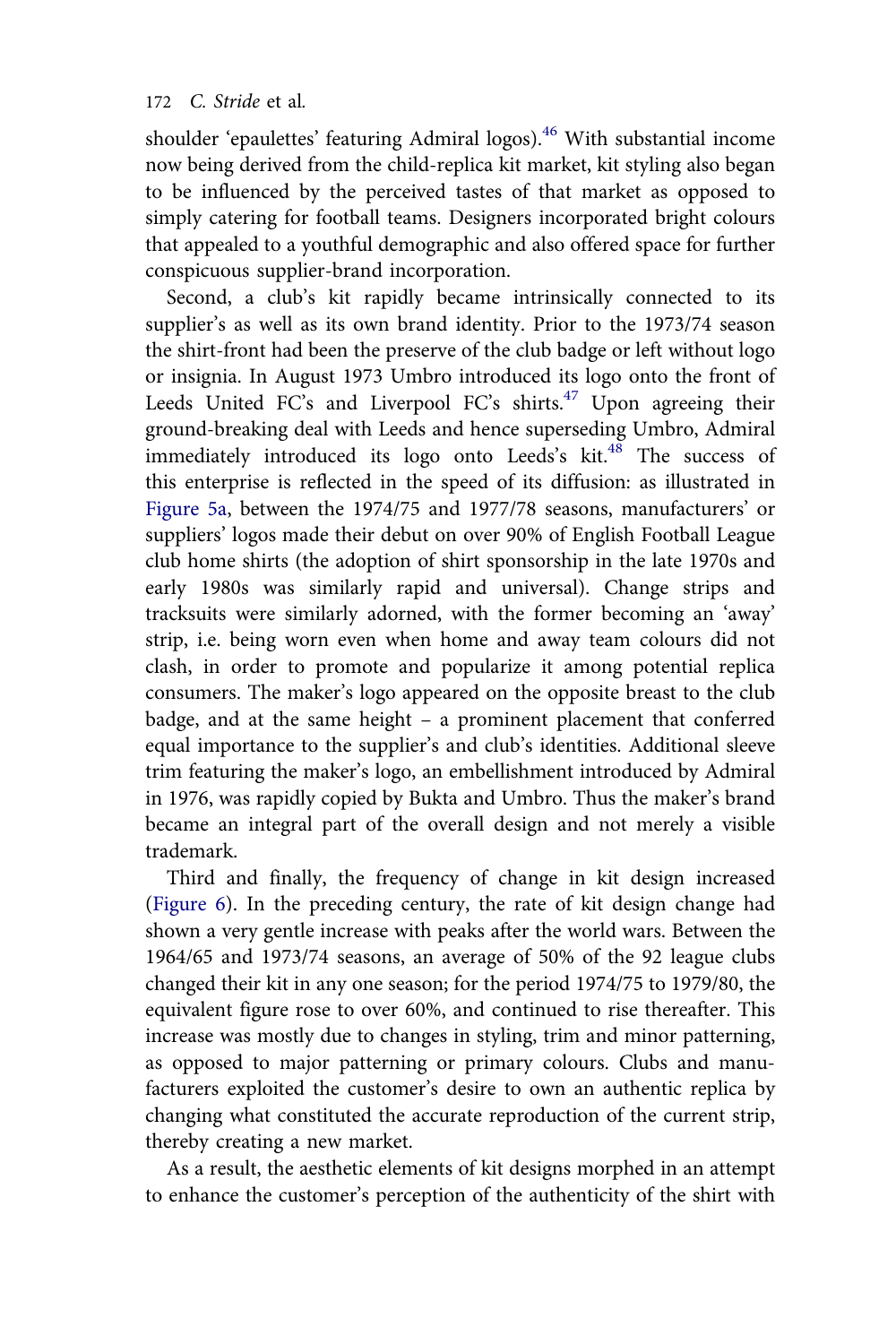

Figure 6 Percentage of clubs in sample showing change in their home playing kit from the previous season: 1889/90 to 2012/13

Note: Graph excludes wartime 'seasons' in which Football League was not contested: 1914/15 to 1918/19 and 1939/40 to 1945/46 inclusive

respect to its role as child-replica sportswear. However, following this revolution, the marketing of replica kits began to evolve in a way that hinted at a further, yet equally fundamental, change. Advertising for child-sized replica football apparel, placed within catalogues or football magazines, had previously depicted either famous players or children dressed in the full football kit in a sporting scenario, be it playing the game or within a team photo. In 1978, an Admiral advert (Figure 7), which featured in a mid-1978 issue of Shoot! magazine, instead pictured children in an urban setting, some of whom were wearing their replica shirts in combination with denim jeans.<sup>[49](#page-35-0)</sup> Through these juxtapositions of sportswear with streetwear, and by accompanying the advert with the caption 'Whether you support a top soccer club or national team, or you are just interested in looking great…', Admiral was positing its replica shirts, and therefore football shirts, as leisurewear products.

In signalling a shift in the primary focus of replica kit marketing, both from the full strip to the shirt alone and in the role of that shirt transmuting to leisurewear, this advert marked the beginning of the end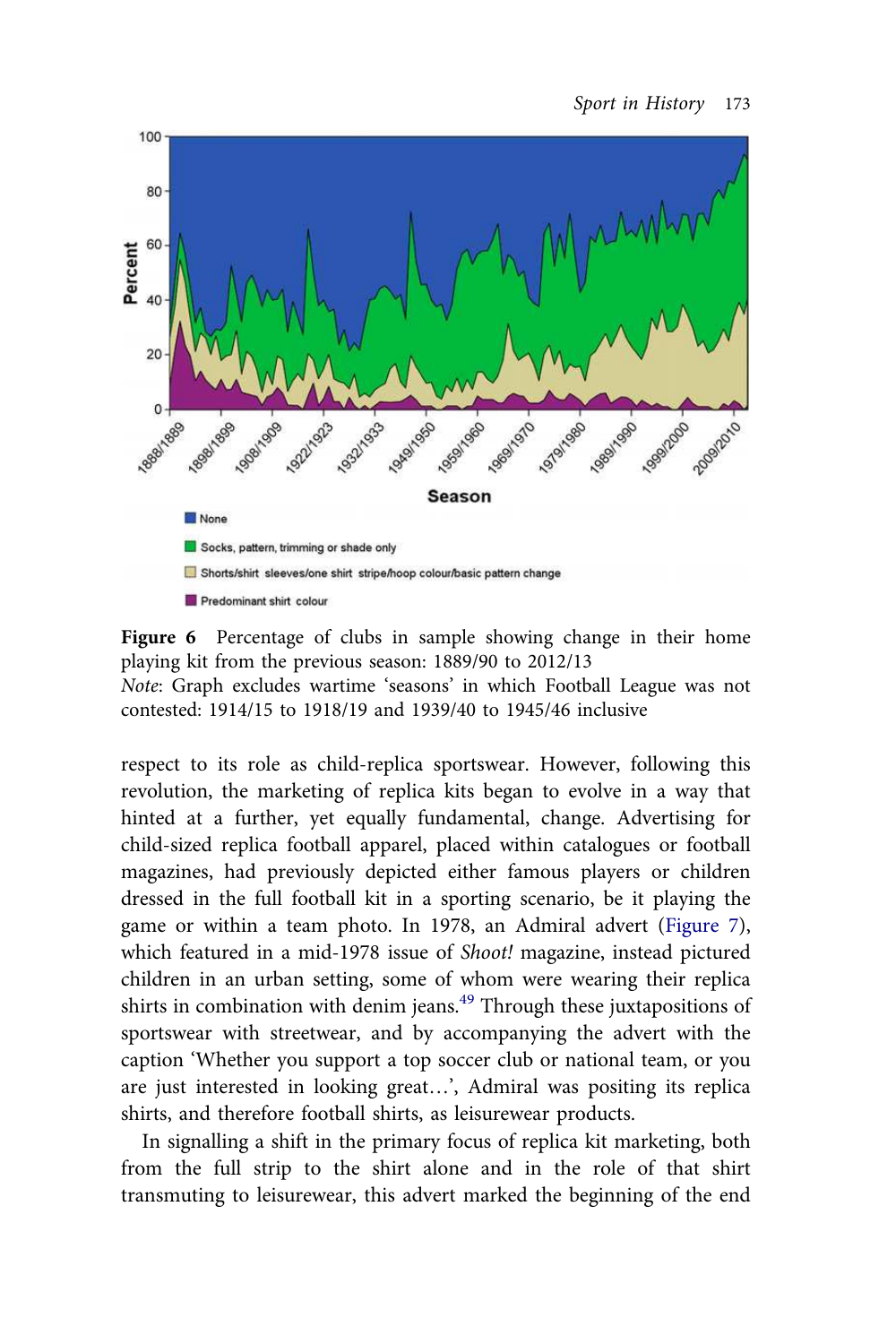

Figure 7 Admiral advert, 1978 (Image courtesy of Admiral Sportswear, copyright Admiral Sportswear Ltd.)

of the child-replica era. These adaptations would be accompanied by the primary customer base for replica kit changing from children to adults over the course of the following ten to fifteen years. A comparison of photos of fans walking up Wembley Way and inside the stadium for the FA Cup finals of 1980 and 1990 illustrates how the replica football shirt was gradually embraced as adult leisurewear in this period. None of more than 100 fans whose clothing is pictured clearly in photos taken outside and inside the stadium at the 1980 final are wearing a replica shirt. In a photo taken inside the stadium at the 1990 final, the majority of supporters are dressed in replica shirts.<sup>[50](#page-35-0)</sup> Alongside this change in customer age profile came a gradual improvement in the quality of replication. Plastic badges that peeled off after a handful of wash cycles were superseded by embroidered versions. Sponsors' logos were initially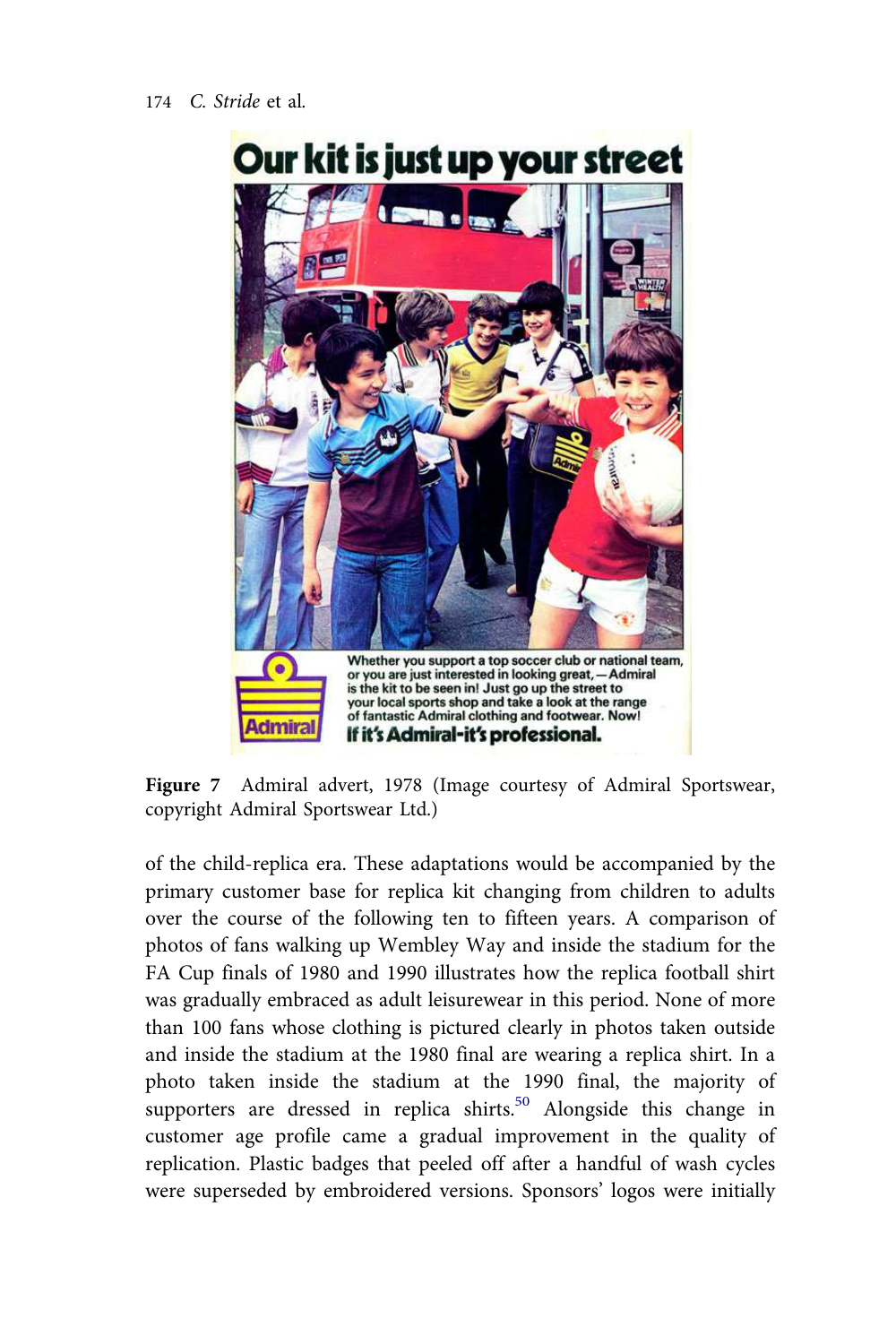excluded or only available at extra printing cost to the customer, but were soon included automatically on all replica shirts.

Though considering the minutiae of this transformation in customer base is beyond the scope of this article, it can be linked to wider societal changes of the period. Specific potential antecedents or correlates include a trend towards wearing sportswear as streetwear fashion. Ironically, it was the soccer casuals hooligan subculture of the early to mid-1980s that sociologist Richard Giulianotti cites as 'cultural intermediaries' in this process.[51](#page-36-0) The casuals did not adopt replica shirts themselves. However, their wearing of designer sportswear in public spaces, and their popularization of this style within youth subcultures immediately preceded the late 1980s adoption of both high- and low-end brand sportswear as leisurewear by the wider populace.<sup>[52](#page-36-0)</sup> The 1980s also witnessed a fitness and exercise boom, which in turn spawned the 'lifestyle adopter' of sportswear – a consumer who may not have exercised very much at all but wished to buy into the now fashionable sporting lifestyle via his clothing choices.[53](#page-36-0) Furthermore, distinctions between youth and adult dress codes were becoming increasingly blurred, an artefact of the phenomenon of 'kidulthood' or 'middle youth', in which, as Bill Osgerby describes, youth cultures and markets have 'expanded way beyond their generational base to embrace consumer groups in their ... thirties and older'.<sup>[54](#page-36-0)</sup>

A combination of one or more of these 'push' factors is likely to have combined with inertia in the leisurewear choices of customers who grew up with a replica shirt in their wardrobe, to make the football shirt acceptable apparel for the post-teen. Alongside, and no doubt acting reciprocally with these broader societal themes, there was increasingly proactive marketing of shirts by manufacturers and the retail trade; and, in the early 1990s, a change in the image and public perception of football itself, such that leading clubs themselves became desirable brands proactively seeking to extend their reach.<sup>[55](#page-36-0)</sup> Nonetheless, the precise bookending and tipping points of this metamorphosis, the relative weights of the various sociocultural and economic mechanisms lying behind it, and the extent to which a change in child use preceded and mediated adult adoption, are all worthy of further detailed investigation.

While this transformation of the football shirt customer base was occurring, aesthetic design trends represented a continuation of the broad themes developed in the 1970s. Sponsorship logos became universal, changes in kits became increasingly frequent, and shirts (and kit design generally) continued to become more colourful and intricate. This was achieved by the further addition of trim, flashes, a second or third 'accent' colour and, most noticeably, micro-patterned materials made possible by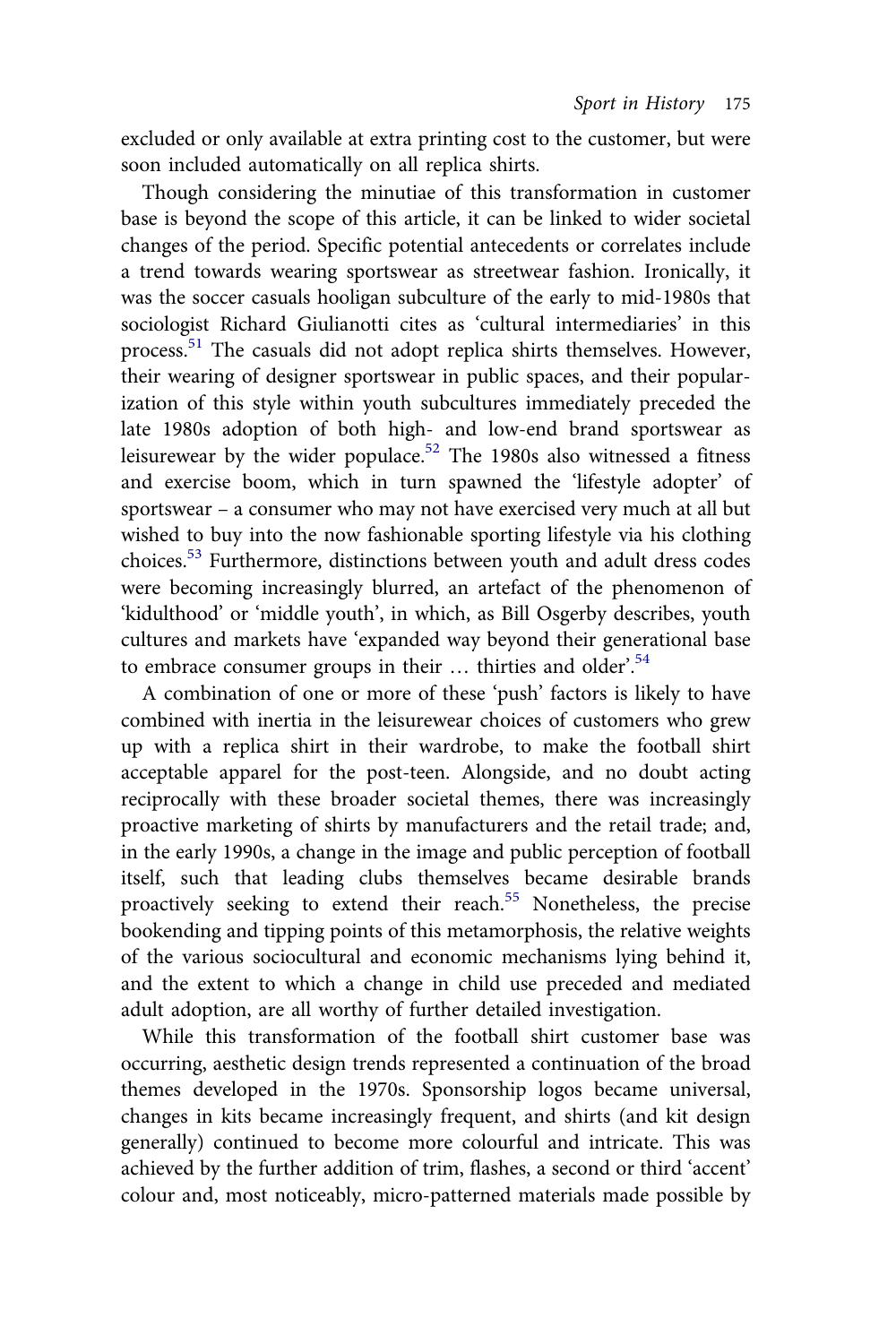<span id="page-22-0"></span>new fabric technologies, specifically the switch from natural fibres to polyester.[56](#page-36-0) Micro-patterning began with the shadow stripe, a mixture of matt and shiny finishes of the same colour, and reached its apogee with the garish multi-coloured shirts that were fashionable in the early 1990s. Notable home shirt examples from 1992 include Hull City FC's tiger skin print and Birmingham City FC's blue with multi-coloured dots design.<sup>[57](#page-36-0)</sup> Manufacturers and clubs were still aiming to satisfy the shirt-buying supporter's desire for authenticity via distinctiveness and originality.

#### A retrospective turn: kit design in the Premier League era

However, once the football shirt was established as a primarily adult product, the decade and a half from the mid-1990s to 2010 witnessed a move away from complex, colourful shirt designs. Traditional colours and styles became the norm, with the multi-coloured micro-patterned materials popular in the late 1980s and early 1990s largely dying out. By the mid-2000s, plain shirts, with no adornment other than collar and cuff trim, piping or minor flashes, had returned to their historical levels of between 45% and 55% (Figure 8).

Though redesigns have become ever more frequent – at the start of the 2012/13 season, over 90% of teams changed their home shirt compared to the previous season ([Figure 6](#page-18-0) above) – a club's variations in design from season to season have typically become less dramatic, usually restricted to minor rearrangements of collar and cuff trim, collar and neck styles, and small flashes or piping. Changes of principal colours, though never common, are now extremely rare, and can provoke serious discontent among supporters. When Cardiff City's owner Vincent Tan chose to dress his recent acquisition in red rather than their traditional blue from the start of the 2012/13 season, there was vocal protest among fans.<sup>[58](#page-36-0)</sup> Where macro patterning has been retained or reintroduced into designs, this has taken the form of minor revivals of stylistic features of the past, such as round 'crew' necks, lace-up collars, and chevrons, with a corresponding absence of new, innovative aesthetic design elements.

Taking this retrospective turn in contemporary shirt design to its logical conclusion, many clubs have begun to openly state that a specific kit design is based upon a previous season, often a successful one. For example, Coventry City FC described its new kit for the 2012/13 season as a re-creation of that worn while rising from third to first division between 1962 and 1967.<sup>[59](#page-36-0)</sup> Other retrospective references have been more subtle, such as Everton FC re-adopting the white infill collar which formed part of their home shirt worn between 1983 and 1985 by their Football League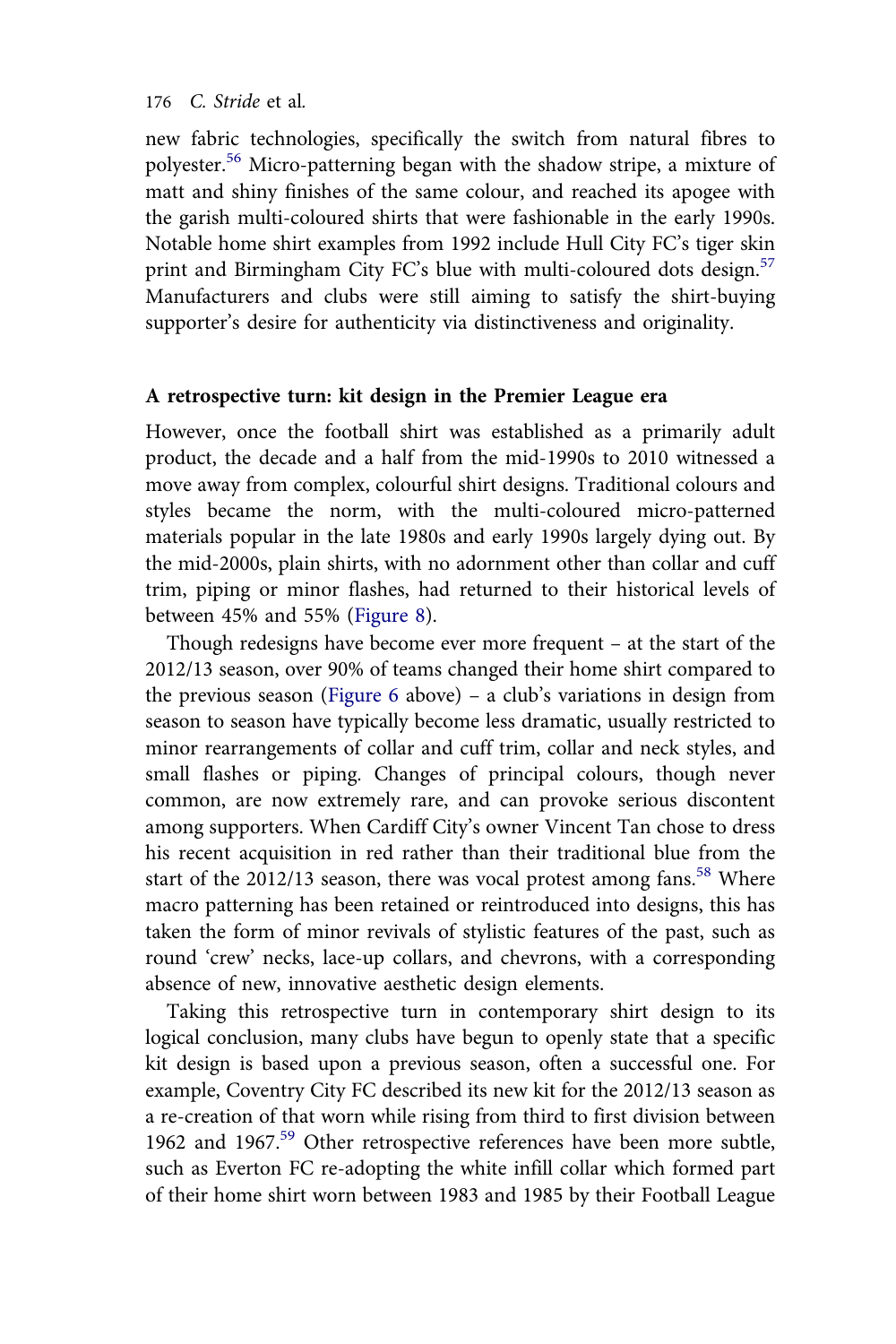

Figure 8 Percentage of clubs in sample with each type of primary home shirt pattern, 1888/89 to 2012/13

Note: Graph excludes wartime 'seasons' in which Football League was not contested: 1914/15 to 1918/19 and 1939/40 to 1945/46 inclusive

and FA Cup winning teams.<sup>[60](#page-36-0)</sup> Retrospective shirt designs have been connected to club anniversaries or significant historical events, such as Arsenal FC marking its final season at Highbury Stadium (2005/06) by wearing a home shirt purportedly based upon that of the first season at its hallowed venue 92 years earlier (further research revealed that the supposed plum-coloured shirt of 1913 was more likely to have been the traditional Arsenal Garibaldi red).<sup>[61](#page-36-0)</sup> In 2014 Watford FC launched a new away kit, a replica of its home strip worn in the 1913/14 season, with a video clip promoting the design as commemorating 100 years since the start of the First World War, and in particular the Watford players who fought in the conflict.<sup>[62](#page-36-0)</sup>

This stagnation in contemporary kit design was preceded, and most likely influenced, by the emergence of a parallel, though niche, 'retroreplica' football shirt industry, launched in 1990 when start-up companies TOFFS (The Old Fashioned Football Shirt Company) and Arkwright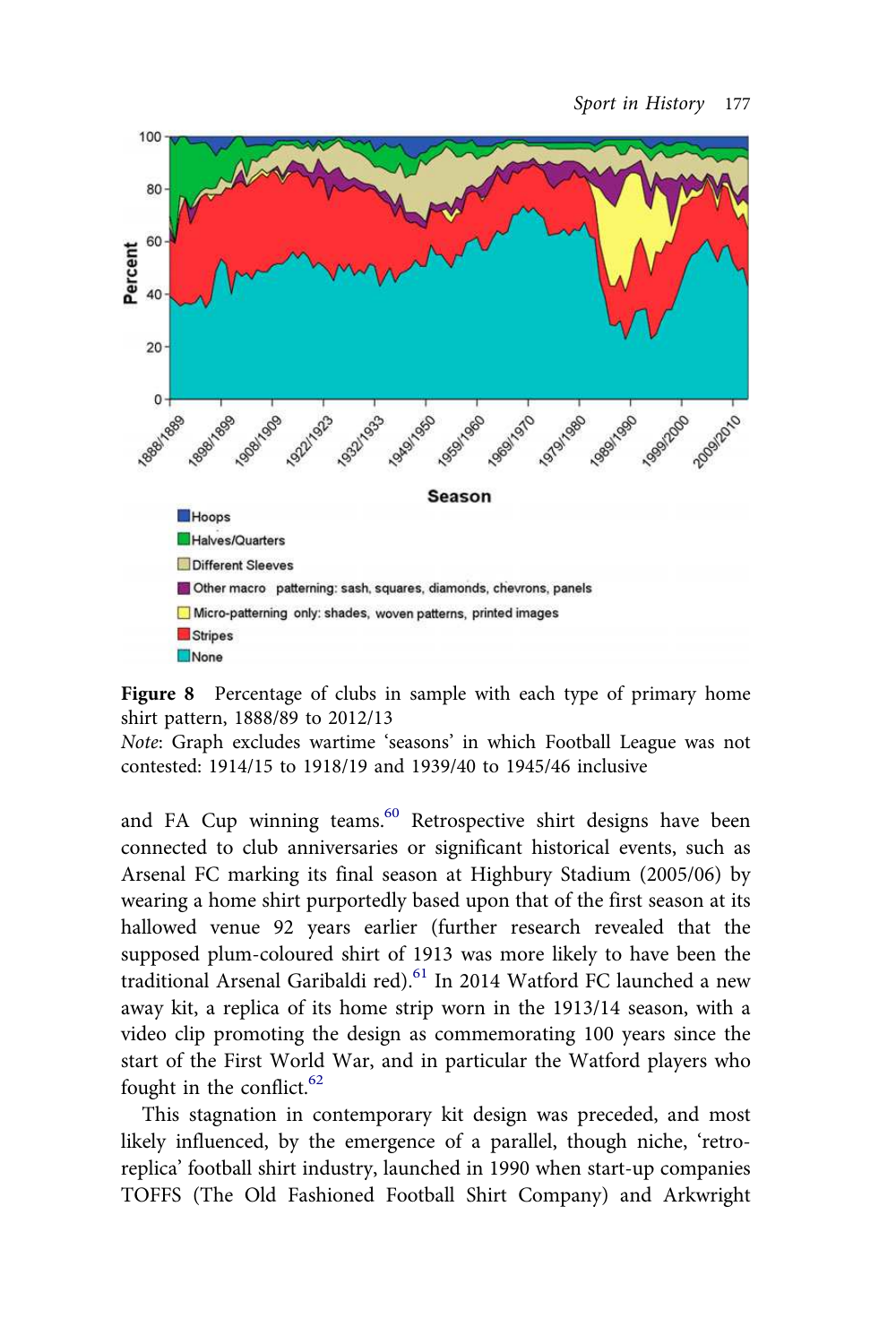Sportswear began to produce and market replica versions of club and international shirts from previous eras.<sup>[63](#page-36-0)</sup> Retro-replica manufacturers have concentrated on reproducing shirt designs from between the 1950s and the mid-1970s, alongside a handful of older designs. By May 2014, TOFFS offered almost 1,000 shirts from 400 different club or international teams for sale via their website, and had been joined by several competitors, most notably Retake and Retro World Football Shirts.<sup>[64](#page-36-0)</sup> Admiral has also reinvented itself as a heritage brand, reproducing a selection of its 1970s and early 1980s kit designs, and many football clubs have added retro-replica shirts to their branded leisurewear ranges.<sup>[65](#page-37-0)</sup>

This revolution in football shirt design aesthetics since the mid-1990s reflects the change in customer profile that occurred in the previous decade. The new, primarily adult customer base also seeks an authentic shirt, but their interpretation of constructive and existential authenticity is likely to be very different and more heterogeneous than that of the child and youth customers who previously predominated. Clubs, sportswear manufacturers, and the founders of the retro-replica industry have recognized this. Whereas the need to offer authenticity through distinctiveness to youthful replica kit customers drove contemporary shirt design in the 1970s, both the retro-replica industry and subsequent retroinfluenced contemporary kit design aesthetics attempt to evoke nostalgia, satisfy the wearer's demand for constructive authenticity and boost their existential authenticity. This nexus of authenticity and nostalgia – the latter defined as 'a preference towards objects (people, places or things) that were more common when one was younger', possibly tinged with disappointment about the present, and wistful feelings of loss – can be classified into personal, club-specific and wider socio-political dimensions, each of which is fulfilled by retrospective designs.<sup>[66](#page-37-0)</sup>

First, for adults, the shirt of their favourite team is a badge that proclaims them to be an authentic fan. This will in part operate in the same way as it did for the children of the 1970s, who would delight in showing off their support by sporting the latest replica kit while kicking a ball around the local park. However, for adults, both their existential authenticity as fans and the shirt that proclaims it are likely to represent their past as well as their present, a past that previous shirt designs, possibly matching or resembling the child-replicas they purchased in the 1970s, can evoke. Such nostalgic feelings will not just be focused upon players or matches, but can also be childhood and family memories for which football provided the setting as opposed to the focus. These may include collective as well as personal memories, for instance the trademark styles of individual footballers.<sup>[67](#page-37-0)</sup> Echoing the player endorsement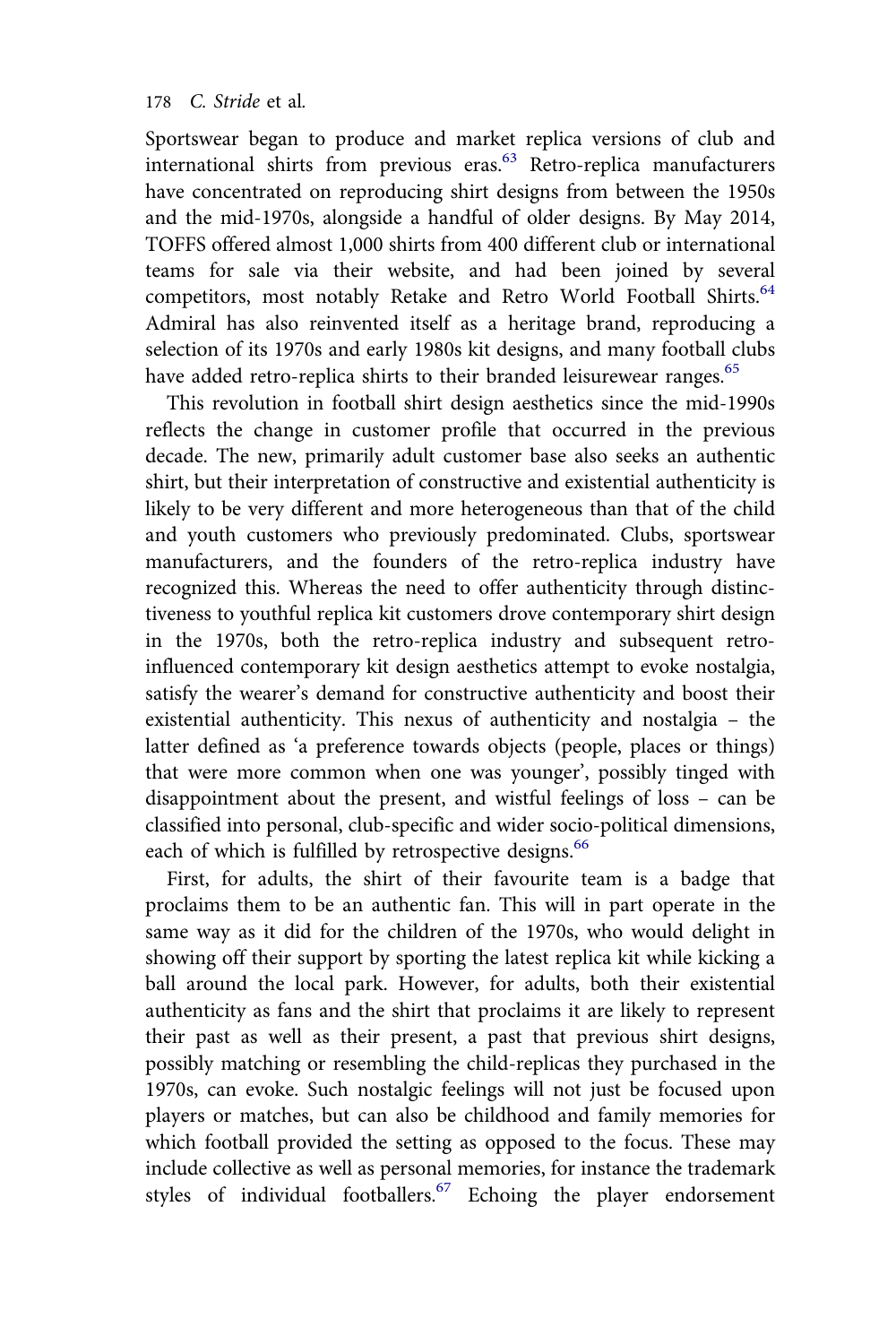marketing strategy of early Umbroset child-replicas, TOFFS' website similarly organizes ranges of shirts under the heading 'football heroes', linking the 'as worn by' epithet to a selection of great players, almost all from the 1960s to the 1980s.<sup>[68](#page-37-0)</sup> Nostalgia may also be communicated down through generations via archive footage, books, match programme articles and oral histories, such that even those without personal memories of a heroic player, a cup-winning, league-conquering team or a giant-killing performance may begin to experience nostalgia for them.<sup>[69](#page-37-0)</sup>

The exploitation of nostalgia in product creation and marketing has deep roots and is widely acknowledged.<sup>[70](#page-37-0)</sup> Nostalgia is a positive influence on fan attachment and allegiance to a favourite sports team, and more widely, consumer spending.<sup>[71](#page-37-0)</sup> English football clubs appear to be increasingly aware of how the nostalgia and authenticity offered by their heritage can be effective elements of brand establishment and delineation and have accordingly begun to capitalize upon this. Specifically, a football club's heritage, both tangible and intangible, offers an especially cogent antidote to the increasingly 'McDonaldized' and 'Disneyized' modern stadium. The former construct, defined by George Ritzer, refers to environments designed to be efficient, predictable and controlled; the latter term was coined by sociologist Alan Bryman in reference to settings configured for increased thematic branding and merchandising.<sup>[72](#page-37-0)</sup> In his analysis of changes in English football during the 1990s and 2000s, Roger Titford laments that modern stadia can sometimes only be distinguished by the colour of their seats.<sup>[73](#page-37-0)</sup> Ramshaw and Gammon define sport heritage as having multiple components: English football clubs have focused upon 'tangible movable' objects and experiences, and 'goods and services'.<sup>[74](#page-37-0)</sup> Utilizing the former encompasses 'retrofication' or 'museumification' tactics such as developing halls of fame, erecting the statues now bristling outside many stadia and commissioning murals celebrating past heroes.<sup>[75](#page-37-0)</sup> Similar strategies have previously been employed widely by US sport franchises, for example, through retro-styled stadium design and decoration, and in events such as old-timers' days, where players and even stewards dress in playing kits and uniforms from the past.<sup>[76](#page-37-0)</sup> Heritage goods and services include products for fan consumption such as DVDs of past triumphs. The marketing of retro-replica shirts by clubs and manufacturers, and the redesign of contemporary English football club kits to feature retrospective elements, form a natural continuation of this trend.<sup>[77](#page-37-0)</sup>

However, the marketing of the retro-replica shirt (and, to a lesser extent, retro-influenced contemporary designs) is not contingent on nostalgia. Sociologist Sarah Thornton, drawing on the work of Pierre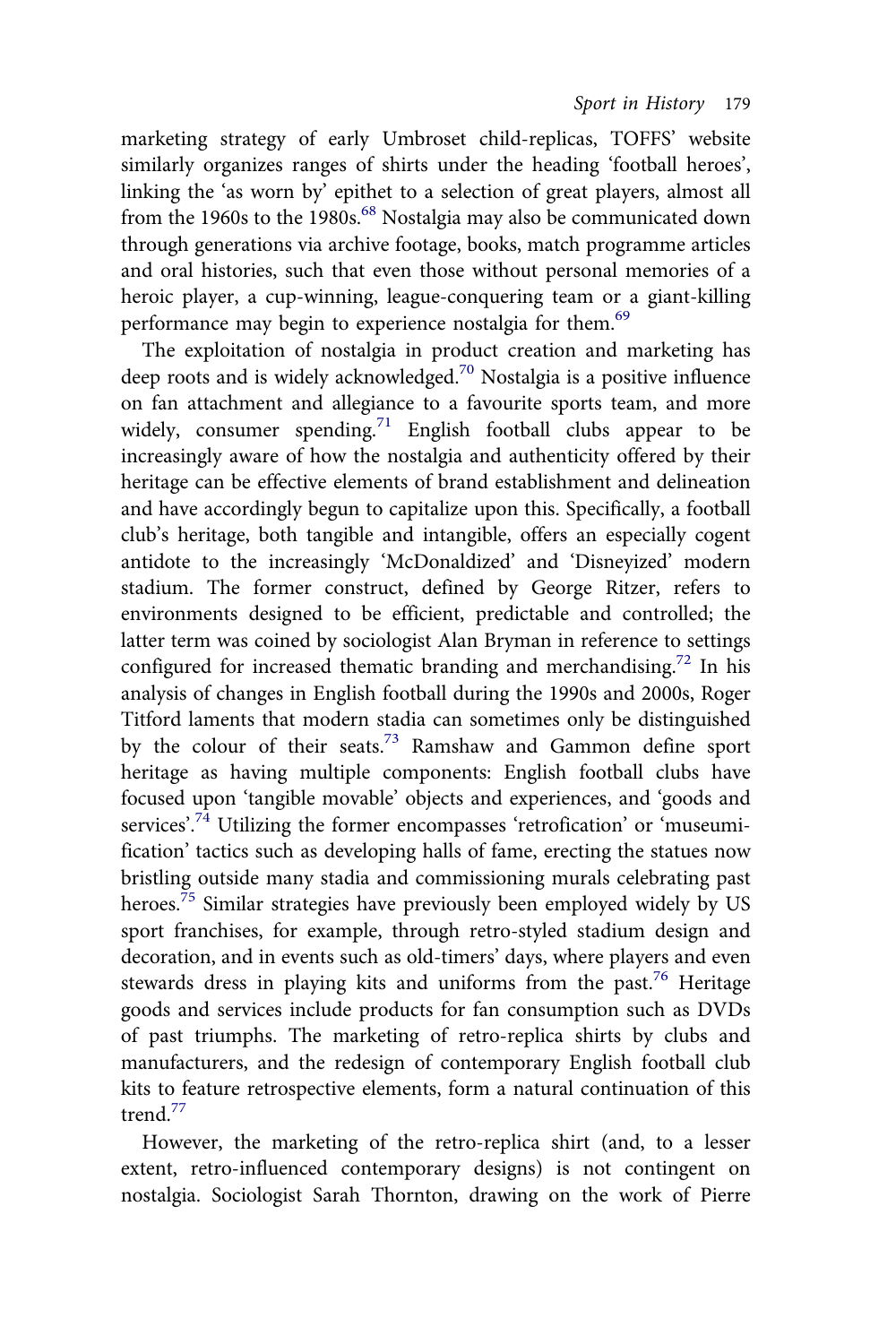Bourdieu, describes the acquisition of 'subcultural capital' through authenticity claims.[78](#page-38-0) A football shirt that acknowledges the past also projects a fan's status, by conveying the wearer's existential authenticity as a fan. Through wearing the history of the club, they display loyalty and knowledge. Giulianotti notes the particular distinction acquired by fans who did not emerge during 'the post-1990 boom in the sport's fashion-ability'.<sup>[79](#page-38-0)</sup> More broadly, among a group of football fans interviewed by Dixon, achieving subcultural capital as a true fan 'was based largely on longevity'.<sup>[80](#page-38-0)</sup> Acquiring such subcultural capital is an obvious appeal of retro-replica shirts. In fact younger fans with what Giulianotti defines as 'hot traditional' tendencies, whose youthful features mark them down as arriviste or 'nouveau' supporters attracted by the celebrity and saturation coverage of the English Premier League as opposed to any real commitment, may feel a greater incentive to overtly display their authenticity.

Such fans, eager to authenticate their support and expertise in their club's history, may favour a shirt replicating that of an era before their birth or even, in a manifestation of proclaiming loyalty through 'basking in reflected failure' (BIRFing), from a season in which their club was not particularly successful.<sup>[81](#page-38-0)</sup> Taking this approach to an extreme, a small minority of fans wear retro-replica shirts of a defunct or non-league club that they may not have a personal attachment to, thus projecting their status both as football experts and as people who reject the modern game by supporting a team not even within popular consciousness, let alone one that receives populist casual support. $82$  Similarly, hot traditional fans may choose to reject a replica of the current team shirt due to its association with what Dixon terms 'fake fandom'.<sup>[83](#page-38-0)</sup> Considering cultural capital and consumption among football fans, marketing scholars Brendan Richardson and Darach Turley state that while the wider fan community, particularly those less committed followers, new fans and sports tourists that they class as 'daytrippers', 'consume official branded football merchandise in order to experience the sacred', the 'inner circle of traditional fans view the market as a de-sacralising influence'. Therefore retro-influenced designs of contemporary team kits, which connect glossy fabric to the club's heritage and authenticity, are an attempt by clubs to resolve this conflict and thus make a club's current shirt appeal to all  $fans<sup>84</sup>$  $fans<sup>84</sup>$  $fans<sup>84</sup>$ 

The retro-replica shirt also supplements its offer of existential authenticity by appealing to generational tastes in clothing. In the early 1990s the cleaner, less cluttered look of the retro-replica offered a distinctive fashion choice compared to the current kit, especially to the middle-aged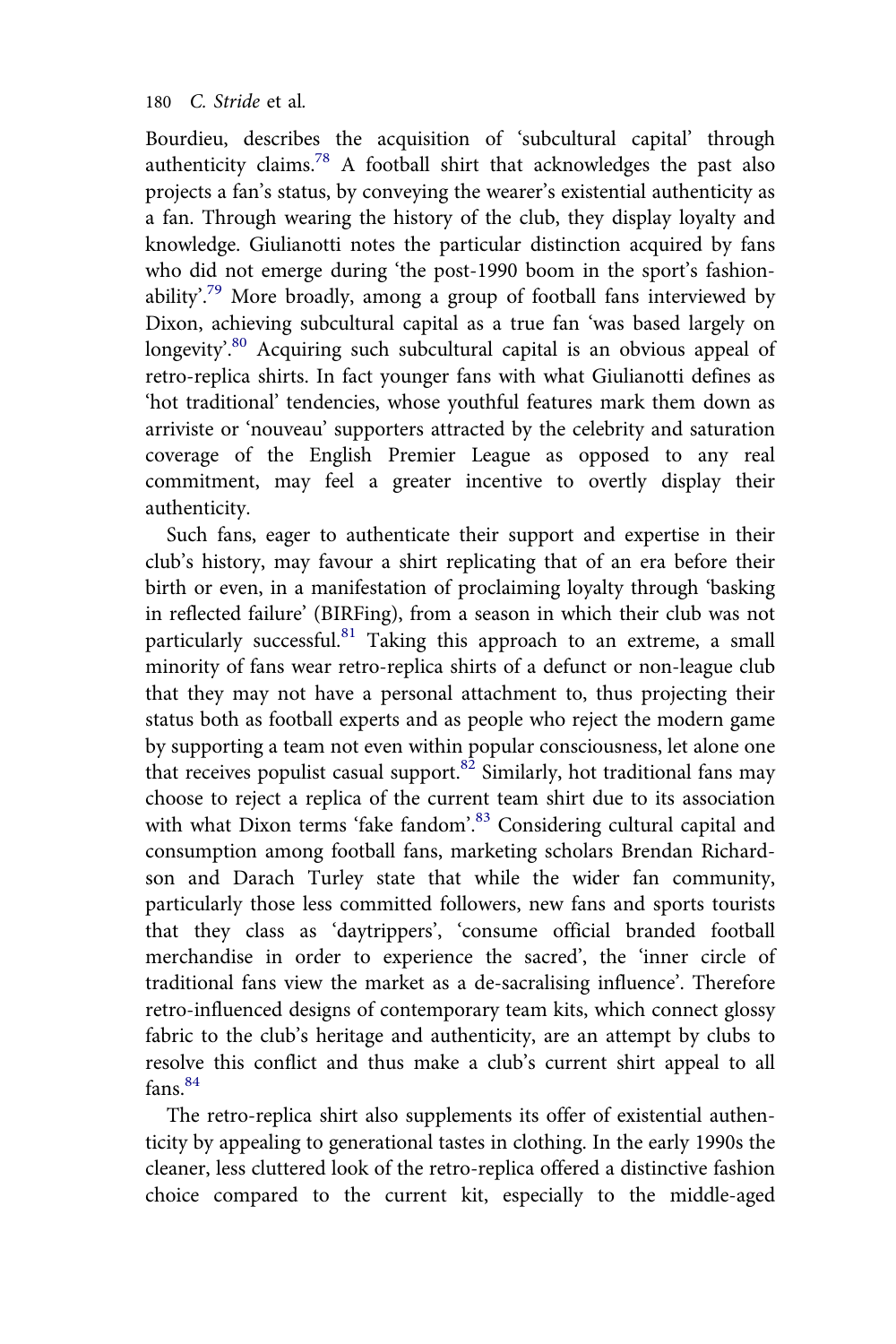consumer who may have considered contemporary shirt design too 'flashy', and, at a time when widespread adult consumption of replica shirts was still in its relative infancy, as something inherently childlike. Contemporary shirt designers rapidly followed the lead of the retroreplica industry, and opted for simple, plain designs that the increasingly middle-aged (and middle-class) fan base would feel comfortable wearing on a match day and away from the stadium.

Second, a fan referencing the past through wearing a retro-replica or retro-tinged contemporary design proclaims the authenticity of their club: that is, the fan is showing not only that their personal support has a history, but that their club does too. Supporters wish for their club to be distinctive, and have a clear identity. In the late 1980s and early 1990s, the combination of bold and innovative kit design fashions of this era and season-upon-season change in design meant that the home shirts of many clubs looked very different to what would be considered their traditional attire. The understanding of what was traditional may have become blurred. As Benzecry notes in his study of Boca Juniors' shirt, 'Being misidentified or misinterpreted dilutes the powers and prowess of the jersey in the eyes of all those involved'.<sup>[85](#page-38-0)</sup> Furthermore, sponsorship logos, which often change from season to season, league logos attached to shirt sleeves and the introduction of players' names on the back of the shirt from 1993 have conspired in a general 'corporatization' of the football shirt, which diminishes its 'aura'. [86](#page-38-0)

Returning to and sticking with more retrospectively influenced and therefore traditional designs is a logical marketing strategy for clubs aiming to project a coherent visual identity and placate fans. However, in order to maximize income through regular changes in shirt design, minor adjustments have to be made. This explains the ubiquitous use of collar and cuff trim or flashes on contemporary football shirts in the replica kit era (see [Figure 5b\)](#page-16-0), and also a recent fashion for adding stars above the badge to represent the number of trophies won: these are minor aesthetic design elements that can be added, removed or altered without making much impression upon the basic appearance (badge stars also add to the authenticity projected by the shirt through imparting a sense of history and tradition). Similarly, the success of the retro-replica industry is based in part upon supporters wishing to display what they see as their club's true identity.

Third, the birth and success of retro-replica shirts in the early 1990s reflects the desire of a section of football fans to project a socio-political message that goes beyond club loyalty, and is one of critical appraisal as opposed to unquestioning compliance. The Premier League's formation in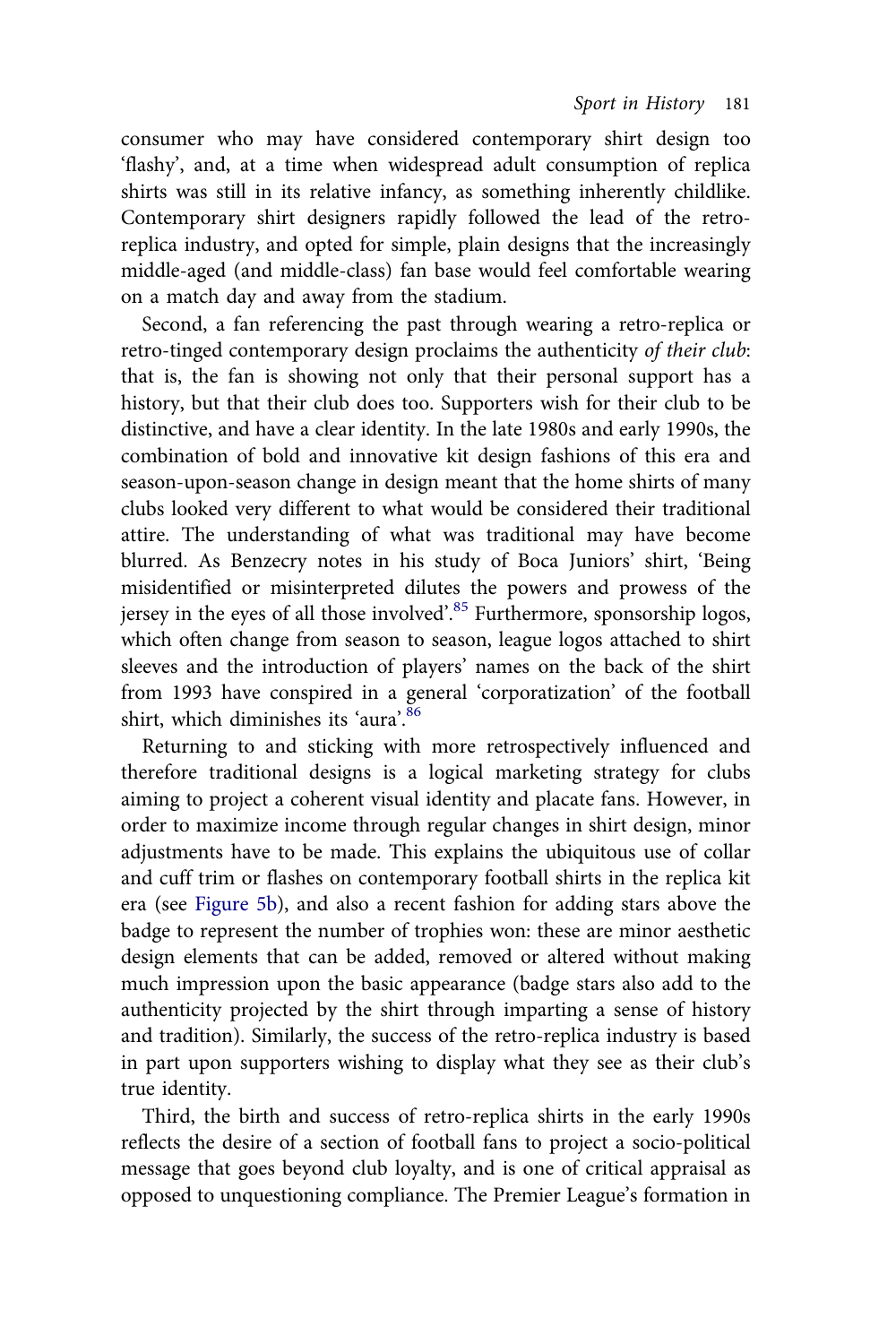1992 and the accompanying boom in broadcasting revenues, allied to the sanitization of the spectator experience brought about by the implementation of the Taylor Report's recommendation of all-seater stadia, wrought seismic changes to the football landscape, particularly the match-day experience.<sup>[87](#page-38-0)</sup> At Premier League level, English football clubs became commercial global brands, a status which, while opening income streams that benefit their clubs, is also deleterious to the authentic and distinct experience that many fans crave.<sup>[88](#page-38-0)</sup> Author Gary Imlach, returning to watch top-flight English football in the late 1990s after almost a decade abroad, notes that he felt 'like a stranger to his own game'.<sup>[89](#page-38-0)</sup> Many longterm fans would have felt such a sense of dislocation, particularly those defined by Giulianotti as hot traditional.<sup>[90](#page-38-0)</sup> Fans of this type are characterized by a strong allegiance to their club that is not founded purely upon, nor is dependent upon, playing success, and by their strong topophilic attachment to their club's stadium.<sup>[91](#page-38-0)</sup>

The inception and initial success of the retro-replica shirt industry not only aligns with the era of hypercommodification, but also with a countervailing push against it. Politicized fan activism, which had its roots in the football fanzine culture of the mid-1980s, rapidly grew into independent supporters' associations and single-issue campaigns, such as those opposing the introduction of ID cards, proposed mergers or unpopular ground redevelopments.<sup>[92](#page-38-0)</sup> The retro-replica shirt offers the 'hot traditional' fan both a practical and metaphorical rejection of the commercialism of the modern football industry, and an opportunity to state a preference for what he or she sees as a more authentic football culture.

As an already outdated object, wearing a retro-replica shirt may, for some fans, represent an opting-out from the commercial cycle inherent in purchasing the current kit. The aesthetic purity of the plain colour scheme or simple pattern of typical pre-mid-1970s shirt designs, coupled with the matt appearance of the heavy cotton fabric that retro-replicas are usually produced in, chimes with the moral purity conferred by the absence of advertising or maker's name. Even re-issues of shirts from the late 1980s may, through the identity of the sponsor itself, which was often a local or regional manufacturer, offer a local and located counterpoint to the globalized contemporary football landscape of 2014, where sponsors at the highest level are frequently multinational concerns or online casinos.<sup>[93](#page-38-0)</sup> As Kendall and Osbaldiston observe, retro-replica shirts are 'an example of a modern secular battleground to recapture the sacred essence of a collective identity – notably a collective identity that doesn't involve interactions with external commercial organisations'.<sup>[94](#page-38-0)</sup> This is naturally allied with the 'restorative nostalgia' that sociologist Neil Ewen identifies as prevalent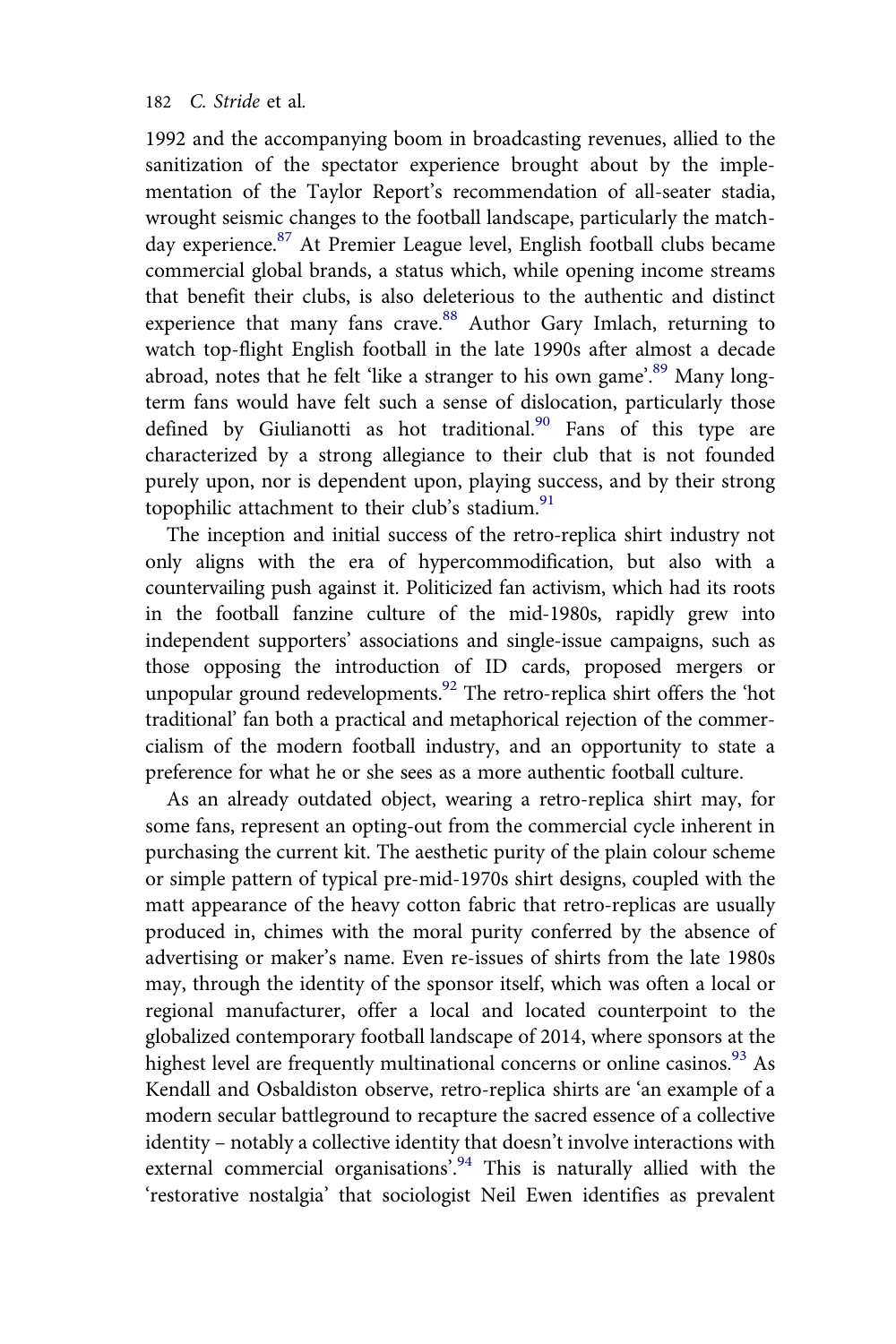among older fans. $95$  A totemic object from the better past can be purchased and displayed in direct opposition to the derided present equivalent, an attitude summed up in the increasingly visible grassroots campaigning movements that brand themselves 'Against Modern Football'.<sup>[96](#page-38-0)</sup>

The smattering of fans wearing retro-replica shirts at Premier League matches suggests that for some supporters this apparel operates as a reverse discourse. By wearing the football shirt as an item of superficial protest, the fan can justify still gracing the highly commercialized spectacle before him with his presence. Yet a retro-replica shirt, as clothing with time-sensitive appeal designed and produced to sell for profit, is also part of the fashion system, and is an example of how the fashion industry absorbs counter-cultural trends to exploit them. As Uché Okonkwo states, 'The relationship between consumers and a strong brand is a type of bond or pact that starts with a psychological process in the mind of the consumer and is manifested through product purchases.'[97](#page-38-0) Though a fan might aspire to the moral purity that the retro-replica confers, fulfilling this involves the very commodification he opposes. Football clubs, through styling their contemporary football shirt designs around retrospective influences, have in turn exploited the fashion, and burgeoning market, for retro-replicas. As such, the use of the retrospective designs to project personal ideals opposing the commodification of football and fandom is deeply ambiguous.

#### Conclusion

Football shirts originally fulfilled a singular role as sportswear, but the development of a replica kit industry has changed their principal economic function. From our analysis, we conclude that fundamental changes have occurred in the aesthetic elements of kit design to match this new raison d'être. Design has become centred on fulfilling the customer's requirement of an authentic product. However, the customer base's demographic profile has been fluid, changing from a child and youth market to one dominated by adults, a timeline and process that offers much scope for further research. Because of this change, the typical interpretation of the shirt's authenticity has also evolved. This in turn has led to aesthetic elements of contemporary football shirt design becoming increasingly retrospective, and to a new industry supplying retro-replica shirts.

This raises the question of future kit design. One interpretation is that the football shirt has completed a journey from sportswear to leisurewear, becoming an acceptable item of casual clothing to be worn away from the ground on non-match-days. As a sportswear item, be it professional's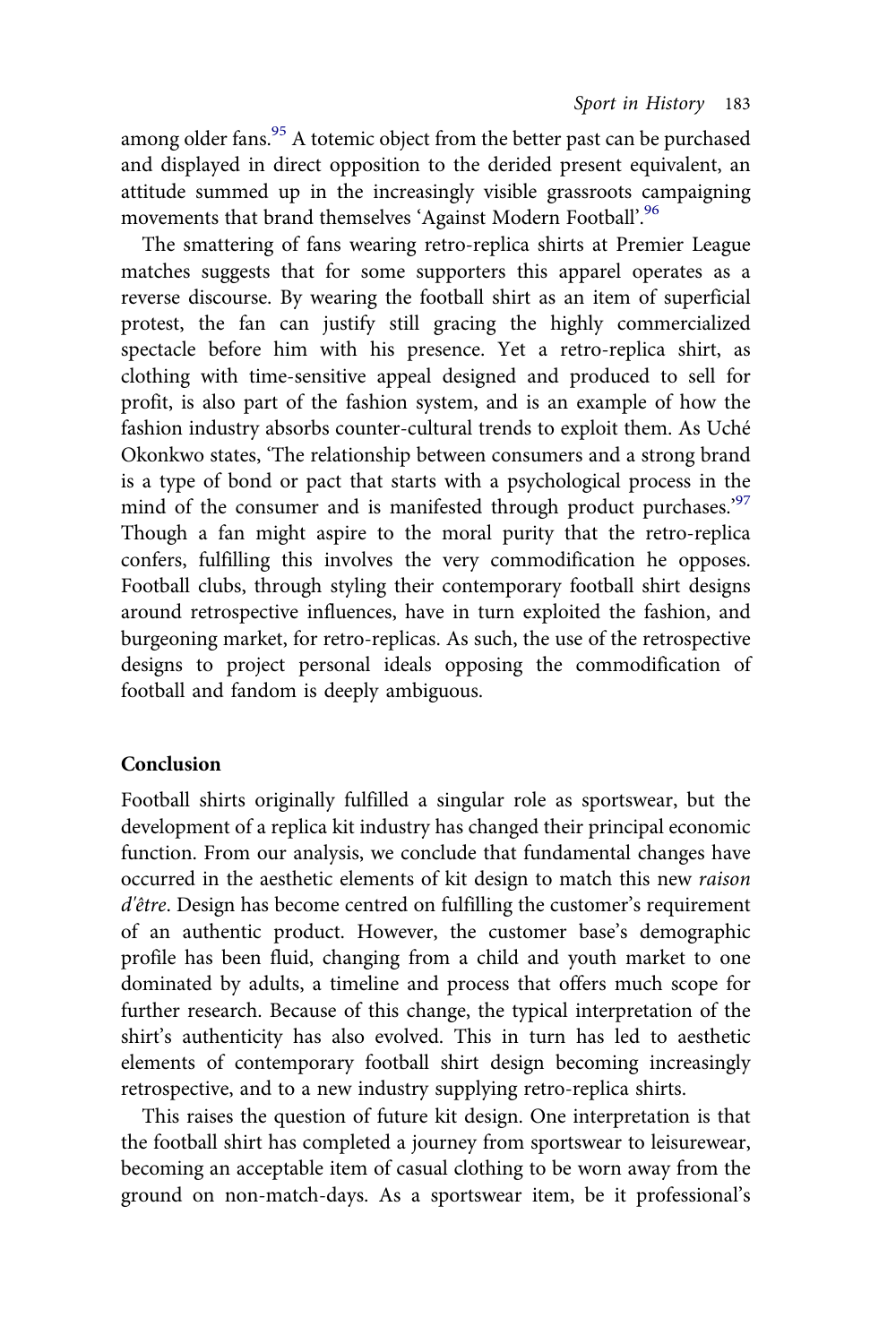match clothing or child-replica, a distinctive, brightly coloured shirt might confer an advantage in distinguishability and perceived fashionability. However, in its guise as adult leisurewear, a garish football shirt is likely to prove unattractive to many potential consumers. If this is the case, the modern football shirt will continue to be styled as multipurpose street apparel that offers a blank canvas prepared simultaneously for the incorporation of, and possible subjugation to, the brand aesthetics of multiple commercial partners.

Specifically, the contemporary football shirt is being designed not to interrupt the array of brand insignia that now appears on it, from the sponsor and league patches to the player's name (the increasing use of players' first names or nicknames itself suggesting the power that players perceive in their own brand image, and their resultant desire to control it).[98](#page-38-0) This mirrors wider fashion trends, in which streetwear has become distinguishable more by brand logos than by styles of clothing. However, in one sense football shirts have not yet become truly entwined with the leisurewear industry. Manufacture and supply of football shirts is still dominated by historic or new sportswear brands. There has not yet been an instance of an established popular middlebrow or high-end streetwear brand entering the football shirt industry, despite the deeply aspirational celebrity culture surrounding successful professional footballers. This lacuna, and the broader interaction between football shirts, football culture and popular fashion, presents an inviting avenue for future research, especially since expensive designer clothing does have a presence within modern football subcultures, providing the match-day outfit of choice for the latest wave of football 'casuals'.<sup>[99](#page-38-0)</sup>

An alternative explanation is that the football shirt has become a heritage product and as such, future 'innovations' in the aesthetics of kit design will consist of the recycling of old ideas. Gregory Ashworth defines heritage as 'a process and an outcome' as much as an object or location.<sup>[100](#page-39-0)</sup> Cultural geographer Gregory Ramshaw, expanding upon this while considering sport as heritage, notes that this process is 'a product of the present, driven by the needs, tastes, and values of that present, which takes materials of the past, whether they are relics, history or memory, and constructs them for the requirements of an imagined future'.<sup>[101](#page-39-0)</sup> Under these definitions both the retro-replica football shirt and the contemporary football shirt are heritage, and shirt design, at least in its aesthetic aspects, has become a quasi-heritage industry. In his polemic against the British heritage industry boom of the 1980s, historian Robert Hewison warns that the national focus upon heritage has become 'entropic', that is 'as the past solidifies around us, all creative energy has become lost', and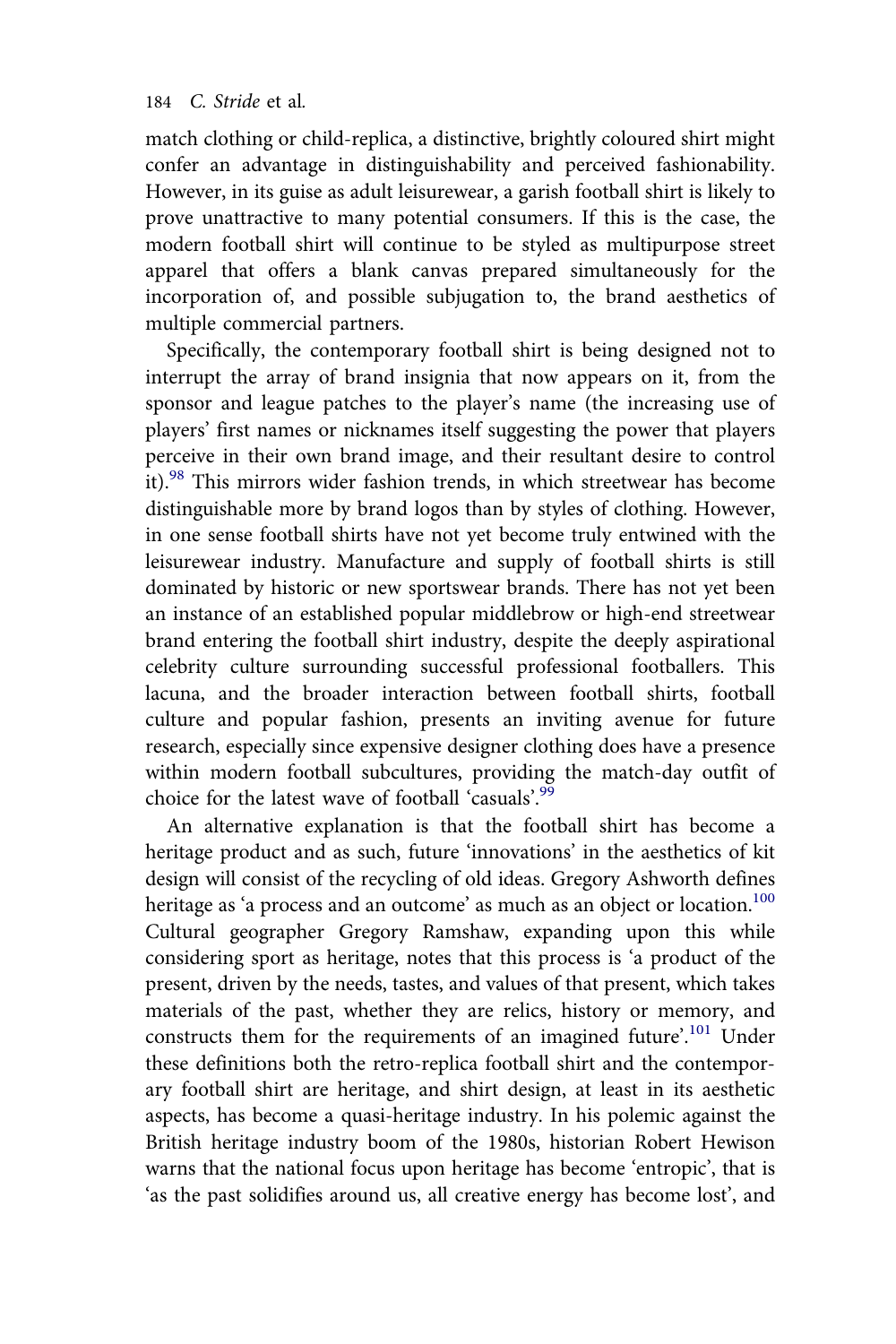that the associated feverish levels of nostalgia 'point to a … stifling of the culture of the present'. [102](#page-39-0)

Our analysis of football shirts indicates that shirt design, at least in its aesthetic elements, is similarly afflicted. UK societal changes identified by Hewison are reflected by the nation's national sport. If this is true, we would soon expect to see a revival of the garish designs of the late 1980s and early 1990s as these eras enter the window of nostalgic reminiscence. Shirts from this era have already become sought-after items for shirt collectors on online auction websites. In fact there is already evidence from 2011 onwards of a small revival in the use of micro-patterned fabrics in contemporary shirts (see [Figure 8](#page-22-0)). For example, in 2012 Notts County introduced a home shirt based upon the design worn in their successful 1993/94 season, featuring barcode-style stripes of different widths.

The recycling of designs less than two decades old also hints at fans experiencing an accelerated or compressed nostalgia effect. Such compressed nostalgia is related to wider societal trends towards rapid and sometimes designed obsolescence of products and even personalities, inextricably bound to hegemonic cultures of consumerism and disposable celebrity, which have rendered impermanence as permanent. Both the rapid obsolescence typified by the almost annual redesign and replacement of football team kit – and, within football's wider orbit, the rapid and revolutionary changes in what was previously a slowly evolving culture (e.g. new stadia, league restructuring and rebranding) – are likely to make a shirt of 10 years before feel older and of more nostalgic value than it would have done in the less disposable, more stable past. Though nostalgia has been substantially researched across multiple disciplines, sports fans' perceptions of exactly what comprises nostalgic content, and which periods of their life are most likely to evoke nostalgic feelings, remain relatively unexplored.<sup>[103](#page-39-0)</sup>

Whether the football shirt's aesthetic design elements have exhausted possibilities or become corralled within the strictures of the heritage process, contemporary football shirt design in its fullness is not short on innovation. The use of a squad number for each player (instead of the previous system of numbering from 1 to 11), the introduction of the player's name above this number, and sleeve patches displaying a league logo can all be seen as attempts by football clubs, the football authorities and sportswear manufacturers to satisfy the section of fans who still interpret football shirt authenticity in the objective or constructive sense of looking like (and aspiring to play like) their heroes. However, innovation is now mostly found beyond superficial appearance, and has concentrated on technical innovation and marketing strategies. Technical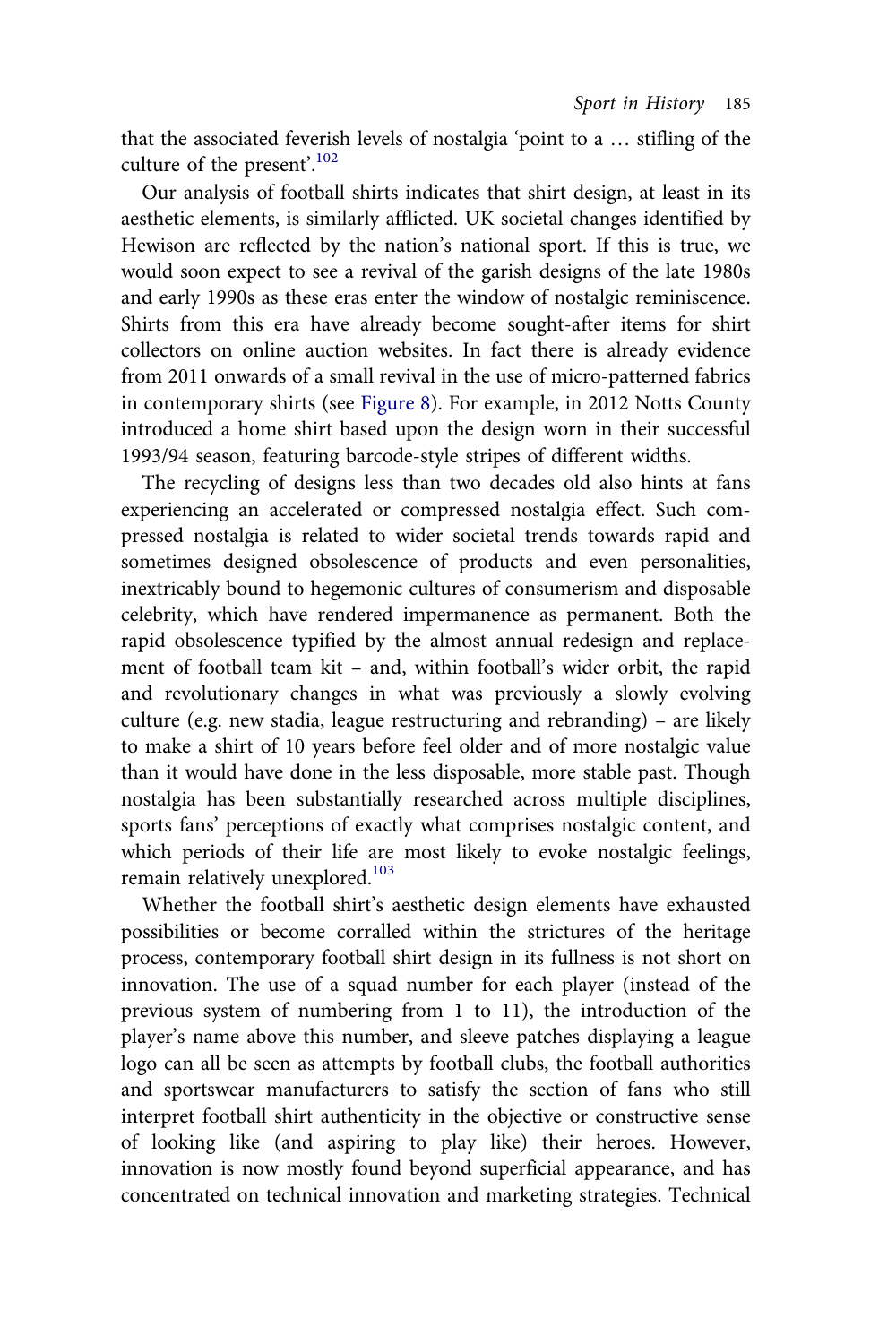<span id="page-32-0"></span>fabric developments continue apace, each claiming to bring an advantage to the player in terms of weight, breathability or cut. Such innovations are touted as improving playing performance, yet there is no evidence that clubs are choosing specific suppliers for this reason. The history of technological innovation in the football kit has been largely ignored, and offers much scope for scholars.

Allying technological innovation or improvement to a tiered pricing strategy, manufacturers have begun to market replica shirts with varying degrees of accuracy of reproduction, with price-tags to match. In 2013 Adidas introduced 'Authentic' and 'Replica' shirts, with the former commanding a \$35 premium, to the North American market, where it enjoys a monopoly on Major League Soccer replica shirts, and where other major sports employ similar multiple price-pointing strategies for replica sportswear. Though sharing identical styling and patterning, the 'Replica' shirts are constructed in a different fabric from those worn by the players, whereas the 'Authentic' represents a more accurate (re)creation with extra appeal. Nike copied this strategy when launching its 2014 England shirt: for adults 'Match' Editions cost £90, 'Stadium' versions £60. However, the negative publicity generated by the high prices may delay this strategy being implemented by club sides.<sup>[104](#page-39-0)</sup> Furthermore, by differentiating between levels of quality of reproduction, manufacturers are openly admitting that their still highly priced 'Stadium' shirts are not in fact objectively authentic, and are thus potentially diminishing the product in the eyes of fans. In an additional dimension of product (and market) extension that trades objective authenticity for streetwear fashion, hence recognizing that among the adult customer base this may not be the primary concern, a small number of football clubs have begun to offer replica kits with a slightly different cut and shaping tailored specifically for female fans.[105](#page-39-0) Such active extension to encompass an ever wider range of customers exemplifies the acceleration in growth of the wider sports goods industry, particularly sports clothing, as global businesses.<sup>[106](#page-39-0)</sup>

A final strand in the contemporary football-shirt marketplace is the flourishing online trade in players' match-issue and match-worn shirts that has emerged, sometimes via auctions organized by football clubs but more often facilitated through independent dealers, to satisfy fans who demand objective authenticity and have the finances to achieve it. $107$  Such shirts are, of course, not replicas but the real thing, and as such are sold at a premium, typically retailing with an attached 'certificate of authenticity' for between a few hundred and a few thousand pounds depending on the importance of the match and the player who wore the shirt. Shirts from extremely high profile matches can trade for many times more.<sup>[108](#page-39-0)</sup>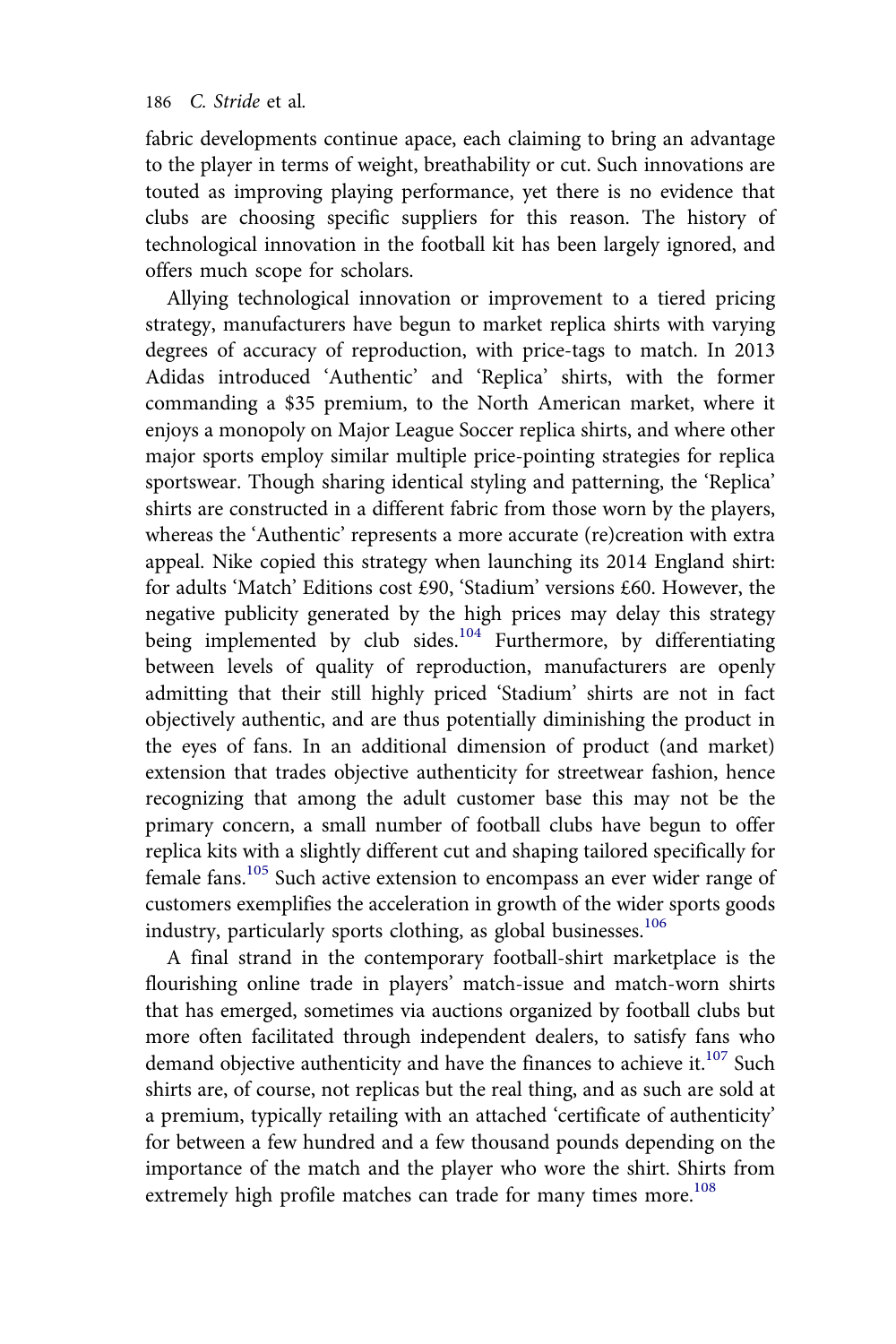<span id="page-33-0"></span>As an item sold on the premise of authenticity, the football shirt aims to satisfy fans who seek this through purity and tradition, and others who seek it through distinctiveness that may be achieved by radical design. For some fans sponsorship is an anathema, one that devalues the existential authenticity they find in the football shirt, but for others, once sponsorship has been added, it adds distinctiveness and becomes part of the club's visual image; hence under their constructive assessment of authenticity, a replica would be inauthentic without it. For some it represents a better past, and for others the greatness of the present. The design of the football shirt is, and will remain, an attempt to reconcile multiple competing ideals.

#### Acknowledgements

The authors would like to thank Mark Andrews, Jason Dyer (Admiral Ltd.), Michele Finch (TOFFS), Tom Gray, Alex Jackson (National Football Museum), Gary James, Aaron Lavery (Umbro Ltd.) and Chris Oakley for their help in preparing this article.

#### **Notes**

- 1. David Goldblatt, The Ball is Round: A Global History of Football (London: Penguin, 2007), 34–5; Richard Sanders, Beastly Fury (London: Bantam, 2010).
- 2. Steve van Dulken, 'Under Armour's biometric shirts for Tottenham Hotspur', The Patent Search Blog: The British Library, posted March 14, 2011, [http://](http://britishlibrary.typepad.co.uk/patentsblog/2011/03/under-armours-biometric-shirts-for-tottenham-hotspur.html) [britishlibrary.typepad.co.uk/patentsblog/2011/03/under-armours-biometric-shirts](http://britishlibrary.typepad.co.uk/patentsblog/2011/03/under-armours-biometric-shirts-for-tottenham-hotspur.html)[for-tottenham-hotspur.html,](http://britishlibrary.typepad.co.uk/patentsblog/2011/03/under-armours-biometric-shirts-for-tottenham-hotspur.html) accessed May 26, 2014.
- 3. Matthew Taylor, The Association Game: A History of British Football (London: Pearson Education, 2008), 266.
- 4. Hunter Davies, Boots, Balls and Haircuts: An Illustrated History of Football From Then 'til Now (London: Cassell, 2003), 9.
- 5. Richard Giulianotti, Football: A Sociology of the Global Game (Cambridge: Polity, 1999).
- 6. Dilwyn Porter, 'Entrepreneurship', in Routledge Companion to Sports History, eds S.W. Pope and John Nauright (London: Routledge, 2010), 205; John Bale, 'The Changing Face of Football: Stadiums and Communities', in The Future of Football: Challenges for the Twenty‐First Century, eds Jon Garland, Dominic Malcolm and Michael Rowe (London: Frank Cass, 2000), 93–101.
- 7. Dan Jones and Deloitte Touche Tohmatsu Limited, Deloitte Annual Review of Football Finance 2013 (Deloitte Touche Tohmatsu Limited, 2013), 2.
- 8. Ibid, 2.
- 9. Simon Chadwick and Jeff Clowes, 'The Use of Extension Strategies by Clubs in the English Football Premier League', Managing Leisure 3, no. 4 (1998): 194–203.
- 10. For example, Manchester United FC and England's Rio Ferdinand have created a lifestyle brand that includes a fashion range based upon his shirt number. See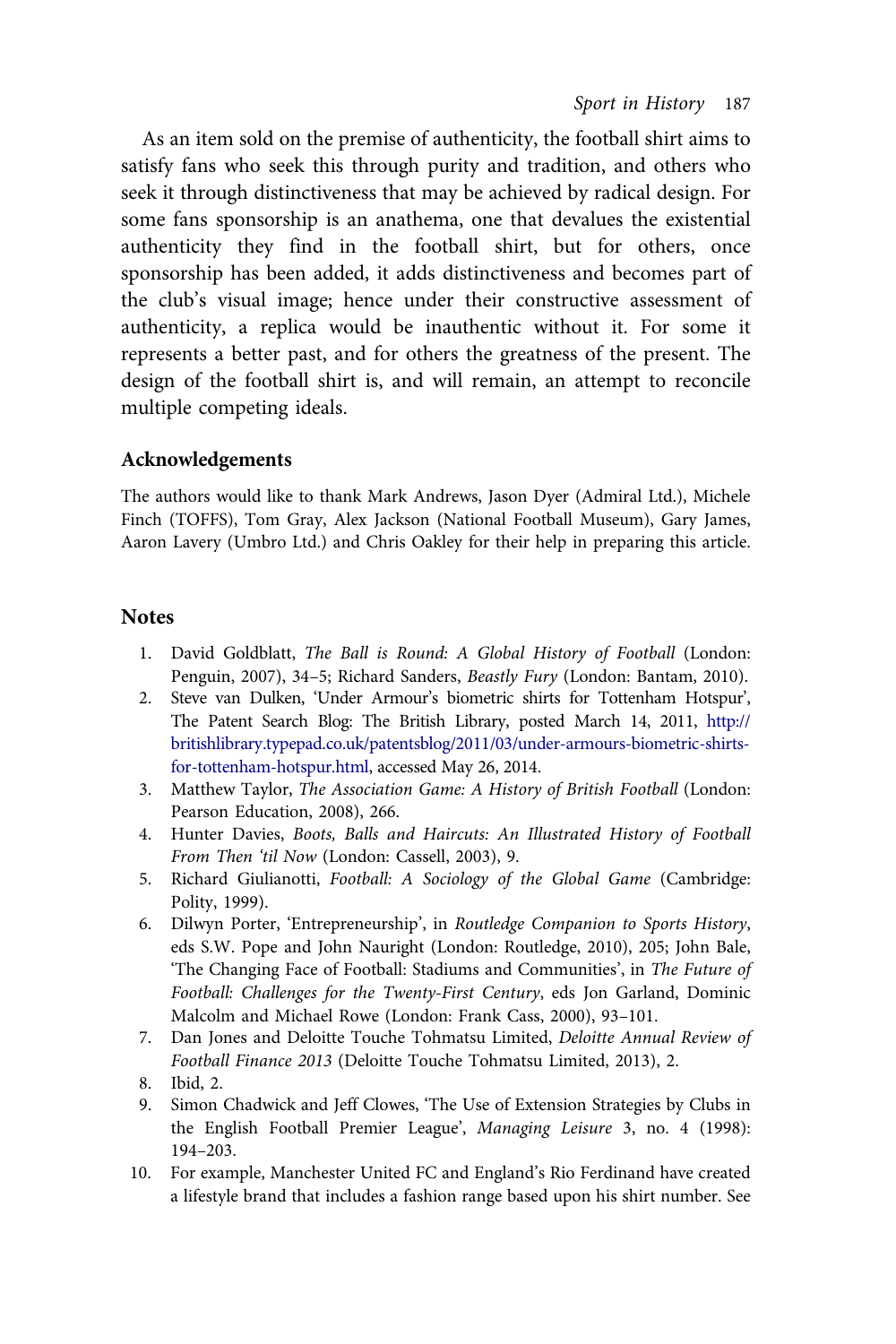Rio Ferdinand and New Era Global Enterprises, #5 Magazine, [http://5mag.co/](http://5mag.co/about) [about,](http://5mag.co/about) accessed May 26, 2014.

- <span id="page-34-0"></span>11. Adidas, 'Adidas Online Archive', [https://www.adidas-archive.org/#/home/,](https://www.adidas-archive.org/#/home/) accessed 28 May 2014; Mike Huggins, 'The Sporting Gaze: Towards a Visual Turn in Sports History – Documenting Art and Sport', Journal of Sport History 35, no. 2 (2008): 311–29; Mike Huggins and Mike O'Mahony, 'The Visual in Sport', in Sport in the Global Society – Historical Perspectives (London: Routledge, 2011); Christopher Stride, John Wilson and Ffion E. Thomas, 'Honouring Heroes by Branding in Bronze', Sport in Society 16, no. 6 (2013): 749–71; Stephen Hardy, John Loy and Douglas Booth, 'The Material Culture of Sport: Towards a Typology', Journal of Sport History 36, no. 1 (2009): 129–52.
- 12. Gavin Kendall and Nick Osbaldiston, '"You're Not Fit to Wear the Shirt": Towards a Cultural Sociology of the Football Shirt' (Proceedings of Social Causes, Private Lives: The Australian Sociological Association Conference, Sydney, 2010), 1–12, [http://eprints.qut.edu.au/48546/1/.](http://eprints.qut.edu.au/48546/1/)
- 13. Claudio Benzecry, 'Azul Y Oro: The Many Social Lives of a Football Jersey', Theory, Culture & Society 25, no. 1 (2008): 49–76.
- 14. Richard Giulianotti, 'Supporters, Followers, Fans, and Flaneurs: A Taxonomy of Spectator Identities in Football', Journal of Sport and Social Issues 26, no. 1 (2002): 25–46; Anthony King, 'The Lads: Masculinity and the New Consumption of Football', Sociology 31, no. 2 (1997): 329–46; Christian Derbaix, Alain Decrop and Olivier Cabossart, 'Colors and Scarves: The Symbolic Consumption of Material Possessions by Soccer Fans', in Advances in Consumer Research, eds Susan M. Broniarczyk and Kent Nakamoto (Valdosta, GA: Association for Consumer Research, 2002): 511-17; Anthony King, 'Nationalism and Sport', in The Sage Handbook of Nations and Nationalism, eds G. Delanty and K. Kumar (London: Sage, 2006), 249–59.
- 15. Ric Jensen, Nick Bowman, Yawei Wang and Brian Larson, 'New League, New Market and New Sponsorship: An Exploratory Study of Attitudes Towards Shirt Sponsorship in Major League Soccer', Soccer & Society 13, no. 4 (2012): 536–54; Margaret Hogg, Margaret Bruce, and Alexander Hill, 'Fashion Brand Preferences among Young Consumers', International Journal of Retail & Distribution Management 26, no. 8 (1998): 293–300.
- 16. Bukta, 'Back in Play We Are Back!', bukta.com, [http://www.bukta.com/](http://www.bukta.com/history.htm) [history.htm,](http://www.bukta.com/history.htm) accessed April 10, 2014; John Devlin, True Colours: Football Kits from 1980 to the Present Day (London: A & C Black, 2005); Bob Bickerton, Club Colours (London: Hamlyn, 1998); John Chandler, Picking up the Threads: The Colours of World Football (Worthing: Pitch Publishing, 2012); David Moor, The Worst Football Kits of All Time (Stroud: The History Press, 2011); Unattributed, 'Football Shirt Culture', [http://www.footballshirtculture.com,](http://www.footballshirtculture.com) accessed May 25, 2014; David Moor, Historical Football Kits, [http://www.](http://www.historicalfootballkits.co.uk) [historicalfootballkits.co.uk](http://www.historicalfootballkits.co.uk), accessed October 10, 2013; Derek Hammond and Gary Silke, Got, Not Got: The A–Z of Lost Football Culture, Treasures and Pleasures (Worthing: Pitch Publishing, 2011).
- 17. Benzecry, 'Azul Y Oro', 49.
- 18. Between 2006 and the present, the third author has constructed, maintained and updated an illustrated online database of the full home kit designs of every football club to have appeared in the Football League (and Premier League)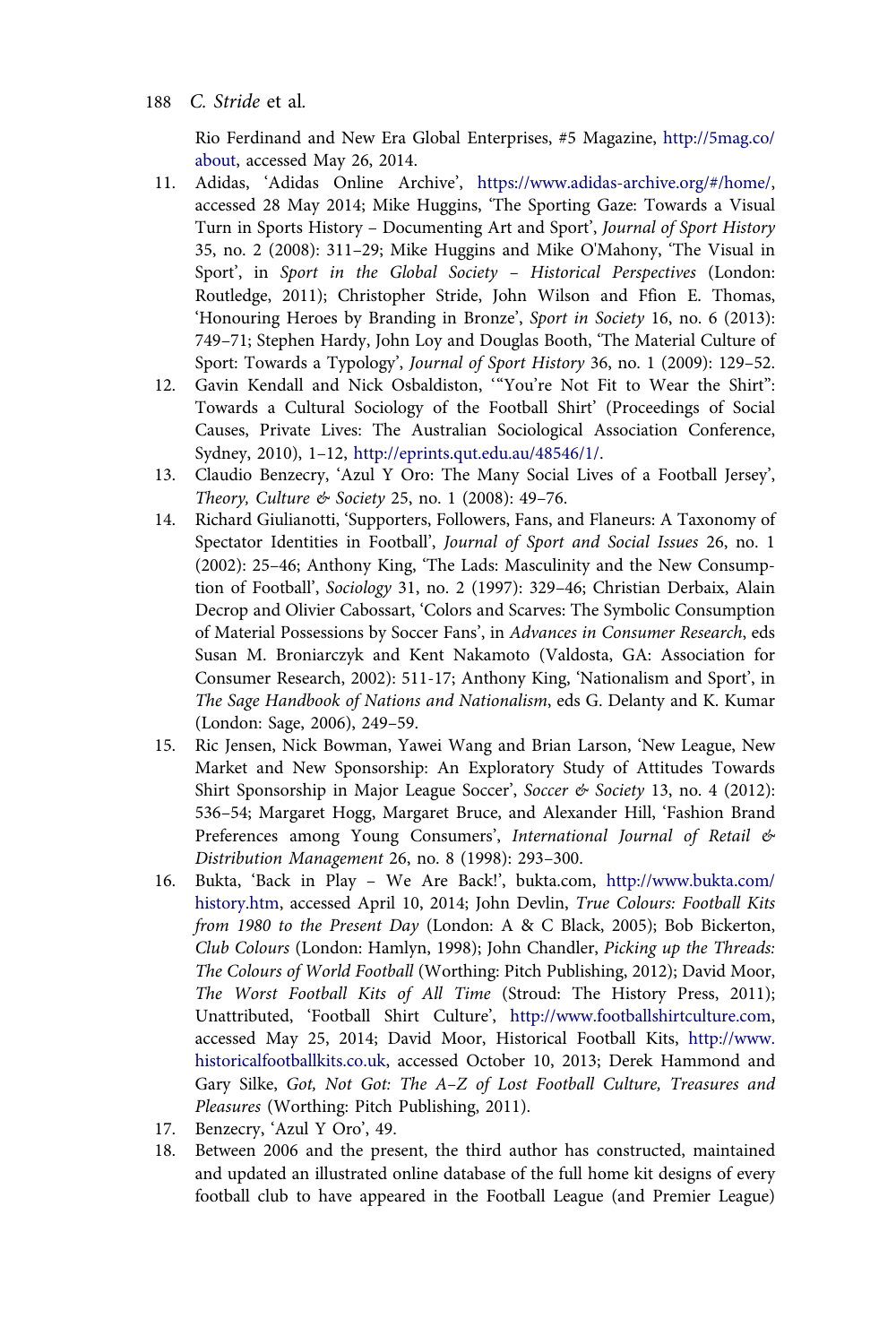<span id="page-35-0"></span>from their formation to the present. Information has been obtained from archival images, published club histories and club websites, correspondence with museum curators, historians (professional and amateur), contemporary newspaper reports and fans. Sources are referenced alongside the respective kit graphics on the website. See: Moor, 'Historical Football Kits', [http://www.](http://www.historicalkits.co.uk/.) [historicalkits.co.uk/.](http://www.historicalkits.co.uk/.)

- 19. Collins, Collins English Dictionary: Complete and Unabridged, Standard Sixth edition (London: Collins, 2007).
- 20. J. Golomb, *In Search of Authenticity* (London: Routledge, 1995), 7.
- 21. Ling Wang, 'Rethinking Authenticity in Tourism Experience', Annals of Tourism Research 26, no. 2 (1999): 349–70.
- 22. Ibid.; R. Sharpley, *Tourism, Tourists & Society* (Huntingdon: ELM, 1994), 130.
- 23. E. Cohen, 'Authenticity and Commoditization in Tourism', Annals of Tourism Research 15 (1988): 371–86; F.A. Salamone, 'Authenticity in Tourism: The San Angel Inns', Annals of Tourism Research 24 (1997): 305–21; I. Silver, 'Marketing Authenticity in Third World Countries', Annals of Tourism Research 20 (1993): 302–18.
- 24. Wang, 'Rethinking Authenticity in Tourism Experience', 353.
- 25. Ibid., 363–5.
- 26. Kendall and Osbaldiston, '"You're Not Fit to Wear the Shirt"', 4.
- 27. Kevin Dixon, Consuming Football in Late Modern Life (Aldershot: Ashgate, 2013), 59.
- 28. Unattributed, 'The Umbro Story', umbro.com, [http://www.umbro.com/en-gb/](http://www.umbro.com/en-gb/about-umbro/) [about-umbro/;](http://www.umbro.com/en-gb/about-umbro/) Unattributed, 'Bukta History', bukta.com, [http://www.bukta.](http://www.bukta.com/history.htm) [com/history.htm](http://www.bukta.com/history.htm), both accessed January 16, 2014.
- 29. See for instance Umbro's advert promoting their kitting out of both finalists in the 1935 FA Cup Final: Umbro, '1935: Wednesday find Wembley success in Umbro kits', umbro.com, [http://www.umbro.com/en-gb/about-umbro/,](http://www.umbro.com/en-gb/about-umbro/) accessed May 10, 2014.
- 30. Personal correspondence with Gary James, Manchester City FC Club Historian, October 15, 2013. Evidence for these sales include photographs of the club's City Sports and Souvenir Centre shop windows displaying kits, and a programme advert from October 6, 1973, listing 'football kits' among the items on sale in the shop.
- 31. Umbro, '1959: Umbro introduce replica kits to the world' and '1964: United star Denis Law signs up with Umbro', umbro.com, [http://www.umbro.com/en](http://www.umbro.com/en-gb/about-umbro/)[gb/about-umbro/](http://www.umbro.com/en-gb/about-umbro/), accessed May 10, 2014; Personal communication between first author and Aaron Lavery, Umbro Digital Archive Manager, May 8, 2014;
- 32. Personal communication between first author and Aaron Lavery, Umbro Digital Archive Manager, June 13, 2014.
- 33. A scan of this advert can be seen at: Admiral Sportswear, 'Admiral United', facebook.com/Admiralsportswearltd, [https://scontent-a.xx.fbcdn.net/hphotos](https://scontent-a.xx.fbcdn.net/hphotos-xaf1/t1.0-9/s720x720/302820_506632652680645_272324015_n.jpg)[xaf1/t1.0-9/s720x720/302820\\_506632652680645\\_272324015\\_n.jpg,](https://scontent-a.xx.fbcdn.net/hphotos-xaf1/t1.0-9/s720x720/302820_506632652680645_272324015_n.jpg) accessed June 15, 2014).
- 34. Roger Pashby, Huddersfield Town Cards and Stickers (Derby: JMD Publishing, 2012); The Arsenal Football Club plc, 'The Arsenal home kit', arsenal.com, [http://](http://www.arsenal.com/news/news-archive/the-arsenal-kit(image3of8)) [www.arsenal.com/news/news-archive/the-arsenal-kit\(image3of8\)](http://www.arsenal.com/news/news-archive/the-arsenal-kit(image3of8)), accessed June 19, 2014.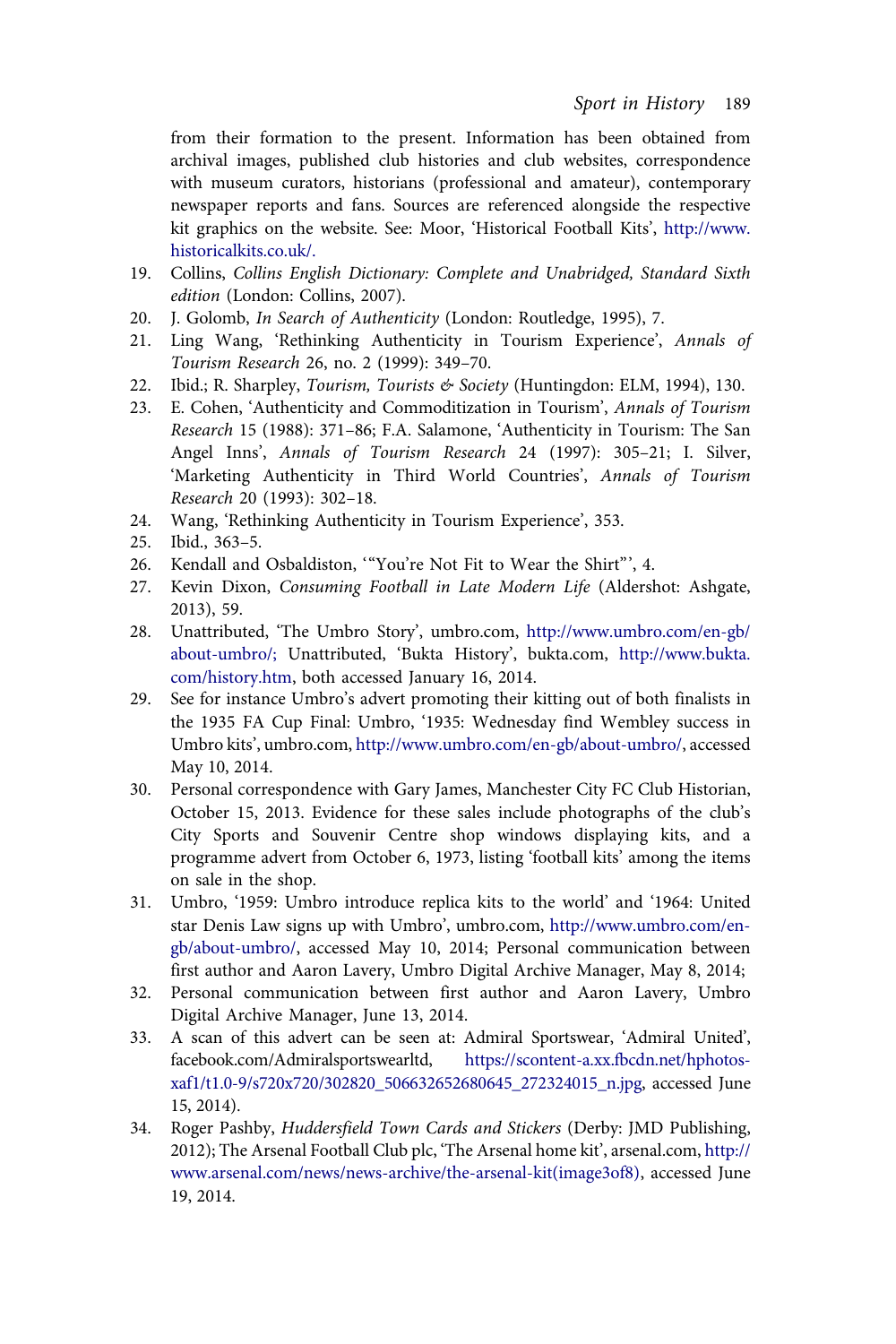- <span id="page-36-0"></span>190 C. Stride et al.
- 35. Bert Patrick, Admiral: Kit Man (Leicester: Matador, 2014), 4–6.
- 36. Ibid., 9.
- 37. John Devlin, True Colours: More Football Kits from 1980 to the Present Day Volume 2 (London: A & C Black, 2005), 149; Denis Clareborough, Sheffield United Football Club: The First 100 Years (Sheffield: Sheffield United, 1989), 115–16.
- 38. Joe Moran, Armchair Nation (London: Profile, 2013), 185.
- 39. Hammond and Silke, Got, Not Got, 13.
- 40. Moran, Armchair Nation, 202.
- 41. Joyce Woolridge, 'Cover Stories: English Football Magazine Cover Portrait Photographs 1950–1975', Sport in History 30, no. 4 (2010), 533. Goal and Shoot! were preceded and overlapped by the short-lived Jimmy Hill's Football Weekly (1967–1970), which did not survive into the era of copyrighted replica kits, and limited colour to its cover.
- 42. Woolridge, 'Cover Stories', 524. Martin Westby, 'History of the Charles Buchan's Football Monthly Magazine', charlesbuchansfootballmonthly.com, [http://www.](http://www.charlesbuchansfootballmonthly.com/acatalog/History_the_Magazine.html) [charlesbuchansfootballmonthly.com/acatalog/History\\_the\\_Magazine.html,](http://www.charlesbuchansfootballmonthly.com/acatalog/History_the_Magazine.html) accessed May 20, 2014.
- 43. Woolridge, 'Cover Stories', 542.
- 44. Hammond and Silke, Got, Not Got, 13
- 45. Admiral, The Admiral Book of Football (Knutsford: Stafford Pemberton, 1977).
- 46. Pashby, Huddersfield Town Cards and Stickers, 30; Leicester Mercury, 'Picture of the Day: Leicester City's new Admiral kit – 1976', leicestermercury.co.uk/, [http://](http://www.leicestermercury.co.uk/Picture-Day-Leicester-City-s-new-Admiral-kit-1976/story-20979970-detail/story.html) [www.leicestermercury.co.uk/Picture-Day-Leicester-City-s-new-Admiral-kit-1976/](http://www.leicestermercury.co.uk/Picture-Day-Leicester-City-s-new-Admiral-kit-1976/story-20979970-detail/story.html) [story-20979970-detail/story.html](http://www.leicestermercury.co.uk/Picture-Day-Leicester-City-s-new-Admiral-kit-1976/story-20979970-detail/story.html), accessed May 10, 2014.
- 47. The Gelderd End, 'Match Worn Shirts: 1973–74 Leeds Utd Umbro Billy Bremner Shirt', thegelderdend.com, [http://www.thegelderdend.com/product\\_info.php?](http://www.thegelderdend.com/product_info.php?products_id=513&osCsid=4dcfb68a5dd2407652b3969d90fb71b7) [products\\_id=513&osCsid=4dcfb68a5dd2407652b3969d90fb71b7](http://www.thegelderdend.com/product_info.php?products_id=513&osCsid=4dcfb68a5dd2407652b3969d90fb71b7), accessed June 15, 2014.
- 48. Admiral initially redesigned and copyrighted the Leeds United away kit at the start of the 1973/74 season. They took over production of the Leeds United home kit from Umbro midway through the 1973/74 season.
- 49. Admiral Sportswear, 'Our kit is just up your street', Shoot!, June 17, 1978. The image can be viewed at: John Devlin, 'Modern Life Is Rubbish', True Colours: The Football Kit History Site, [http://www.truecoloursfootballkits.com/articles/](http://www.truecoloursfootballkits.com/articles/modern-life-is-rubbish) [modern-life-is-rubbish,](http://www.truecoloursfootballkits.com/articles/modern-life-is-rubbish) accessed June 17, 2014.
- 50. For photos of Wembley Way on FA Cup Final day from 1923 onwards, including a photo from 1980, see Nick Metcalfe, 'Golden Years: A trip down Wembley Way – As Arsenal and Hull prepare to meet in the FA Cup final, Sportsmail focuses on the famous road that leads to the home of English football', Mail Online, [http://www.dailymail.co.uk/sport/article-2626425/FA-](http://www.dailymail.co.uk/sport/article-2626425/FA-Cup-final-2014-Arsenal-v-Hull-Wembley-Way-Golden-Years-special.html)[Cup-final-2014-Arsenal-v-Hull-Wembley-Way-Golden-Years-special.html](http://www.dailymail.co.uk/sport/article-2626425/FA-Cup-final-2014-Arsenal-v-Hull-Wembley-Way-Golden-Years-special.html), accessed June 21, 2014). A photo of fans inside the stadium in 1980, with no evidence of replica shirts, can be found at: 'FA Cup Final – West Ham United v Arsenal', footballarchive.co.uk, [http://www.footballarchive.co.uk/fa-cup-final](http://www.footballarchive.co.uk/fa-cup-final-west-ham-united-v-arsenal/print/4474019.html)[west-ham-united-v-arsenal/print/4474019.html,](http://www.footballarchive.co.uk/fa-cup-final-west-ham-united-v-arsenal/print/4474019.html) accessed June 21, 2014. A photo of fans inside the stadium in 1990, with replica shirts as the predominant clothing, can be found at: David Barber, 'The First Time', thefa.com, [http://nav.](http://nav.thefa.com/sitecore/content/TheFA/Home/TheFACup/FACompetitions/TheFACup/NewsAndFeatures/2010/Thefirsttime)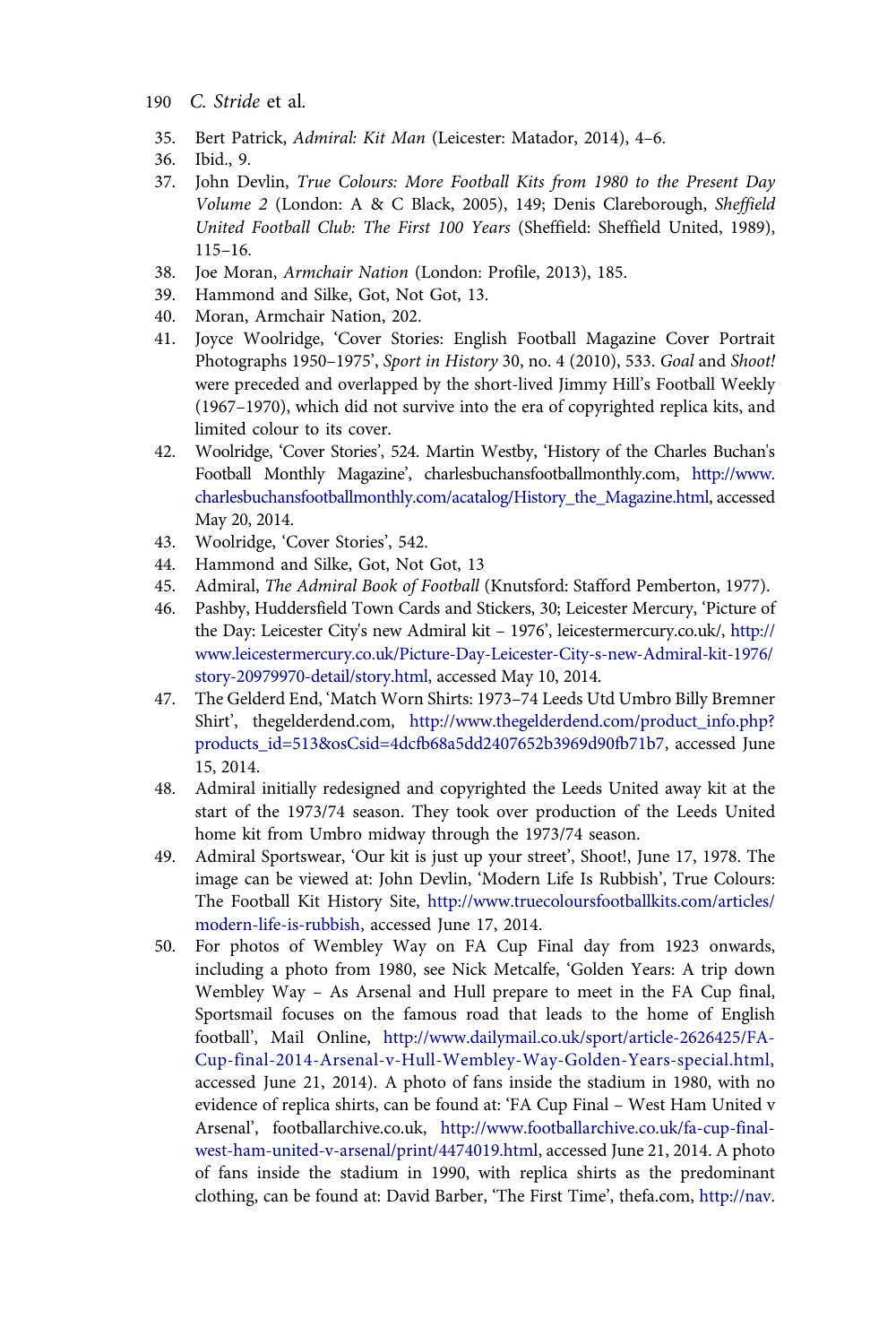<span id="page-37-0"></span>[thefa.com/sitecore/content/TheFA/Home/TheFACup/FACompetitions/TheFA-](http://nav.thefa.com/sitecore/content/TheFA/Home/TheFACup/FACompetitions/TheFACup/NewsAndFeatures/2010/Thefirsttime)[Cup/NewsAndFeatures/2010/Thefirsttime,](http://nav.thefa.com/sitecore/content/TheFA/Home/TheFACup/FACompetitions/TheFACup/NewsAndFeatures/2010/Thefirsttime) accessed June 21, 2014.

- 51. Richard Giulianotti, 'Soccer Casuals as Cultural Intermediaries', in The Passion and the Fashion, ed. Steve Redhead (Aldershot: Avebury, 1993), 153–83; Pierre Bourdieu, Distinction: A Social Critique of the Juiudgement of Taste, trans. Richard Nice (London: Routledge, 1984).
- 52. Giulianotti, 'Soccer Casuals'.
- 53. Fred Coalter, 'Sport and recreation in the United Kingdom: Flow with the Flow or Buck the Trends?', Managing Leisure 4 (1999): 24–39; David Rigby, 'Present and Future Markets for Sports- and Leisurewear', World Sports Activewear, 1995.
- 54. Bill Osgerby, 'Youth Culture', in A Companion to Contemporary Britain: 1939– 2000, eds Paul Addison and Harriet Jones (Oxford: Blackwell, 2005), 127. See also Karen Brooks, 'Nothing Sells Like Teen Spirit: The Commodification of Youth Culture', in Youth Cultures, Texts, Images and Identities, eds Kerry Mallam and Sharyn Pearce (London: Praeger, 2003), 2.
- 55. Chadwick and Clowes, 'The Use of Extension Strategies', 195.
- 56. Devlin, True Colours, 7.
- 57. Ibid., 43; Moor, The Worst Football Kits.
- 58. BBC News South East Wales, 'Cardiff City FC confirm rebranding with new red shirts', BBC online, [http://www.bbc.co.uk/news/uk-wales-south-east-wales-18337;](http://www.bbc.co.uk/news/uk-wales-south-east-wales-18337) BBC News South East Wales, 'Cardiff City shirt change proposal angers fans', BBC online, <http://www.bbc.co.uk/news/uk-wales-south-east-wales-18001917>; BBC News Wales, 'Fans protest over Cardiff City colour change', BBC online, [http://](http://www.bbc.co.uk/news/uk-wales-26700337) [www.bbc.co.uk/news/uk-wales-26700337,](http://www.bbc.co.uk/news/uk-wales-26700337) all accessed April 28, 2014.
- 59. Football Shirt Culture, 'Coventry City 11/12 Puma Home Kit', footballshirtculture.com, [http://www.footballshirtculture.com/11/12-Kits/coventry-city-2011-](http://www.footballshirtculture.com/11/12-Kits/coventry-city-2011-2012-puma-home-kit.html) [2012-puma-home-kit.html](http://www.footballshirtculture.com/11/12-Kits/coventry-city-2011-2012-puma-home-kit.html), accessed May 15, 2014.
- 60. Everton FC, 'New Kit Revealed', evertonfc.com, [http://www.evertonfc.com/](http://www.evertonfc.com/news/archive/37904/new-kit-revealed.html) [news/archive/37904/new-kit-revealed.html,](http://www.evertonfc.com/news/archive/37904/new-kit-revealed.html) accessed May 15, 2014.
- 61. The Arsenal Football Club plc., 'The Arsenal home kit', arsenal.com, [http://](http://www.arsenal.com/news/news-archive/the-arsenal-kit) [www.arsenal.com/news/news-archive/the-arsenal-kit,](http://www.arsenal.com/news/news-archive/the-arsenal-kit) accessed June 19, 2014; Personal correspondence with Mark Andrews, Arsenal History Society, June 22, 2014. There is no evidence that Arsenal wore plum-coloured shirts for the 1913–14 season, the dark appearance of their shirts in photographs of the time being due to the photographic emulsions which were insensitive to red light. Conversely a cigarette silk from 1914 depicts an Arsenal player wearing their traditional Garibaldi red.
- 62. Watford FC Official, 'AWAY KIT LAUNCH 14/15: Watford FC Remembers', [https://www.youtube.com/watch?v=HLbdhT4huwI,](https://www.youtube.com/watch?v=HLbdhT4huwI) accessed June 6, 2014.
- 63. Michele Finch (company secretary, TOFFS), interview with first author, April 21, 2014.
- 64. TOFFS, 'Football Shirts', toffs.com, [http://www.toffs.com/retro-football-shirts/,](http://www.toffs.com/retro-football-shirts/) accessed May 14, 2014. Retake and Retro World have a different business model, buying and reselling second-hand replica shirts. See: Subside Sports, 'Re-take celebrate the future', subsidesports.com, [http://www.subsidesports.](http://www.subsidesports.com/uk/retake.html) [com/uk/retake.html](http://www.subsidesports.com/uk/retake.html); and Retroworld, 'Welcome to Retro World Football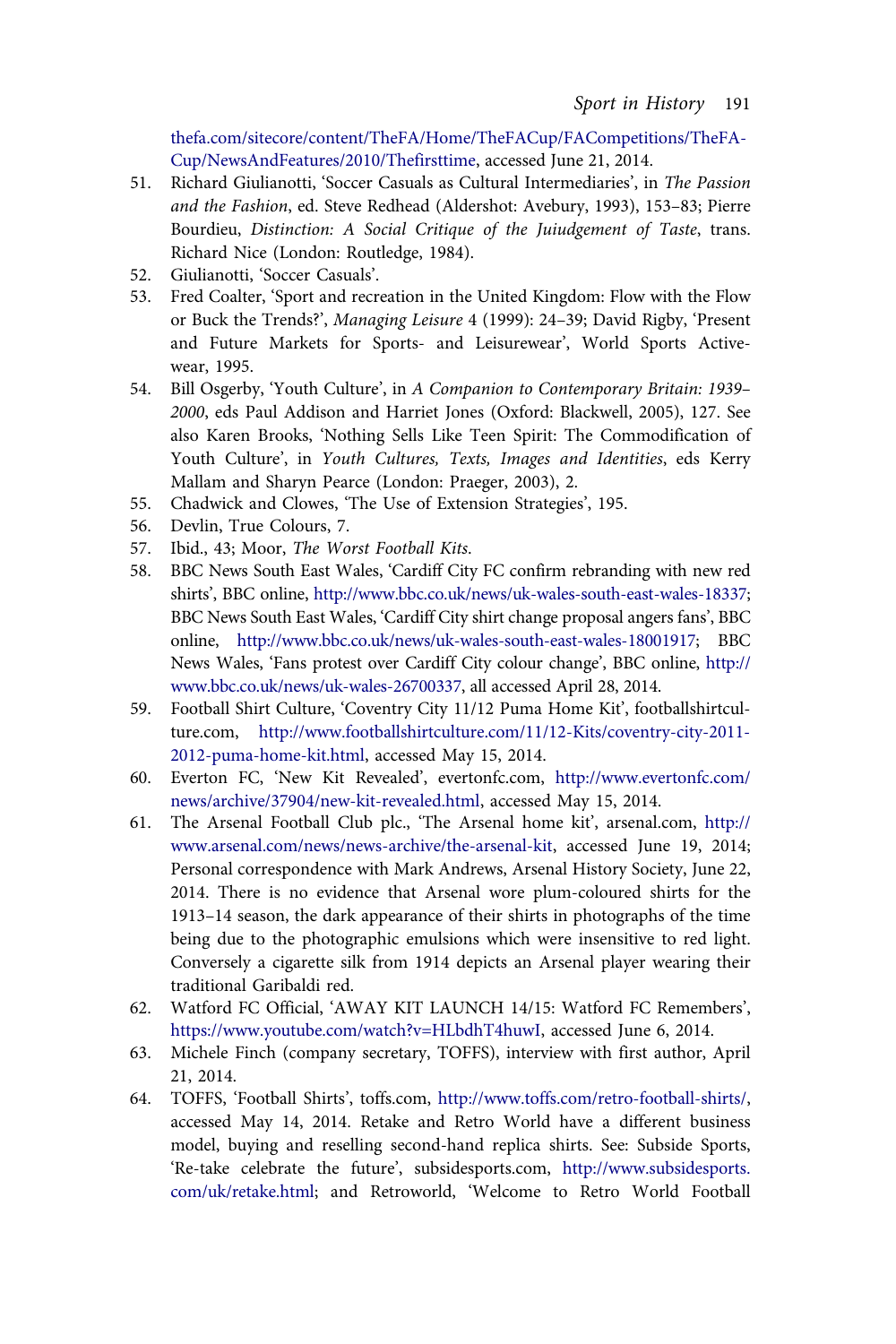Shirts', retroworldfootballshirts.co.uk, [http://www.retroworldfootballshirts.co.](http://www.retroworldfootballshirts.co.uk/) [uk/](http://www.retroworldfootballshirts.co.uk/), both accessed May 14, 2014.

- <span id="page-38-0"></span>65. Admiral Sportswear, 'Shop', admiralsportswear.com, [http://www.admiralsport](http://www.admiralsportswear.com/Shop)[swear.com/Shop,](http://www.admiralsportswear.com/Shop) accessed May 17, 2014.
- 66. Stacey M. Baker and Patricia F. Kennedy, 'Death by Nostalgia: A Diagnosis of Context-Specific Cases', in Advances in Consumer Research, eds C.T. Allen and D.R. John (Provo, UT: Association for Consumer Research, 1994); Fred Davis, Yearning for Yesterday: A Sociology of Nostalgia (New York: Free Press, 1979), 18; Morris. B. Holbrook and Richard M. Schindler, 'Nostalgic Bonding: Exploring the Role of Nostalgia in the Consumption Experience', Journal of Consumer Behaviour 3, no. 2 (2003), 108.
- 67. Maurice Halbwachs, On Collective Memory, trans. L. Coser (Chicago: University of Chicago Press, 1992).
- 68. TOFFS, 'Football Heroes Range', toffs.com, [http://www.toffs.com/football](http://www.toffs.com/football-heroes/)[heroes/](http://www.toffs.com/football-heroes/), accessed April 21, 2014).
- 69. Eldon E. Snyder, 'Sociology of Nostalgia Sport Halls of Fame and Museums in America', Sociology of Sport Journal 8, no. 3 (1991), 233.
- 70. Holbrook and Schindler, 'Nostalgic Bonding', 108; Keith Naughton and Bill Vlasic, 'The Nostalgia Boom: Why the Old Is New Again', Business Week, 1998, March 12, 1998; Vincent J. Pascal, David E. Sprott and Darrel D. Muehling, 'The Influence of Evoked Nostalgia on Consumers' Responses in Advertising: An Exploratory Study', Journal of Current Issues and Research in Advertising 24 (2002), 39.
- 71. Daniel C. Funk and Jeffrey D. James, 'Consumer Loyalty: The Meaning of Attachment in the Development of Sport Team Allegiance', Journal of Sport Management 20, no. 2 (2006): 189–217; Jannine D. Lasaleta, Constantine Sedikides and Kathleen D. Vohs, 'Nostalgia Weakens the Desire for Money', Journal of Consumer Research (2014).
- 72. Dixon, Consuming Football, 71; George Ritzer, The McDonaldization of Society (Thousand Oaks, CA: Pine Forge, 1993); George Ritzer and Todd Stillman, 'The Postmodern Ballpark as a Leisure Setting: Enchantment and Simulated De-McDonaldization', Leisure Sciences 23 (2001): 99–113. Alan Bryman, 'The Disneyization of Society', Sociological Review 47, no. 1 (1999): 25–47.
- 73. Roger Titford, 'Another Kind of Football', When Saturday Comes, Issue 219, pp. 4–7, May 2005.
- 74. Greg Ramshaw and Sean Gammon, 'More than just Nostalgia? Exploring the Heritage/Sport Tourism Nexus', Journal of Sport & Tourism 10, no. 4 (2005): 234–35.
- 75. Giulianotti, A Sociology of the Global Game, 83; Mike McGuinness, 'The Canonisation of Common People: Memorialisation and Commemoration in Football', in Sport, History, and Heritage: Studies in Public Representation, eds Jeffrey Hill, Kevin Moore and Jason Wood (Martlesham: Boydell Press, 2012), 219; Stride, Wilson and Thomas, 'Honouring Heroes'.
- 76. Chad Seifried and Katherine Meyer, 'Nostalgia-Related Aspects of Professional Sports Facilities: A Facility Audit of Major League Baseball and National Football League Strategies to Evoke the Past', International Journal of Sport Management Recreation and Tourism 5 (2010): 52–76.
- 77. Ramshaw and Gammon, 'More than just Nostalgia?', 235.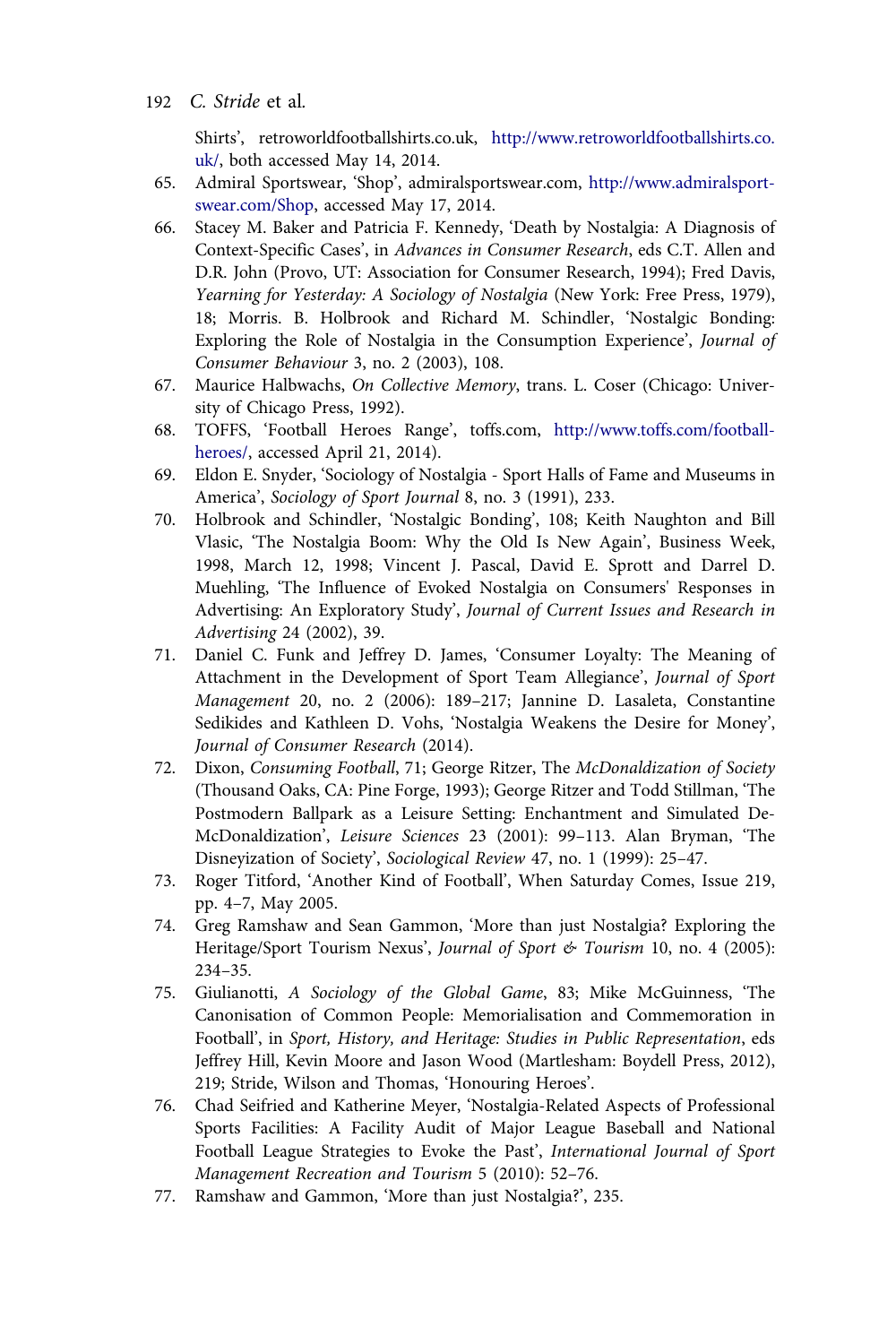- <span id="page-39-0"></span>78. Sarah Thornton, Club Cultures: Music, Media and Subcultural Capital (Oxford: Polity, 1995); Pierre Bourdieu, Distinction: A Social Critique of the Judgement of Taste, trans. Richard Nice (Cambridge, MA: Harvard University Press, 1984).
- 79. Giulianotti, 'Supporters, Followers, Fans, and Flaneurs', 24.
- 80. Dixon, Consuming Football, 59.
- 81. Richard M Campbell Jr, Damon Aiken and Aubrey Kent, 'Beyond BIRGing and CORFing: Continuing the exploration of fan behavior', Sport Marketing Quarterly 13 (2004): 151–7; Dixon, Consuming Football, 58.
- 82. For example, TOFFS catalogue lists shirts of several non-league teams, including Dulwich Hamlet FC and Blyth Spartans FC, and several defunct clubs, including Third Lanark FC and Belfast Celtic FC.
- 83. Dixon, Consuming Football, 59.
- 84. Brendan Richardson and Darach Turley, 'It's Far More Important Than That: Football Fandom and Cultural Capital', European Advances in Consumer Research 8 (2008), 33.
- 85. Benzecry, 'Azul Y Oro', 53.
- 86. Kendall and Osbaldiston, 'You're Not Fit to Wear the Shirt', 7.
- 87. Anthony King, The End of the Terraces: The Transformation of English Football in the 1990s (Leicester: Leicester University Press, 1998); John Williams, 'Protect Me from What I Want: Football Fandom, Celebrity Cultures and "New" Football in England', Soccer & Society 7, no. 1 (2006): 96–114.
- 88. Tim Edensor and Steve Millington, '"This Is Our City": Branding Football and Local Embeddedness', Global Networks 8, no. 2 (2008): 172–93.
- 89. Gary Imlach, My Father And Other Working Class Football Heroes (London: Yellow Jersey Press, 2006), 215.
- 90. Giulianotti, 'Supporters, Followers, Fans, and Flaneurs', 31.
- 91. Ibid, 33.
- 92. Richard Haynes, Football Imagination: The Rise of Football Fanzine Culture (Aldershot: Arena, 1995); Adam Brown, Fanatics! Power Identity and Fandom in Football (London: Routledge, 1998); Rex Hunt, 'Contestation in Modern English Professional Football, The Independent Supporters Association Movement', International Review for the Sociology of Sport 4 (2000): 465–86.
- 93. Specific examples of this include Nottingham Forest FC and Stoke City FC. In 1989, they were sponsored by a local ceramic tile maker and a local brewery respectively, creating a link with significant traditional local employers and industries. By 2014, Stoke's shirts bore the marque of an online betting company, and Nottingham Forest's the name of the company owned by their billionaire Kuwaiti owner.
- 94. Kendall and Osbaldiston, 'You're Not Fit to Wear the Shirt', 8.
- 95. Neil Ewen, 'John Terry and the Predicament of Englishness: Ambivalence and Nostalgia in the Premier League Era', Sport in History 33, no. 4 (2013), 471.
- 96. See, for example: Bill Biss, 'About', Stand Against Modern Football, [http://www.](http://www.standamf.com/about-stand/) [standamf.com/about-stand/,](http://www.standamf.com/about-stand/) accessed September 20, 2014.
- 97. Uché Okonkwo, Luxury Fashion Branding: Trends, Tactics, Techniques (Basingstoke: Palgrave MacMillan, 2007), 61.
- 98. For instance, striker Javier Hernández has worn his nickname, 'Chicharito', on the back of his Manchester United FC shirt throughout his time at the club.
- 99. King, 'The Lads', 339.